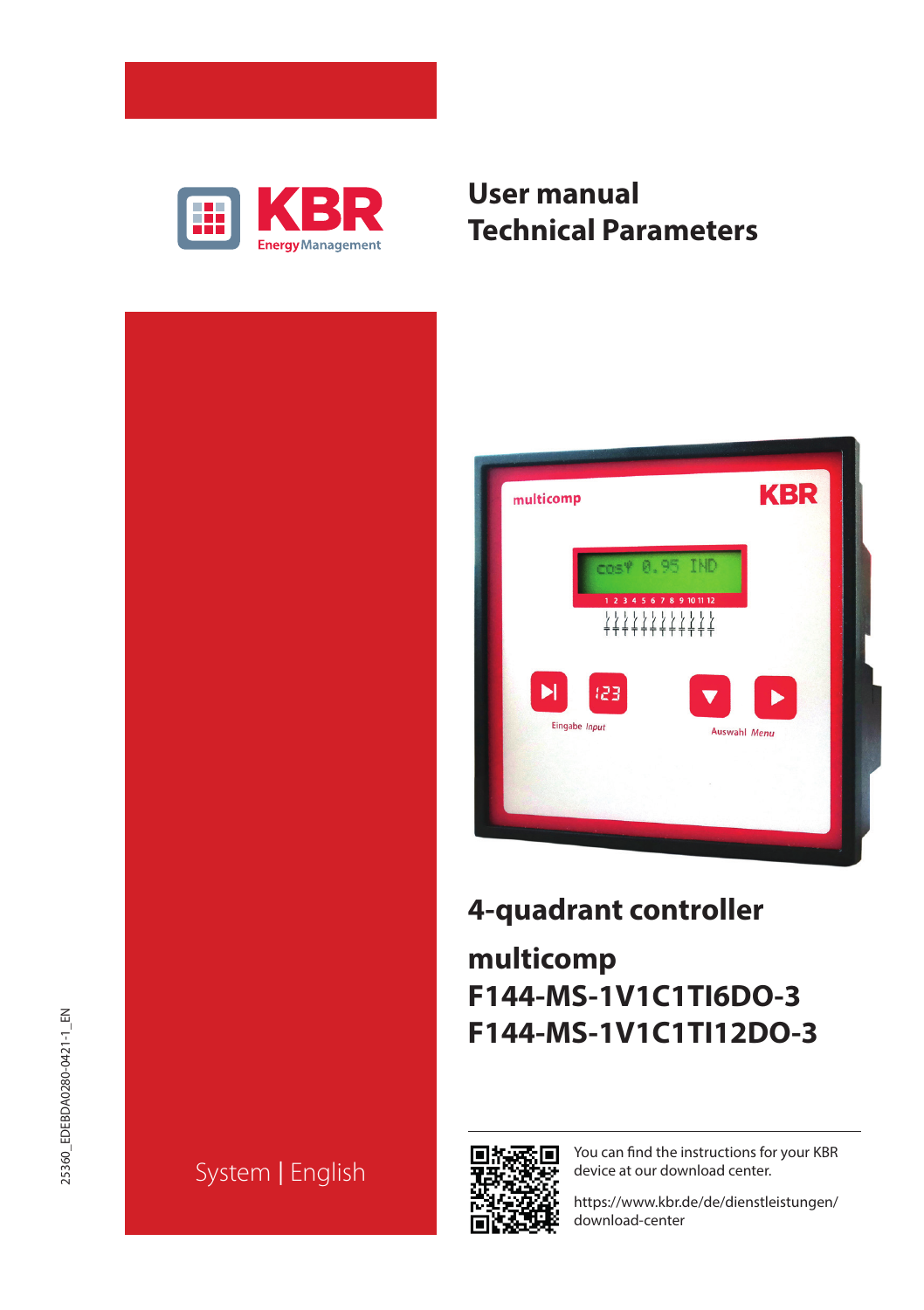# **Table of Contents**

| $\mathbf{1}$   |  |
|----------------|--|
| 1.1            |  |
| 1.3            |  |
| 1.4            |  |
| 1.5            |  |
| 1.6            |  |
| 2              |  |
| 3              |  |
| $\overline{4}$ |  |
| 5              |  |
| 5.1            |  |
| 5.2            |  |
| 5.3            |  |
| 5.4            |  |
| 5.5            |  |
| 5.6            |  |

**KBR Kompensationsanlagenbau GmbH** does not accept any liability for any loss or damage resulting from printing errors in or changes to this manual.

In addition, **KBR Kompensationsanlagenbau GmbH** does not accept any liability for any loss or damage caused by defective devices or devices manipulated by the user.

Copyright 2021 by **KBR Kompensationsanlagenbau GmbH** Subject to change.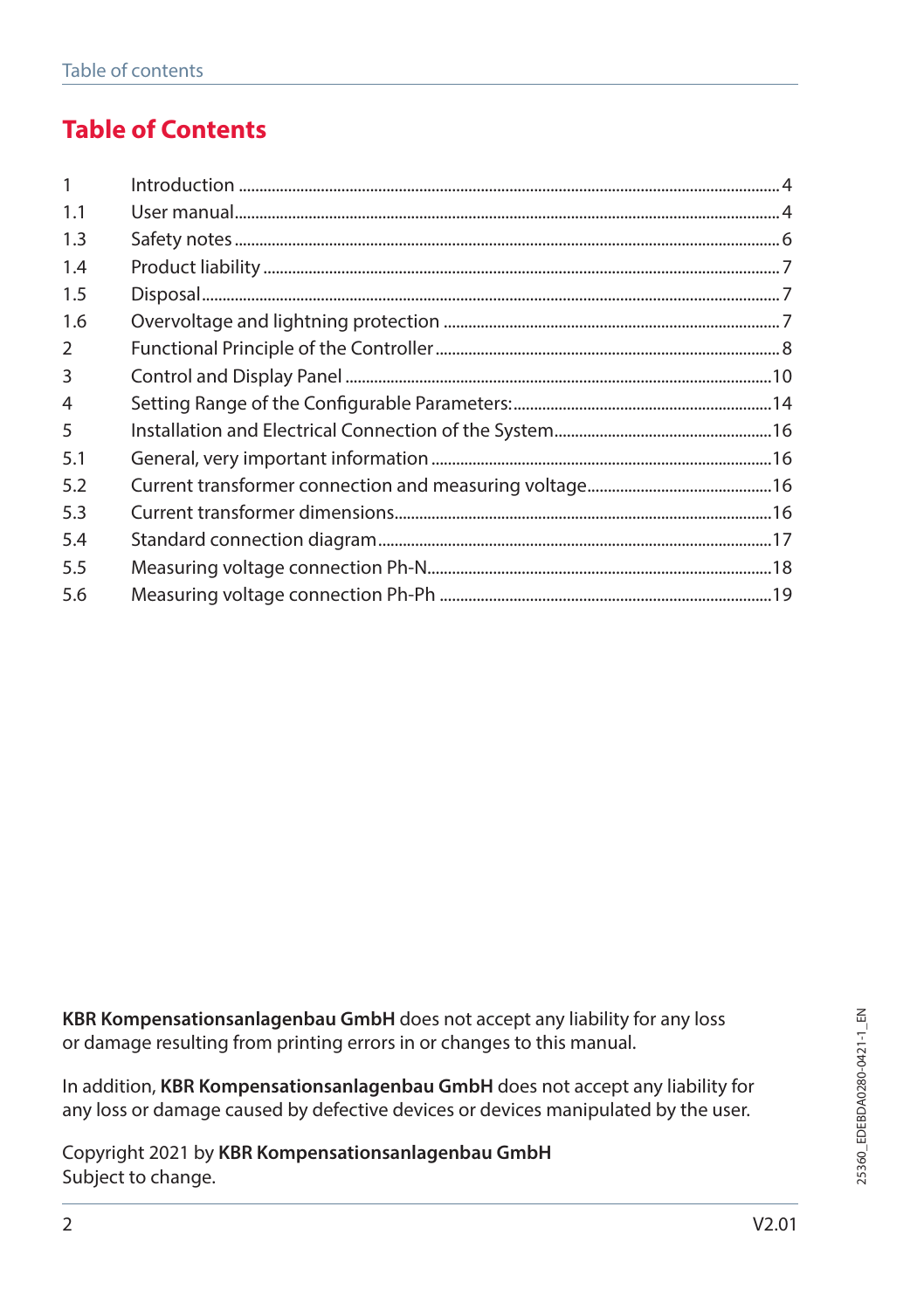| 6      |                   |  |
|--------|-------------------|--|
| 6.1    |                   |  |
| 7      |                   |  |
| 8      |                   |  |
| 9      |                   |  |
| 9.1.   |                   |  |
| 9.2    |                   |  |
| 9.3    |                   |  |
| 9.4    |                   |  |
| 9.5    |                   |  |
| 9.6    |                   |  |
| 9.7    |                   |  |
| 10     |                   |  |
| 11     | System and Safety |  |
|        |                   |  |
| 12     |                   |  |
| 12.1   |                   |  |
| 12.2   |                   |  |
| 12.3   |                   |  |
| 12.4   |                   |  |
| 12.5   |                   |  |
| 12.6   |                   |  |
| 12.7   |                   |  |
| 12.7.1 |                   |  |
| 12.7.2 |                   |  |
| 12.8   |                   |  |
| 12     |                   |  |
| 14     |                   |  |
| 14.1   |                   |  |
| 14.2   |                   |  |
| 14.3   |                   |  |
| 14.4   |                   |  |
| 14.5   |                   |  |
| 15     |                   |  |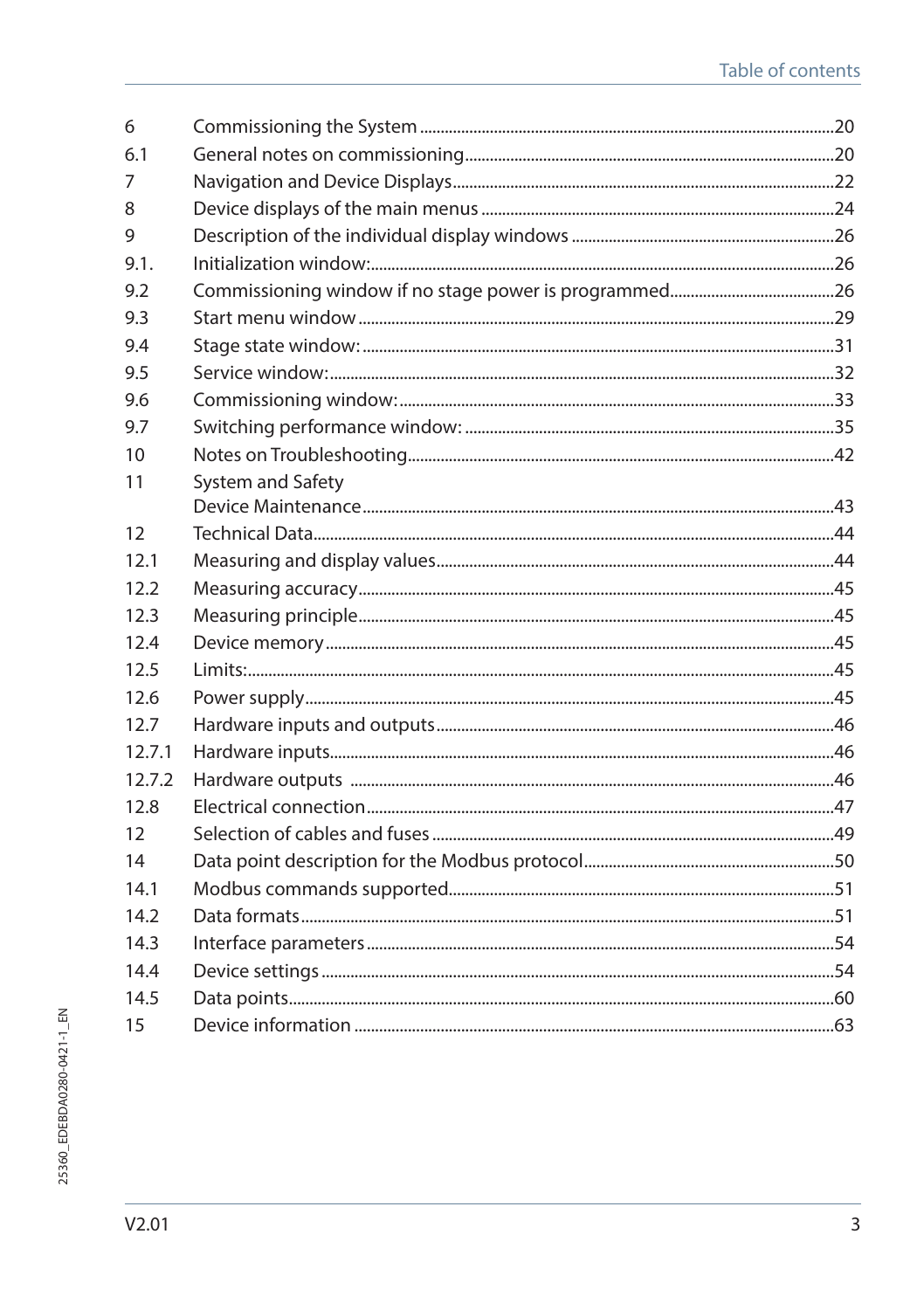# **1 Introduction**

Thank you for choosing this KBR quality product.

To become familiar with the operation and programming of the device and to use the full range of functions of this high-quality product at all times, you should read this user manual carefully.

The individual chapters explain the technical details of the device and show how damage can be avoided through proper installation and commissioning.

#### **1.1 User manual**

This user manual describes the device version multicomp F144-3. This user manual must be accessible to the user at all times (e.g. in the switchgear cabinet). Even if the device is resold to third parties, the manual remains an inherent part of the device.

Although the utmost care has been taken in writing this user manual, errors may still occur. We would be very grateful if you would notify us of any errors or unclear descriptions you may notice.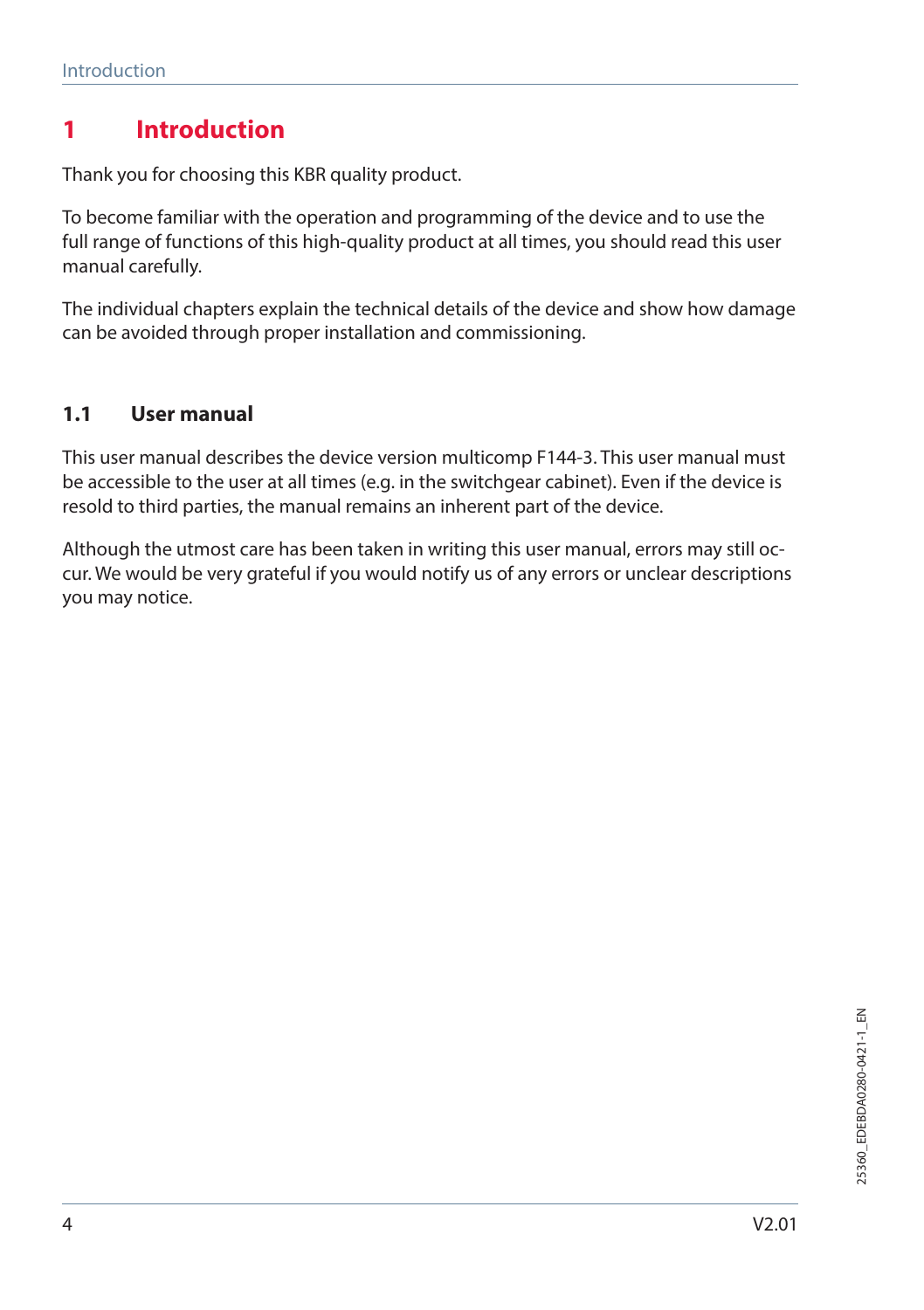# **1.2 Safety keys**

This manual contains instructions that you must follow for your personal safety and to avoid material damage. These instructions are identified by a warning sign or information symbol, depending on the degree of hazard they warn about.



**DANGEROUS VOLTAGE**

"Warning" means that death, major injuries or damage may occur if suitable safety precautions are not taken.



"Caution" means that minor injuries or damage may occur if the appropriate safety precautions are not taken.



"Note" is an important piece of information on the product, its operation or the respective part of the operating instructions to which special reference is being made.

## **Disclaimer**

The contents of these operating instructions have been carefully reviewed in terms of the hardware and software described. Nonetheless, deviations cannot be ruled out, and the manufacturer cannot guarantee 100% conformity. The specifications made in these operating instructions are reviewed on a regular basis; any corrections required will be included in the next revision.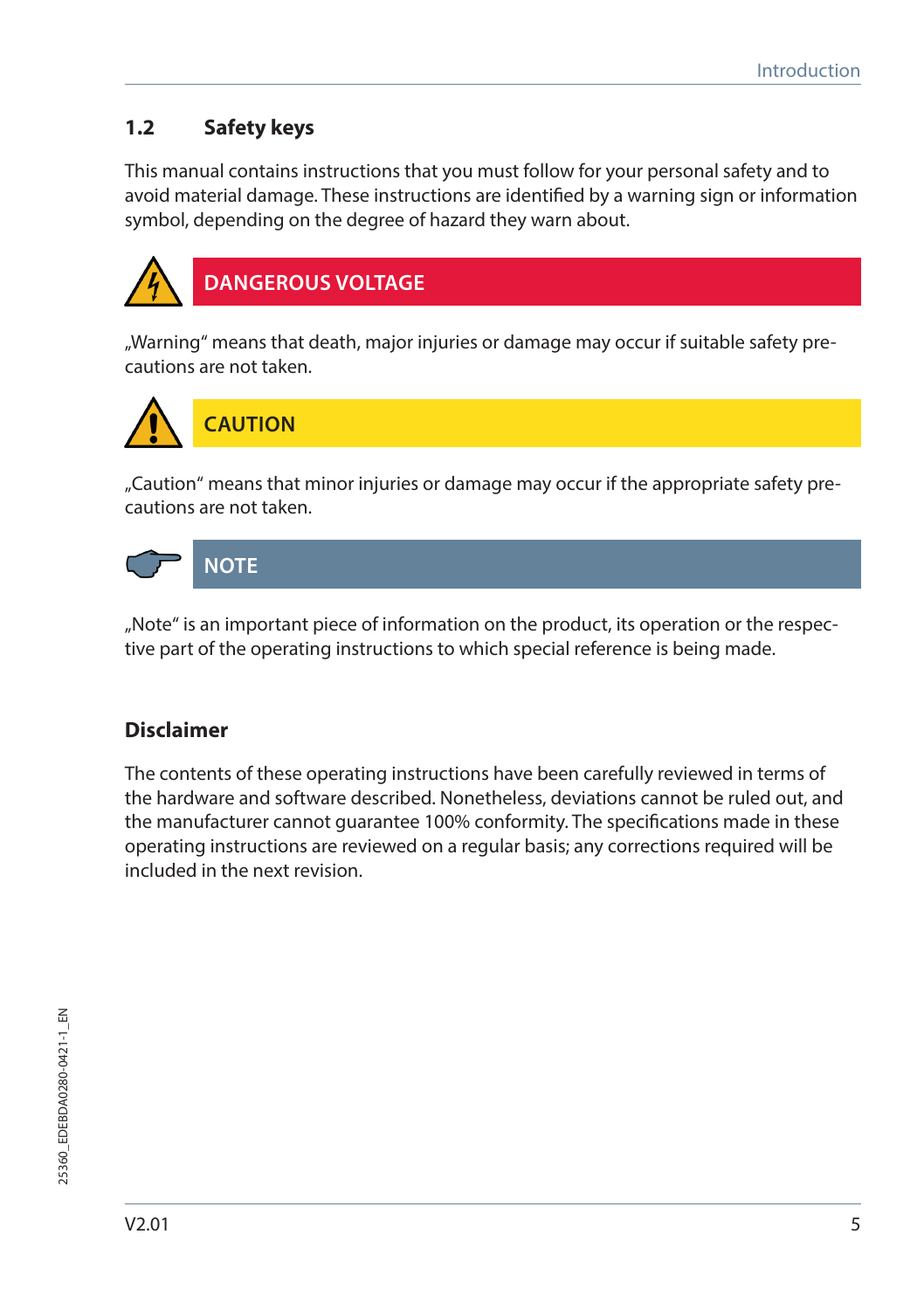# **1.3 Safety notes**

In order to prevent operating errors, device operation is kept as simple as possible. This will enable you to start your device up quickly.

It is in your own interest to read the following safety instructions carefully. The applicable DIN/VDE regulations must be observed for installation!

Power supply connection, setup and operation of the device must be performed by qualified personnel only. Qualified personnel as defined in the safety notes in this user manual are those authorized to set up, ground and mark devices, systems and circuits in accordance with applicable standards and regulations.

To prevent fire and electric shock, do not expose the device to rain or moisture!

Before connecting the device to the power supply, check whether the local power supply conditions comply with the specifications on the device nameplate.



# **CAUTION**

Incorrectly connecting the device can damage it.

For device connection, the data given in the connection diagram must be complied with (see chapter "Connection diagram") and the connection lines must be voltage-free. When wiring, always ensure that all wiring material used is neither damaged nor defective and that the polarity is correct!

Proper and safe operation of the product requires correct transport, storage, installation and assembly as well as careful operation and maintenance.

If the device has any visible damage it is considered unfit for use and must be disconnected from the power supply!

Troubleshooting, repairs and maintenance work may only be carried out at our plant or after contacting our customer service team. If the device is opened without authorization, any warranty or guarantee claim is forfeited. Correct functioning can no longer be guaranteed!

Opening the device may expose live parts. Capacitors in the device may still be charged, even if the device has been disconnected from all power sources. Do not operate open devices under any circumstances!

Systems that are at risk from lightning strikes must feature lightning protection for all input and output lines.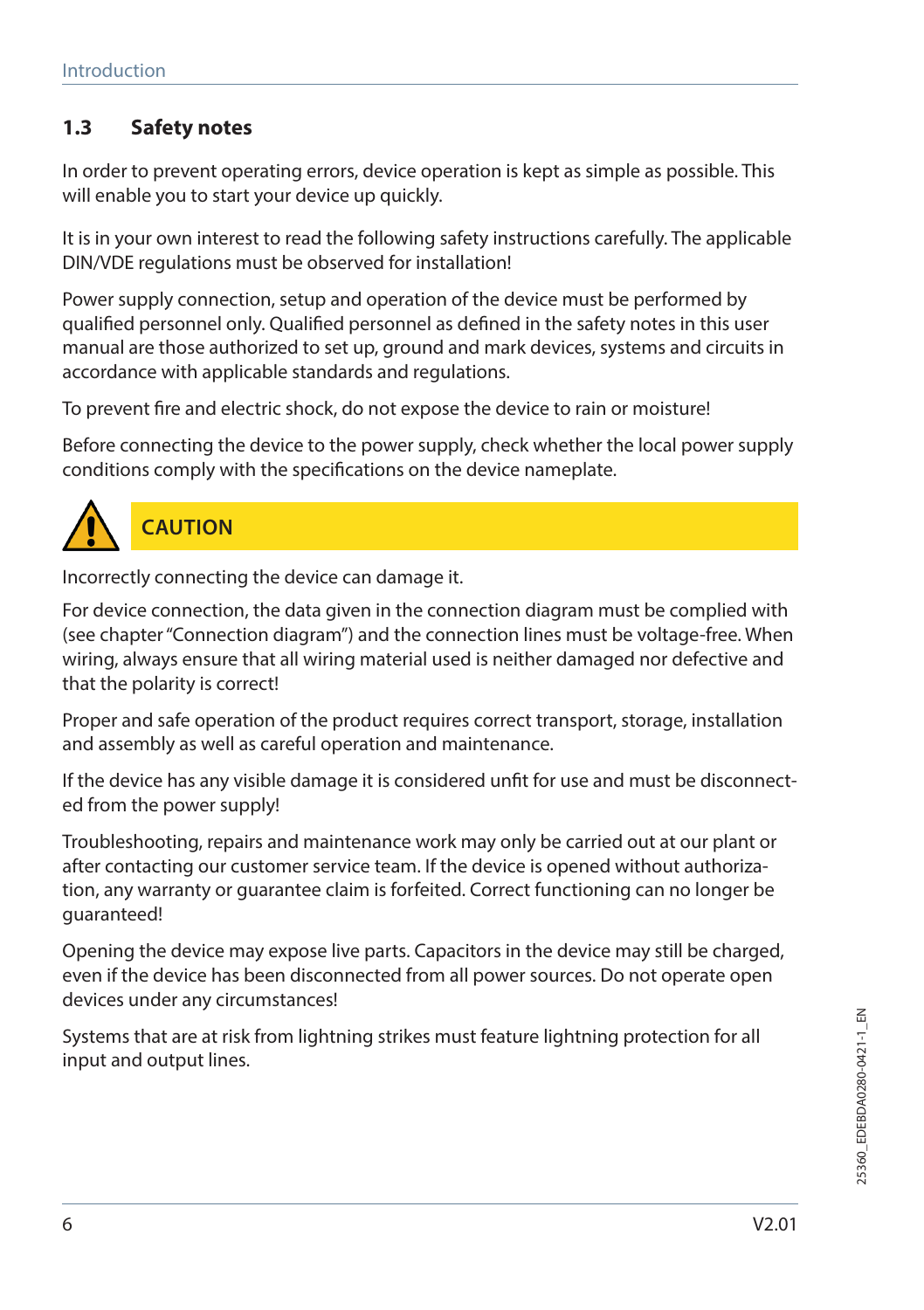# **1.4 Product liability**

You have purchased a high-quality product. Only top-quality components with exceptional reliability are used.

Each device undergoes a long-term test before delivery.

With regard to product liability, please see our general terms and conditions for electronic devices, which you can read at www.kbr.de.

The warranty on device characteristics only applies if the device is operated in accordance with its intended use!

# **1.5 Disposal**

Please dispose of defective, out-of-date or no longer used devices properly.

If required, we will dispose of the device for you.

# **1.6 Overvoltage and lightning protection**

To protect your purchased high-quality devices from damage, we strongly recommend that you take overvoltage protection measures. Protect control voltage inputs, pulse and bus lines.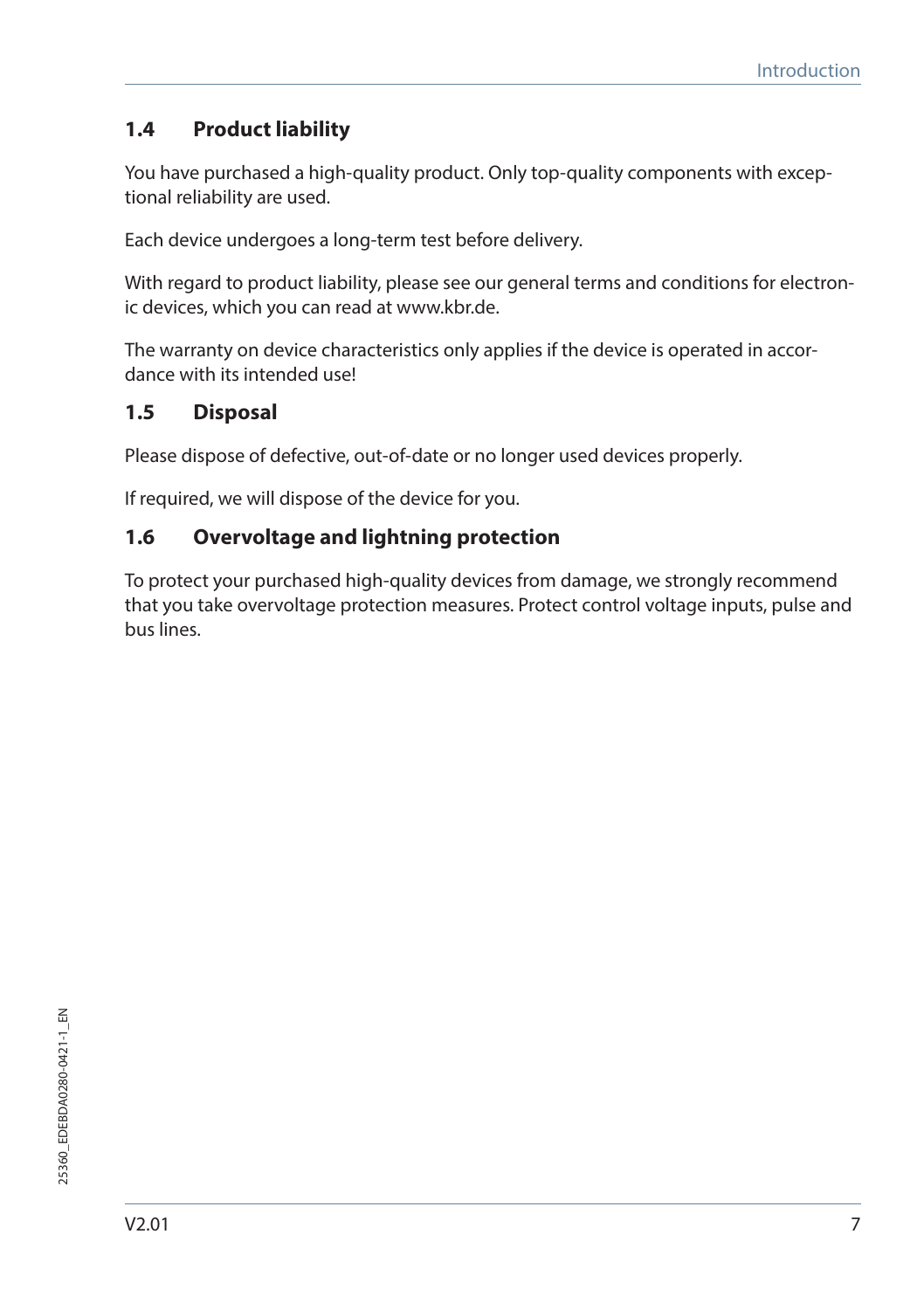# **2 Functional Principle of the Controller**

The controller's microprocessor records the mains voltage and current consumption of the entire plant by measuring transformer inputs (A/D converter) and, on the basis of this, calculates the active and reactive power ratio of the mains. The controller operates in four quadrants.

**Energy recovery in generator operation is detected and indicated by a "G" flashing on the LCD display. During this time, compensation to cos phi 1.00 (output cos phi) is performed. To prevent alternating switching operations, this target cos phi is maintained for 15 minutes after generator operation.**

The compensated power required for the target cos phi is calculated continuously. If the power difference corresponds to the set hysteresis (switch-on and switch-off hysteresis), the stages are switched depending on the required compensation power. Manually switched stages are, however, not included in the optimization. In case of identical stages with identical power, the stage that has been switched off for the longest time is switched on.

Having fewer switching operations results in optimum adjustment. Even for large systems, sensitive controls can be set up with just a few modules. Stage ratios do not need to be considered. After compensation, switching operations are interrupted for a configurable time. To prevent alternating switching operations, you can increase the stage switch-off delay by up to 150% of the smallest stage's power.

In low load operation (secondary measuring current under the limit), the stages are switched off after the set delay time.

The integrated temperature measurement input monitors the temperature in the reactive power Compensation system and causes the fan to be switched on if a predefined temperature threshold is exceeded and switched off again when the temperature drops below the reset temperature.

To prevent the fan from switching unnecessarily often, it has a run-on time of 30 minutes. You can switch the fan (output 6 or 12 depending on the device version) on or off permanently in the "Stage state" menu. If you select "Auto", the fan output is controlled by the temperature measuring input.

You can also protect the system by defining a switch-off temperature. This makes it possible to switch stages off in time if there is a risk of damage due to overheating. Once the temperature drops below the reset temperature, the stages are switched on again one after the other.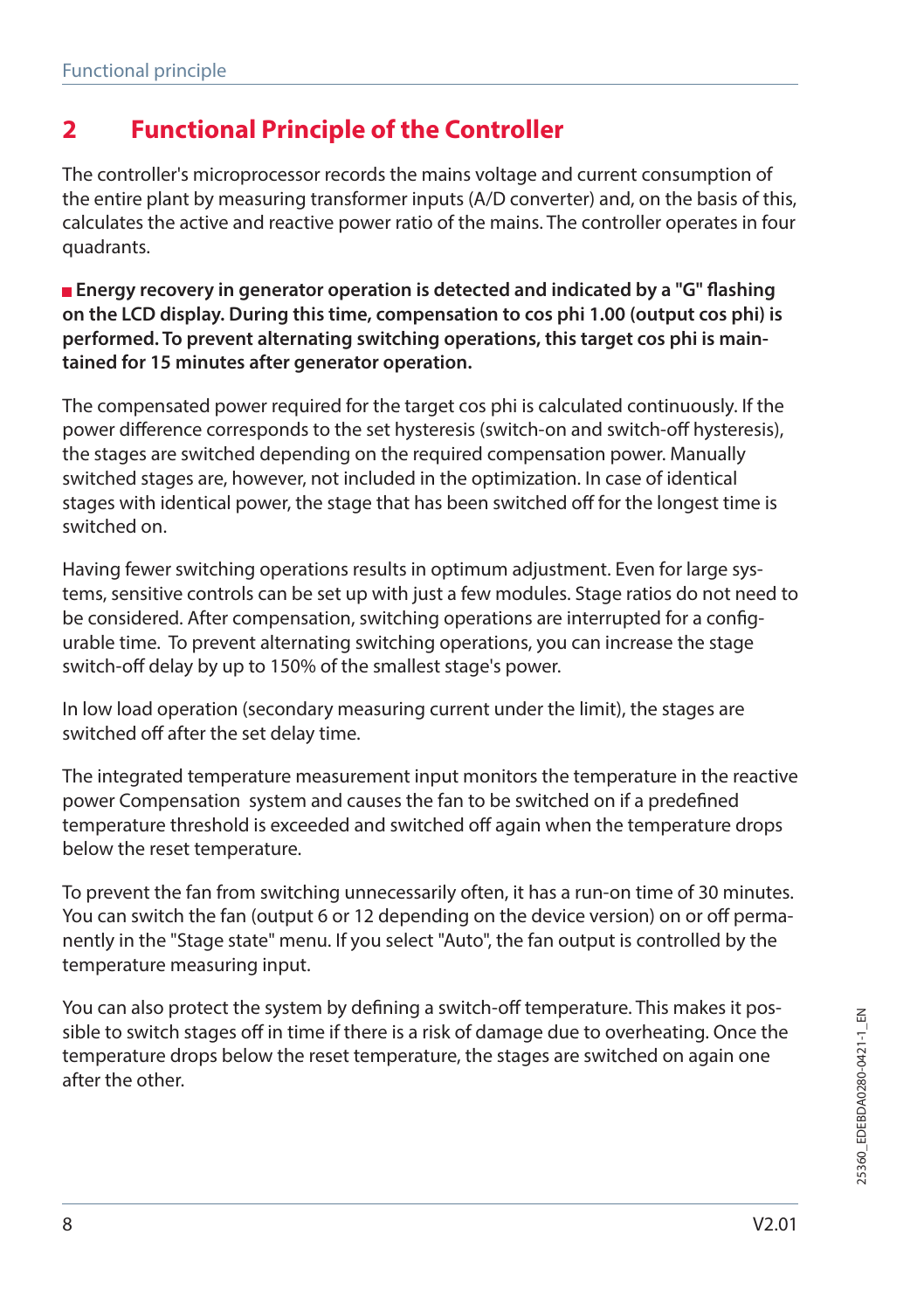The settings are saved on an EEPROM so that they are not lost in the event of a power failure.

The measuring cycle of the controller used to record the necessary network parameters takes approx. 20 ms.



Limit for overvoltage switch-off = measuring voltage  $+10%$  (taking the measuring voltage ratio into account). This value cannot be changed and serves to protect the compensation system.

In the event of an error, the compensation stages are switched off. The alarm relay switches and "Overvoltage" is displayed.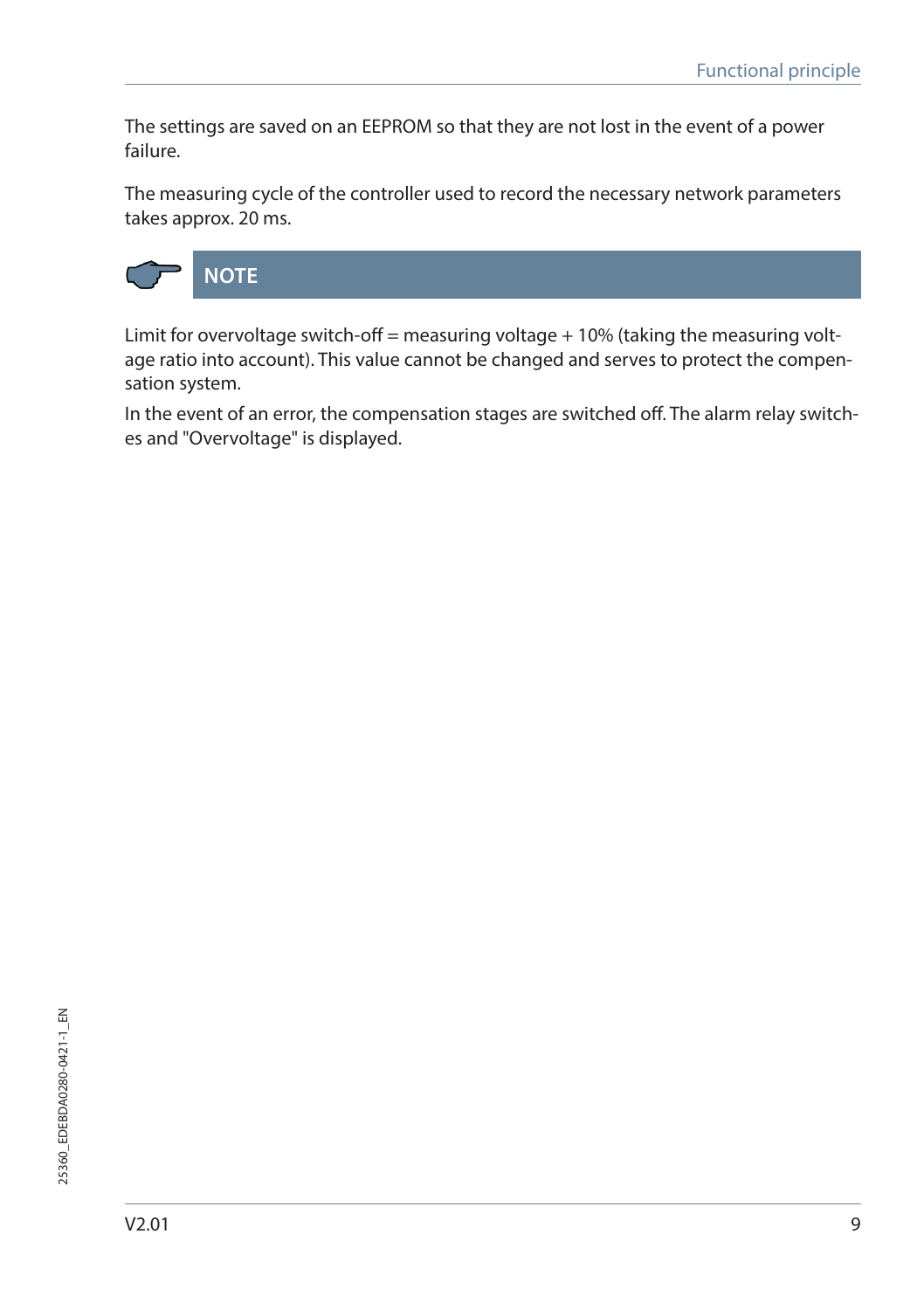# **3 Control and Display Panel**

### **multicomp F144-3 thyro 6-stage**



### **multicomp F144-3 thyro 12-stage**



#### **Operating elements:**

- 1 LCD displaying the current status and user prompts
- 2 Number of possible controller output lines
- 3 Two sensor buttons for parameter configuration
- 4 Two sensor buttons for menu selection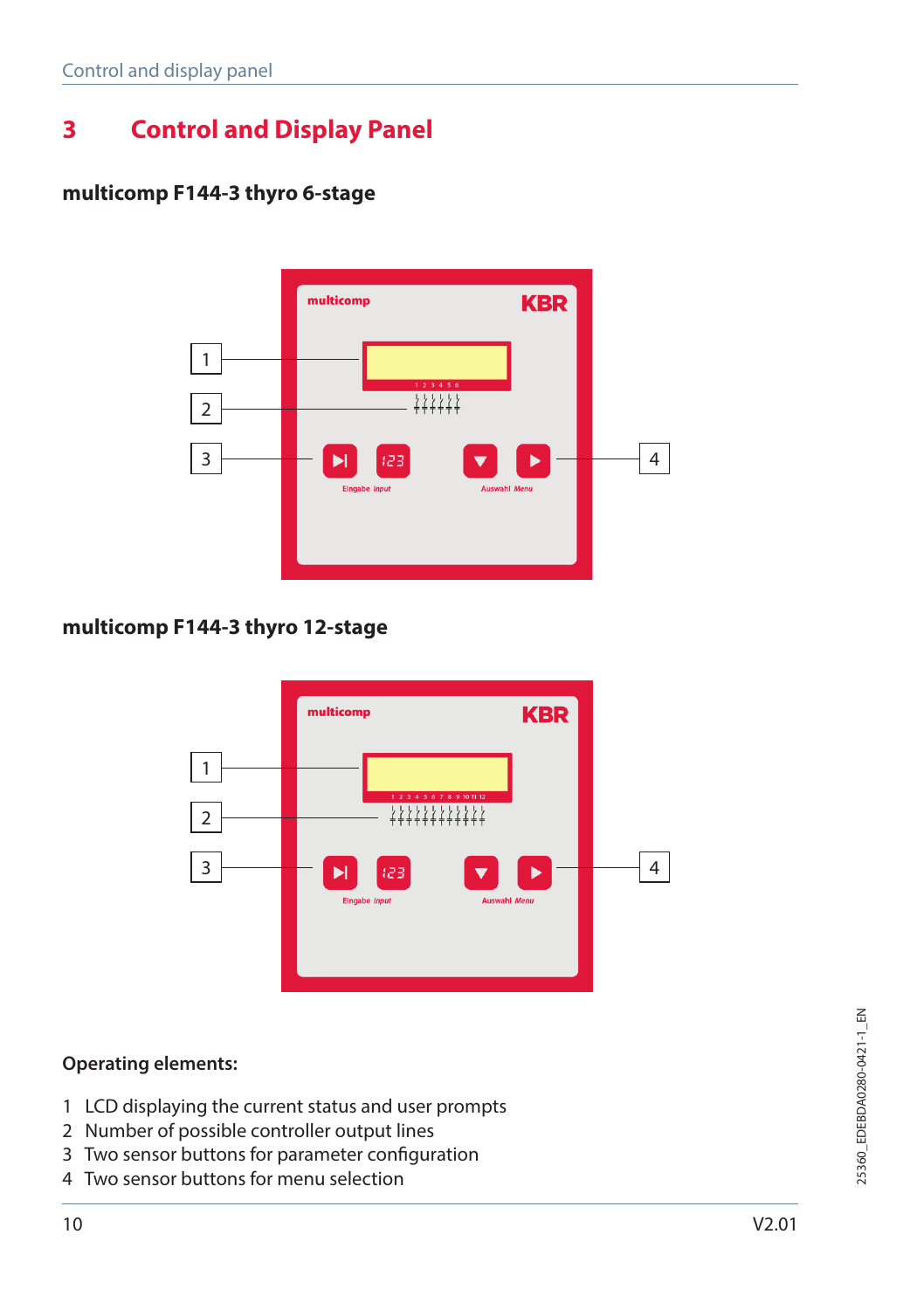# **General notes on operating the sensor buttons:**

| <b>D</b> button                                       | Start configuration and reset input                                     |
|-------------------------------------------------------|-------------------------------------------------------------------------|
| <b>B</b> button                                       | Change values during configuration                                      |
| $\blacksquare$ button                                 | Navigate through submenus                                               |
| $\mathbf{D}$ $\mathbf{E}$                             | Navigate through main menus and save button during<br>configuration     |
| <b>Button combinations:</b>                           |                                                                         |
| $\mathbf{\Omega}$ and $\mathbf{\mathbf{\Xi}}$ buttons | Delete accumulated values and reset the system                          |
| Default controller settings after reset:              |                                                                         |
| Consumption target cos phi: 0.95 inductive            |                                                                         |
| Recovery target cos phi:                              | 1.00 (cannot be changed)                                                |
| Alarm cos phi:                                        | 0.92 inductive                                                          |
| Main transformer current:                             | Primary current 1000 A                                                  |
|                                                       | Secondary current 5 A                                                   |
| <b>Measuring voltage:</b>                             | Primary voltage 400 V Ph-Ph (corresponds to 230V Ph-N)                  |
|                                                       | Secondary voltage 400 V Ph-Ph (corresponds to 230V Ph-N)                |
| $\blacksquare$ Rot. field U:                          | $L1-N$                                                                  |
| Rot. field I:                                         | L1                                                                      |
| ■ Current attenuation coefficient: 0                  |                                                                         |
| Voltage attenuation coefficient: 0                    |                                                                         |
| <b>Attenuation coefficient Q</b> <sub>miss</sub> :    | 0                                                                       |
| Alarm delay:                                          | 20 minutes (1200 s)                                                     |
| Idle time:                                            | $30 \text{ ms}$                                                         |
| Switching interval:                                   | 50 ms                                                                   |
| Hysteresis connection:                                | 100% of lowest stage power                                              |
| Hysteresis switch-off:                                | 100% of lowest stage power                                              |
|                                                       | Switching performance Priority Operation cycles, 24 hours Switching off |
| Operating cycle count:                                | active                                                                  |
| Stage switching mode:                                 | Automatic                                                               |
| Sampling rate:                                        | Automatic                                                               |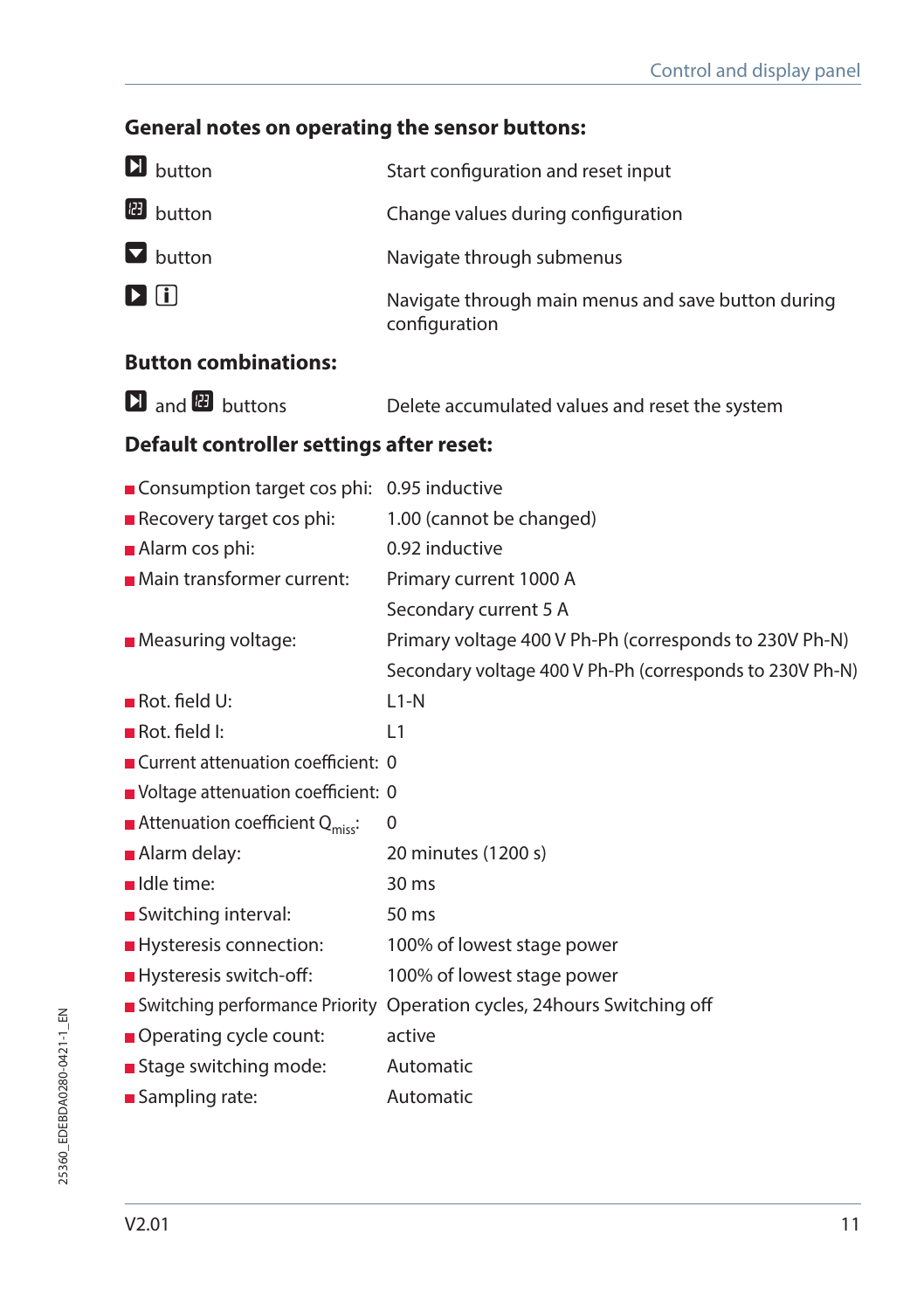| <b>Harmonics monitoring:</b>            | Activated by set limit                                      |
|-----------------------------------------|-------------------------------------------------------------|
| Limit THD:                              | 8%                                                          |
| Stage power:                            | Not set                                                     |
| $\blacksquare$ Max. stage power         |                                                             |
| per switching cycle                     | 0 kVar                                                      |
| Stage power monitored:                  | Deactivated                                                 |
| Discharge time:                         | 20 <sub>ms</sub>                                            |
| <b>Password:</b>                        | No password<br>(9999, meaning all functions are accessible) |
| <b>Language display:</b>                | English                                                     |
| <b>■ Contrast setting:</b>              | 4                                                           |
| <b>Brightness setting:</b>              | 5                                                           |
| Dimmer brightness:                      | $\Omega$                                                    |
| Low load limit:                         | 15 <sub>m</sub> A                                           |
| Low load delay:                         | 60 minutes                                                  |
| ■ Temperature measurement:              | On                                                          |
| Relay 6/12 as stage or fan:             | Fan                                                         |
| Alarm relay as error message<br>or fan: | Error message                                               |
| Fan switch-on temperature:              | $>$ 28 °C                                                   |
| Fan switch-off temperature:             | $<$ 23 °C                                                   |
| System switch-off temperature:          | $>48^{\circ}$ C                                             |
| System switch-on temperature:           | $<$ 43°C                                                    |
|                                         | Off                                                         |
| Learning mode menu display:             |                                                             |
| <b>Key sounds:</b>                      | On                                                          |

# **Error message dialog after reset:**

| No measuring voltage:           | Message and alarm relay |
|---------------------------------|-------------------------|
| No stage power:                 | Message and alarm relay |
| Facility too small:             | Message and alarm relay |
| THD too high:                   | Message and alarm relay |
| Operating cycle limit exceeded: | Message and alarm relay |
| No measuring current:           | Message and alarm relay |
| Low load operation:             | Message and alarm relay |
| Temperature switch-off:         | Message and alarm relay |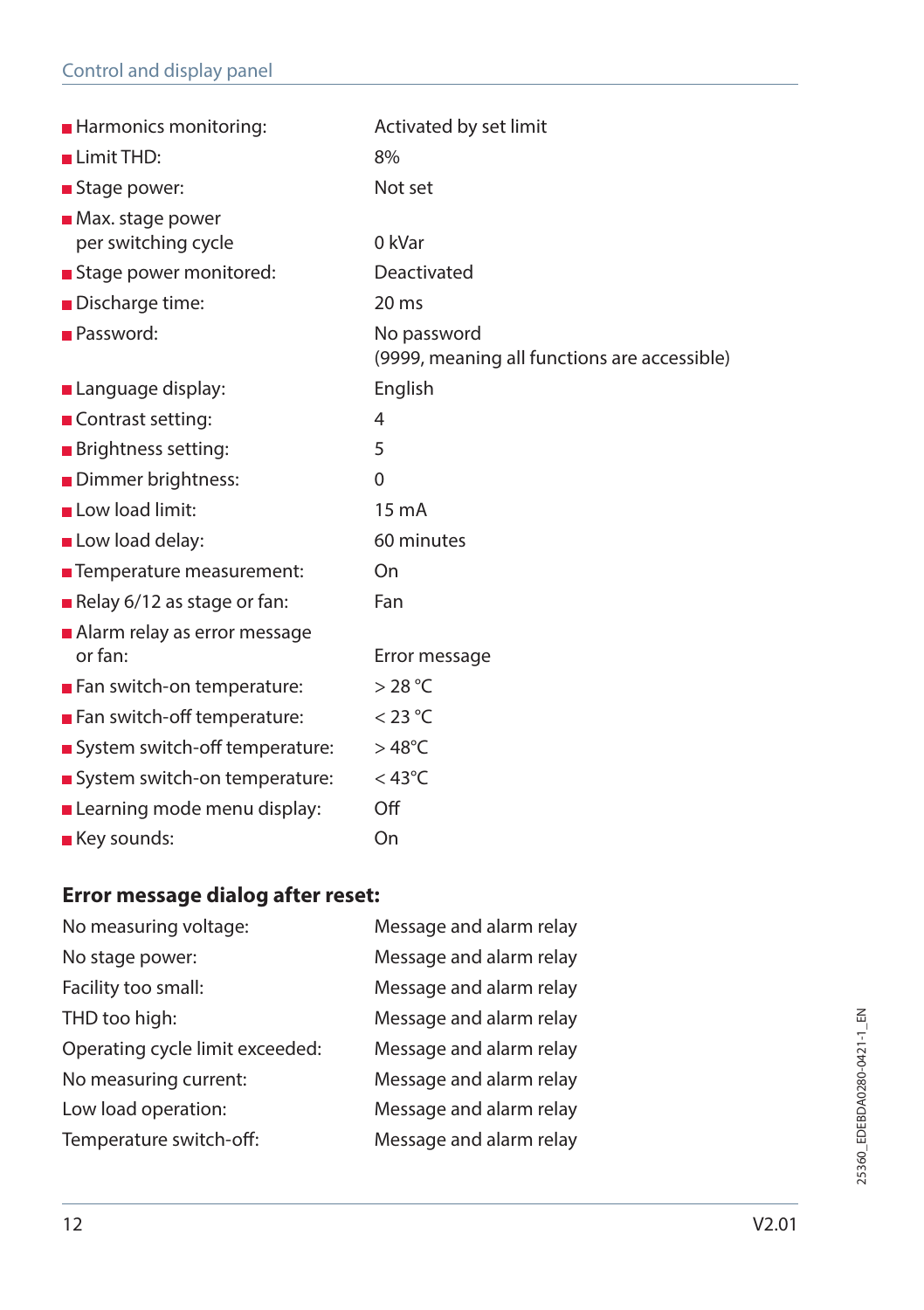### **The controls in the compensation systems are preset.**

- The following parameters need to be checked or set:
- Target cos phi in accordance with the electricity supplier regulations (for kVA tariff cos  $phi = 1$ )
- **Primary current and secondary current in accordance with input current transformer.**
- Voltage transformer ratio, if required



Upon delivery, the bus protocol is set to:

Modbus RTU, baud rate 38400, parity even

This setting can only be changed manually on the device.

**Performing a "Reset to default settings" has no effect on changed settings.**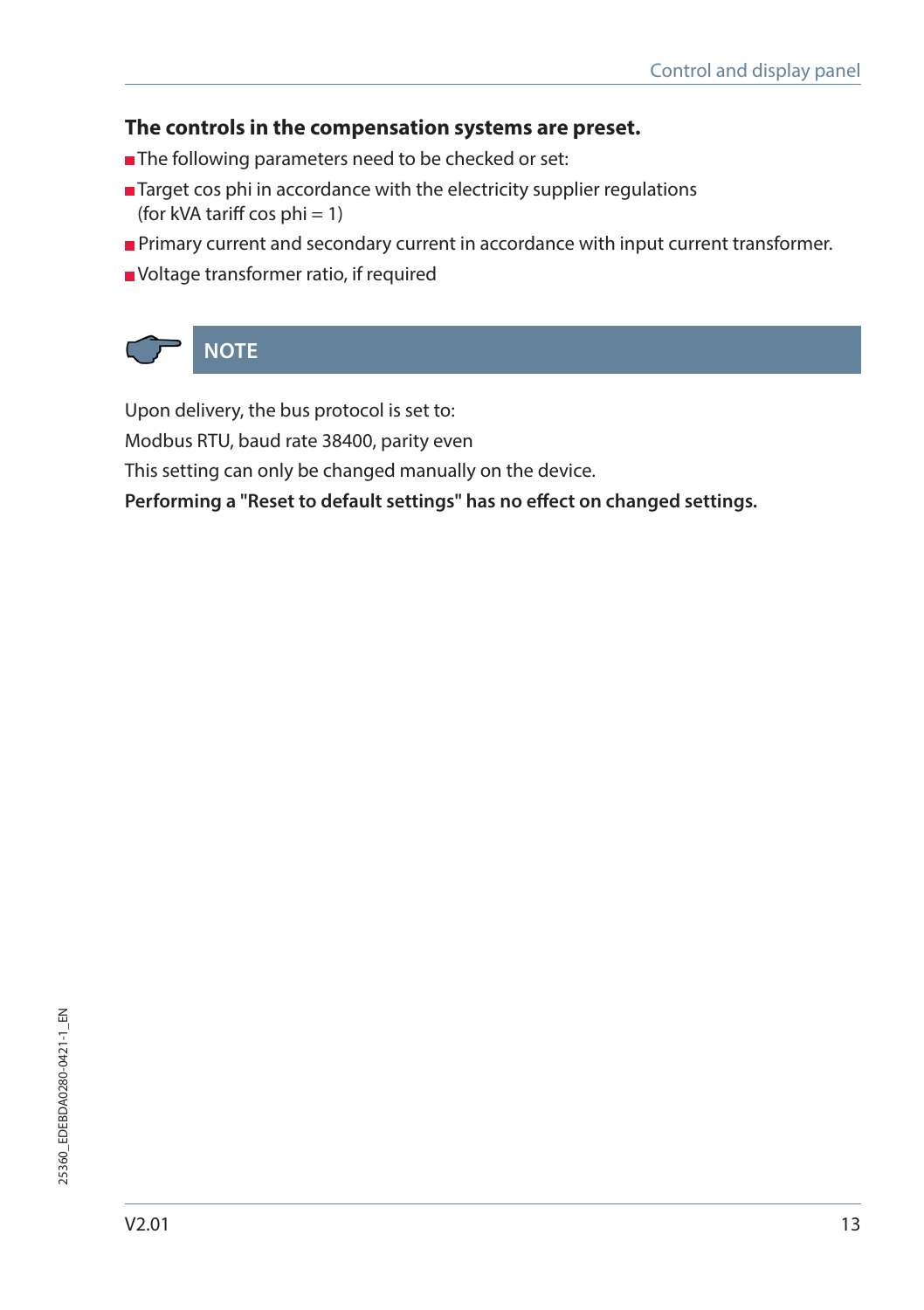# **4 Setting Range of the Configurable Parameters:**

# **Stage state:**

| Stage switching mode          | Automatic, Manual off, Manual on                                                  |  |  |  |
|-------------------------------|-----------------------------------------------------------------------------------|--|--|--|
| <b>Commissioning:</b>         |                                                                                   |  |  |  |
| Password                      | 4 digits, numerical, no password = 9999<br>(meaning all functions are accessible) |  |  |  |
| Primary current               | 1 A to 999999 A                                                                   |  |  |  |
| Secondary current             | 1 and 5 A                                                                         |  |  |  |
| Consumption target coso       | ind. 0.80 to cap. 0.80                                                            |  |  |  |
| Recovery target coso          | ind. 1.0 (cannot be changed)                                                      |  |  |  |
| Primary voltage               | 1 V to 99999 V Ph-Ph                                                              |  |  |  |
| Secondary voltage             | 1 V to 999 V Ph-Ph                                                                |  |  |  |
| Rot. field U                  | L1N, L2N, L3N, L12, L23, L31                                                      |  |  |  |
| Rot. field I                  | L1, L2, L3, -L1, -L2, -L3                                                         |  |  |  |
| Stage power learning mode     | Yes, No                                                                           |  |  |  |
| Stage power                   | 0 to 999.9 kvar                                                                   |  |  |  |
| Discharge time                | 0 to 9999 ms                                                                      |  |  |  |
| <b>Switching performance:</b> |                                                                                   |  |  |  |
| Hysteresis connection         | 70 to 150 %                                                                       |  |  |  |

| Hysteresis connection                | $70$ to 150 %             |
|--------------------------------------|---------------------------|
| Hysteresis switch-off                | 70 to 150 %               |
| Switching performance Priority       | Operation cycles, runtime |
| Alarm relay time                     | 3 to 3000 sec.            |
| Idle time                            | 20 to 9999 ms             |
| Switching interval                   | 20 to 9999 ms             |
| FTS alarm coso                       | ind. 0.70 to 1.0          |
| <b>Attenuation coefficient Qmiss</b> | 0 <sub>to</sub> 9         |
| Attenuation coefficient voltage      | 0 <sub>to</sub> 9         |
| Attenuation coefficient current      | 0 <sub>to</sub> 9         |
|                                      |                           |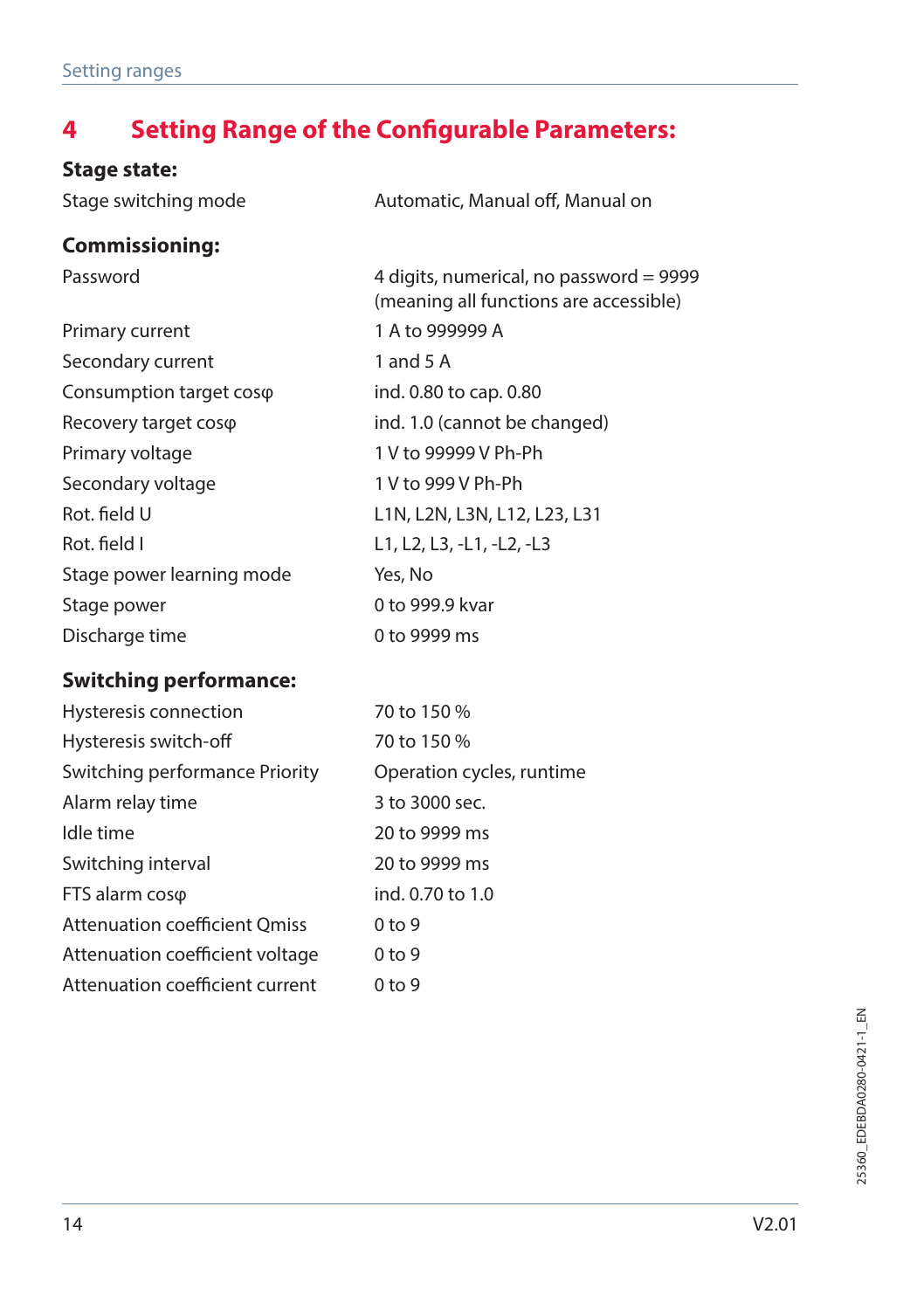# **Error message dialog:**

| No measuring voltage                  | The settings Message or                             |
|---------------------------------------|-----------------------------------------------------|
| No stage power                        | Alarm relay or Message and                          |
| Facility too small                    | Alarm relay or Off                                  |
| THD too high                          | is identical for all errors!                        |
| Operating cycle limit exceeded        |                                                     |
| No measuring current                  |                                                     |
| Light load                            |                                                     |
| Temperature switch-off                |                                                     |
| <b>Extras:</b>                        |                                                     |
| Display language                      | German, English, French, Spanish                    |
| <b>THD</b> limit                      | 0 to 10%, harmonics monitoring can be disabled (0%) |
| Sampling rate                         | Automatic, fixed 50 Hz, fixed 60 Hz                 |
| Reset                                 | Run                                                 |
| Contrast setting                      | $0$ to $10$                                         |
| Brightness setting                    | 0 <sub>to</sub> 9                                   |
| Dimmer brightness                     | 0 <sub>to</sub> 9                                   |
| Low-load limit                        | 15 mA, 50 mA                                        |
| Light load delay                      | 1 minute to 60 minutes                              |
| Temperature measurement               | On / Off                                            |
| Output 6 or 12                        |                                                     |
| (depending on the controller version) | Compensation stage, fan relay                       |
| Alarm relay                           | Error message, fan control                          |
| Fan switch on temperature             | $>$ 0 °C to 60 °C                                   |
| Fan switch off temperature            | $<$ 0 °C to 60 °C                                   |
| Switching threshold system off        | $>$ 0 °C to 60 °C                                   |
| System switch on temperature          | $<$ 0 °C to 60 °C                                   |
| Bus mode                              | Modbus (eBus for production)                        |
| Learning mode menu display            | On / Off                                            |
| Key sounds                            | On / Off                                            |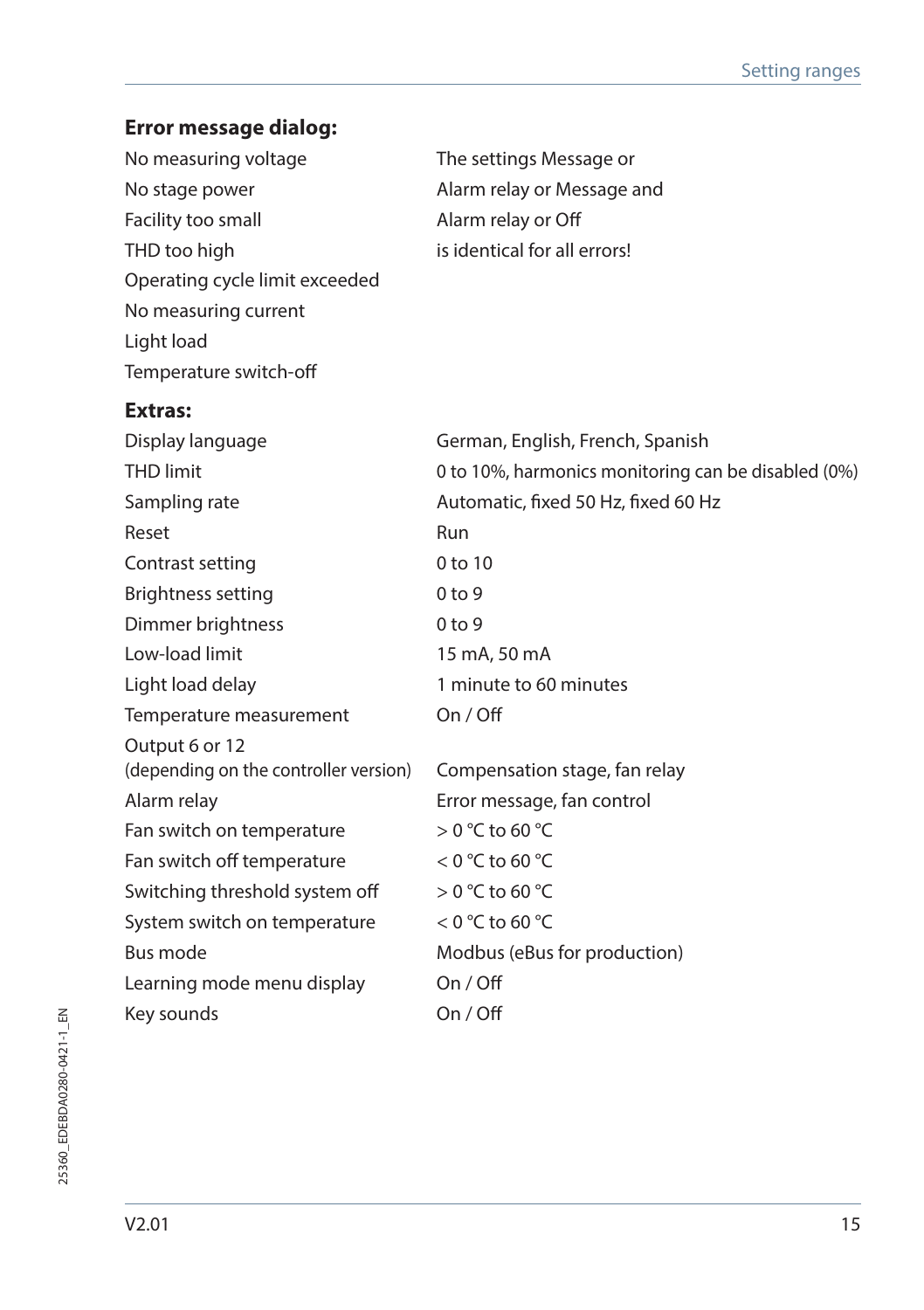# **5 Installation and Electrical Connection of the System**

### **5.1 General, very important information**

- Tighten all screws and connections. Failure to do so will void the warranty.
- Install and operate the device in accordance with the applicable VDE regulations (in particular VDE 0100) and the electricity supplier's regulations.
- **Connection cross-sections and fuse protection table: see attachment**

## **5.2 Current transformer connection and measuring voltage**

If possible, mount the transformer in the phase that corresponds to L1 of the compensation system (determine by means of voltage measurement). All capacitor and consumer currents must be determined. In case of an unbalanced phase load (in small companies), install the transformer in the phase with the highest load.

- **P1** (K) to energy supply (indicated on the transformer).
- **P2** (L) to load outputs
- S1 (k) with terminal k (controller terminal 20) and
- Connect S2 (I) to terminal I (controller terminal 21) in the compensation system (use a two-color cable!).

Wire cross section: up to 3 m = 1.5 mm<sup>2</sup>, up to 6 m = 2.5 mm<sup>2</sup>. For longer distances, we recommend using a 1 A transformer. The controller is designed for connection to 5 A and 1 A transformers; switching is done by firmware.

If you use existing transformers, the current paths must always be connected in series.

The secondary transformer current needs to be at least 15 mA. For lower currents, no capacitors are connected ("No measuring current" is displayed).

Connect the measuring voltage in accordance with the connection diagram.

## **5.3 Current transformer dimensions**

The current transformer is designed on the basis of the current consumption of the consumers, not the capacitor current. If other measuring devices are connected to a transformer in addition to the reactive power controller, the transformer power needs to be dimensioned accordingly. Losses also occur in the current transformer cable that need to be considered if there are long distances between the transformer and the controller.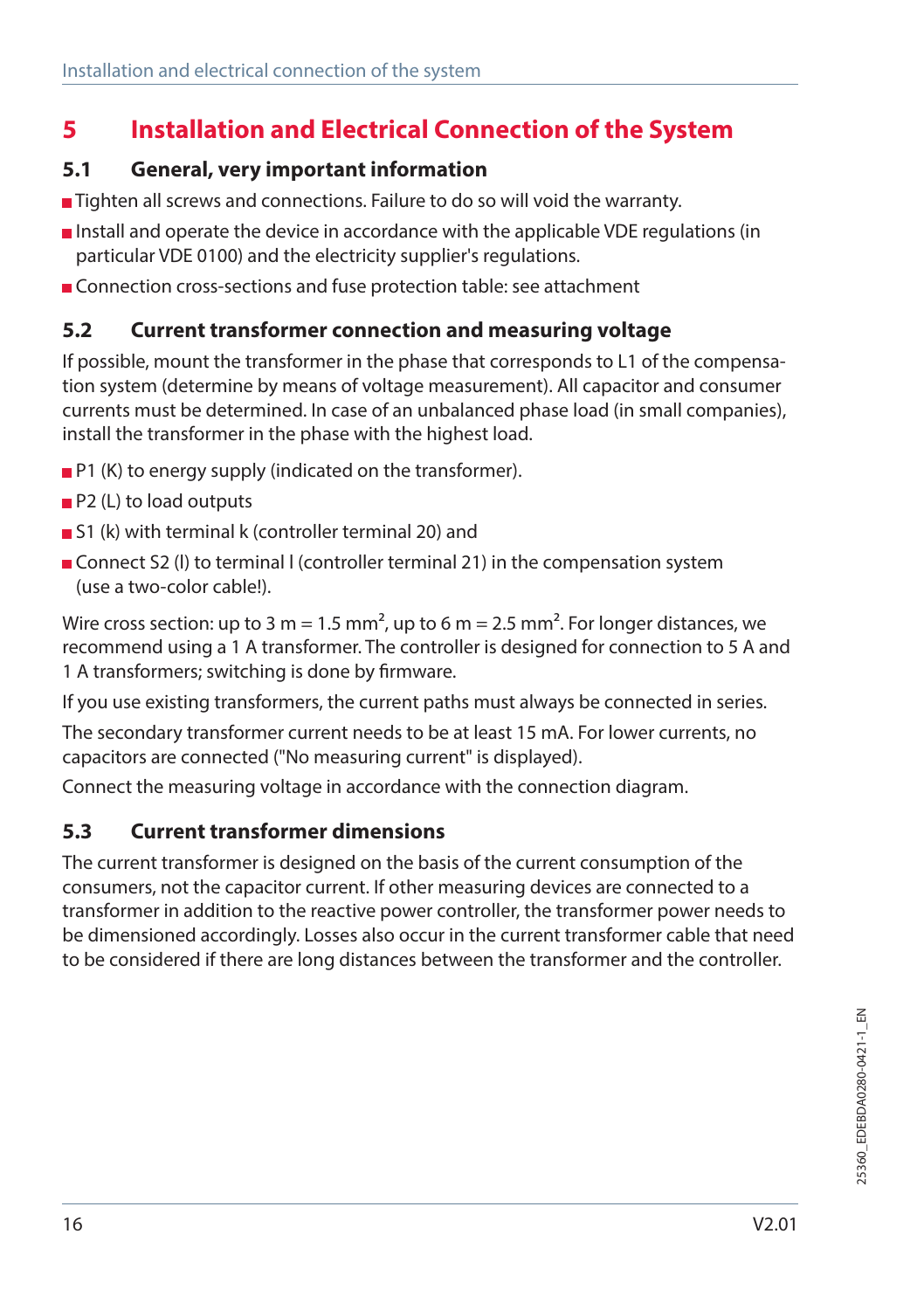# **5.4 Standard connection diagram**

# **NOTE**

When connecting the phase (L1) to terminal 1 and the neutral conductor (N) to terminal 2 (Ph-N 100V–240V+/-10 % 50Hz/ 60 Hz/DC) the safety device and the disconnector in the supply line to terminal 2 (N) are not required.

The safety device and the disconnector to terminal 2 (N) are only required for the following connection variants:

### **Alternating voltage:**

Terminal 1 (L1) and terminal 2 (L2): US1 Phase-Phase 100V - 240V +/-10% 50Hz/60 Hz

### **Direct voltage:**

Terminal  $1 (+)$  and terminal  $2 (-)$ : US1 100V - 240V +/-10% DC

Connection variants of the power supply

| <b>Terminal 1</b><br><b>Terminal 2</b><br>Voltage |                        |                                | Safety device and                             |
|---------------------------------------------------|------------------------|--------------------------------|-----------------------------------------------|
|                                                   |                        | Power supply unit US1          | disconnector to<br><b>Terminal 2 required</b> |
| Phase L                                           | Neutral<br>conductor N | 100V - 240V +/-10% AC 50/60 Hz | No                                            |
| Phase L1                                          | Phase L <sub>2</sub>   | 100V - 240V +/-10% AC50/60 Hz  | yes                                           |
| $^{+}$                                            |                        | 100V - 240V +/-10% DC          | yes                                           |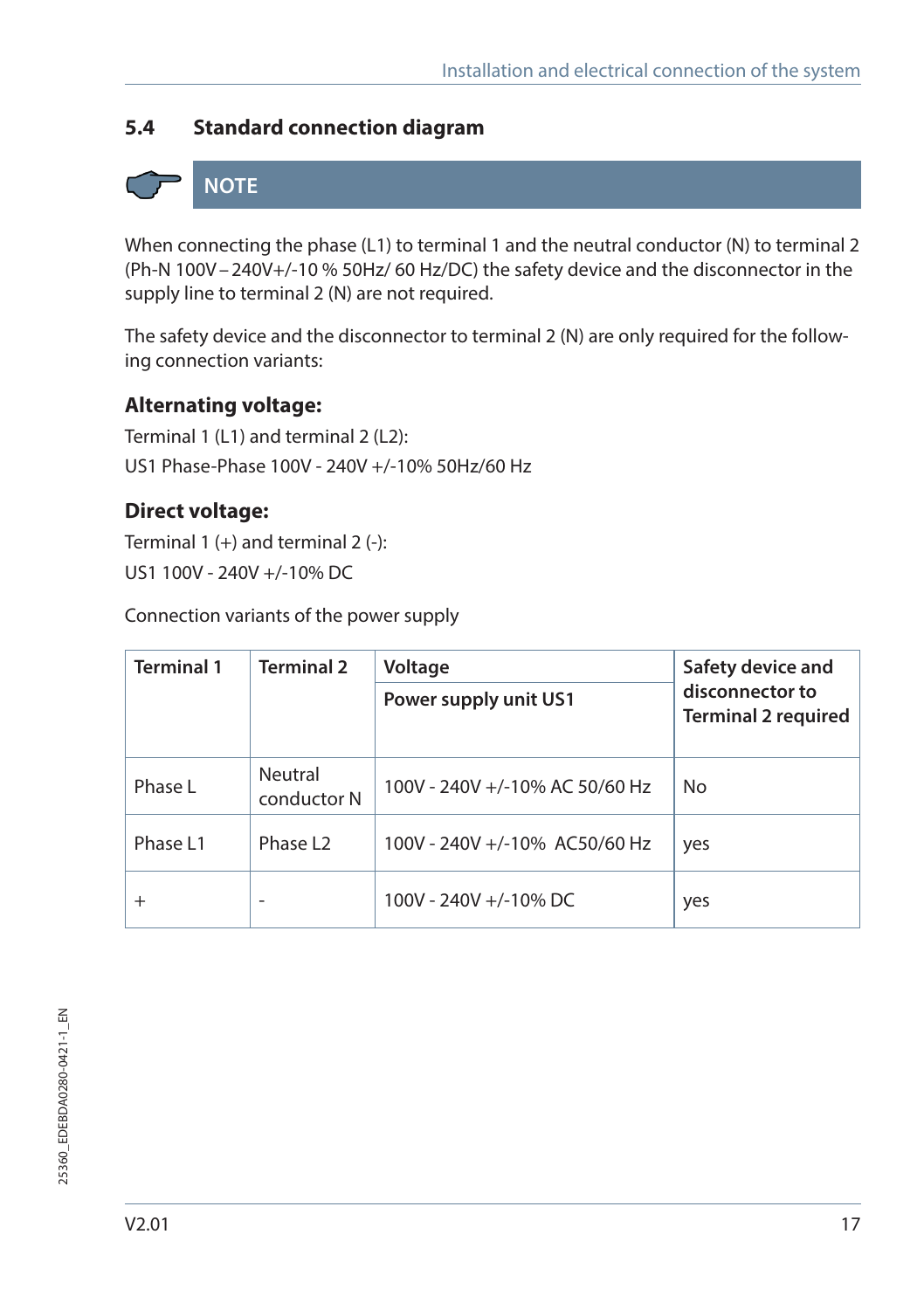

## **5.5 Measuring voltage connection Ph-N**

V2.01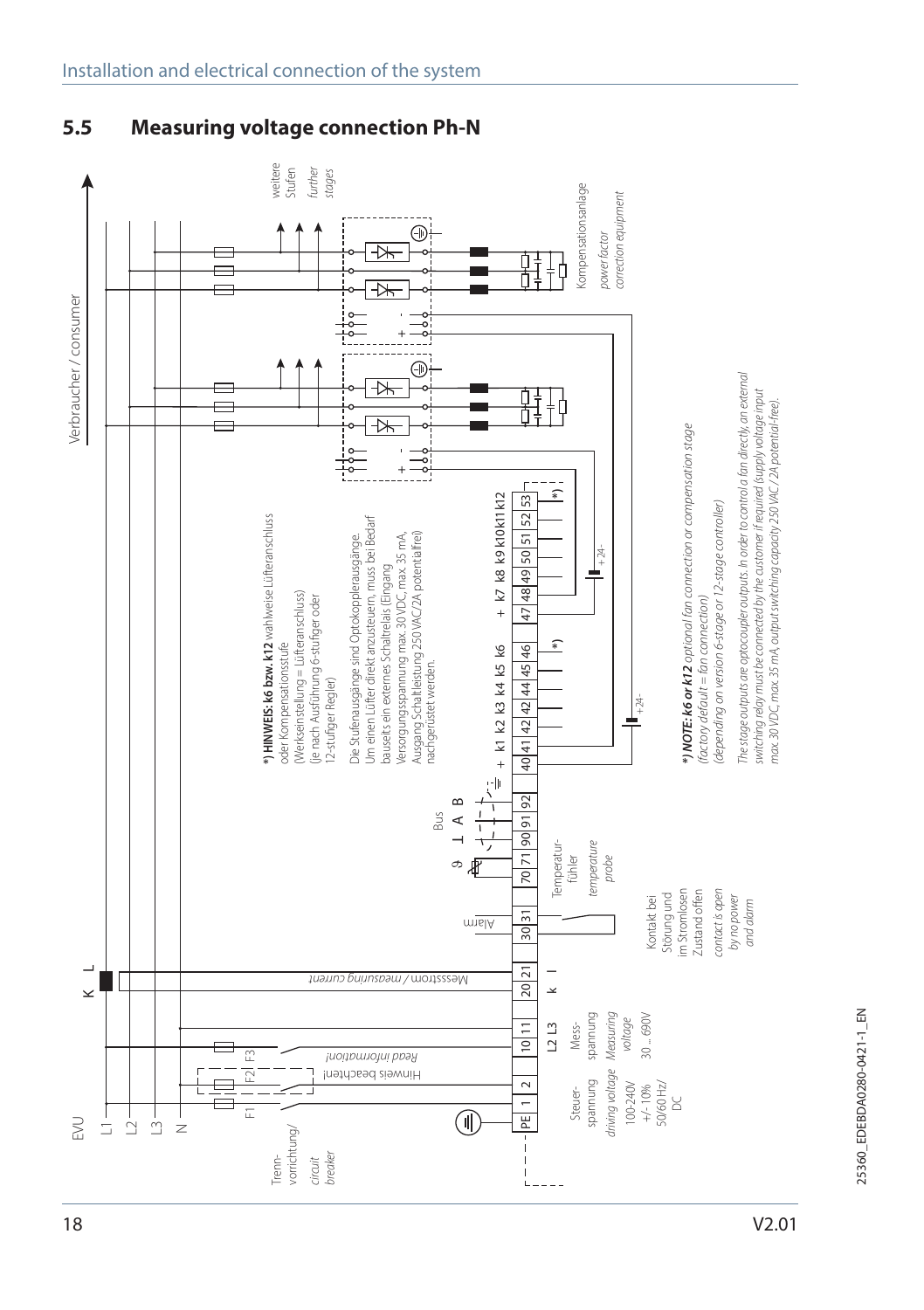V2.01



# **5.6 Measuring voltage connection Ph-Ph**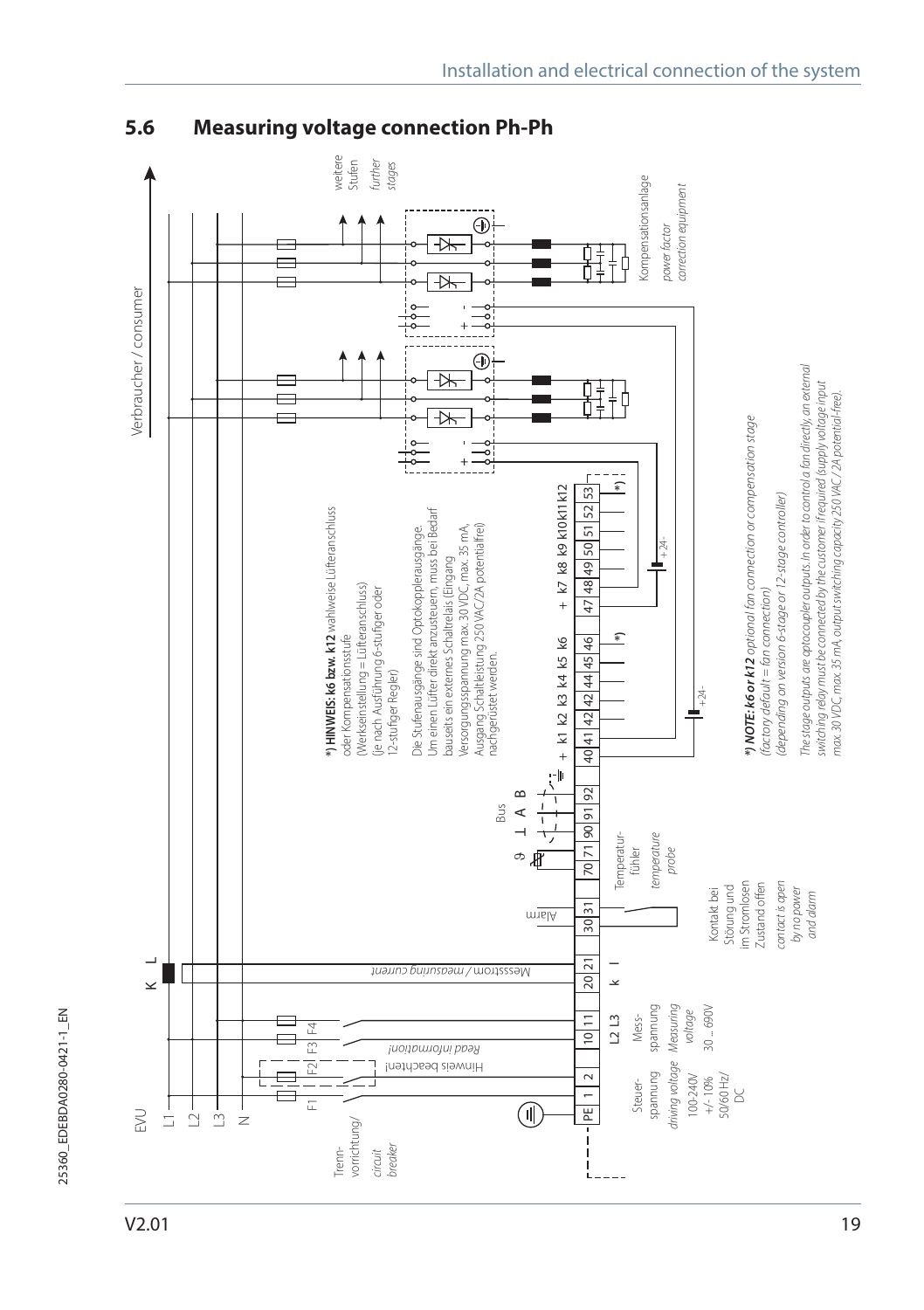# **6 Commissioning the System**

### **6.1 General notes on commissioning**

### **Compensation unit with controller**

The controller is configured as a compensation system component (see connection diagram) by default. The following settings need to be configured or checked:

- Target cos phi according to electricity supplier specifications.
- **Primary and secondary current in the main circuit according to the transformer fitted.**
- If required, set the measuring voltage transformer data.
- If no stage powers have been programmed, the controller will switch to the Commissioning menu after initialization. Next, stage power programming can be performed in the settings menu, or using the learning process.



You can start the learning process from the "Learning mode activate" submenu in the Commissioning menu, using the Enter/Input buttons.

If the "Learning mode" window is not displayed, please check the following:

 $\blacksquare$  is Menu on set for "Learning mode" in the "Extras" menu?

The settings are saved on an EEPROM so that they are not lost in the event of a power failure.

Switch on a sufficient number of inductive consumers (e.g. motors) before switching the compensation system on. A transformer current of at least 15 mA needs to be flowing in the secondary circuit for the controller to be activated. Below this limit, the error message "No transformer current" will be displayed.

Check the transformer connection (is the transformer ratio too high?).

**If all connection conditions are OK, the instantaneous power factor cos phi should be** displayed after initialization, e.g. Normally, when no capacitors are connected, cos phi lies in the range of 0.6 to 0.9 inductive, (e.g. cos phi 0.80 ind).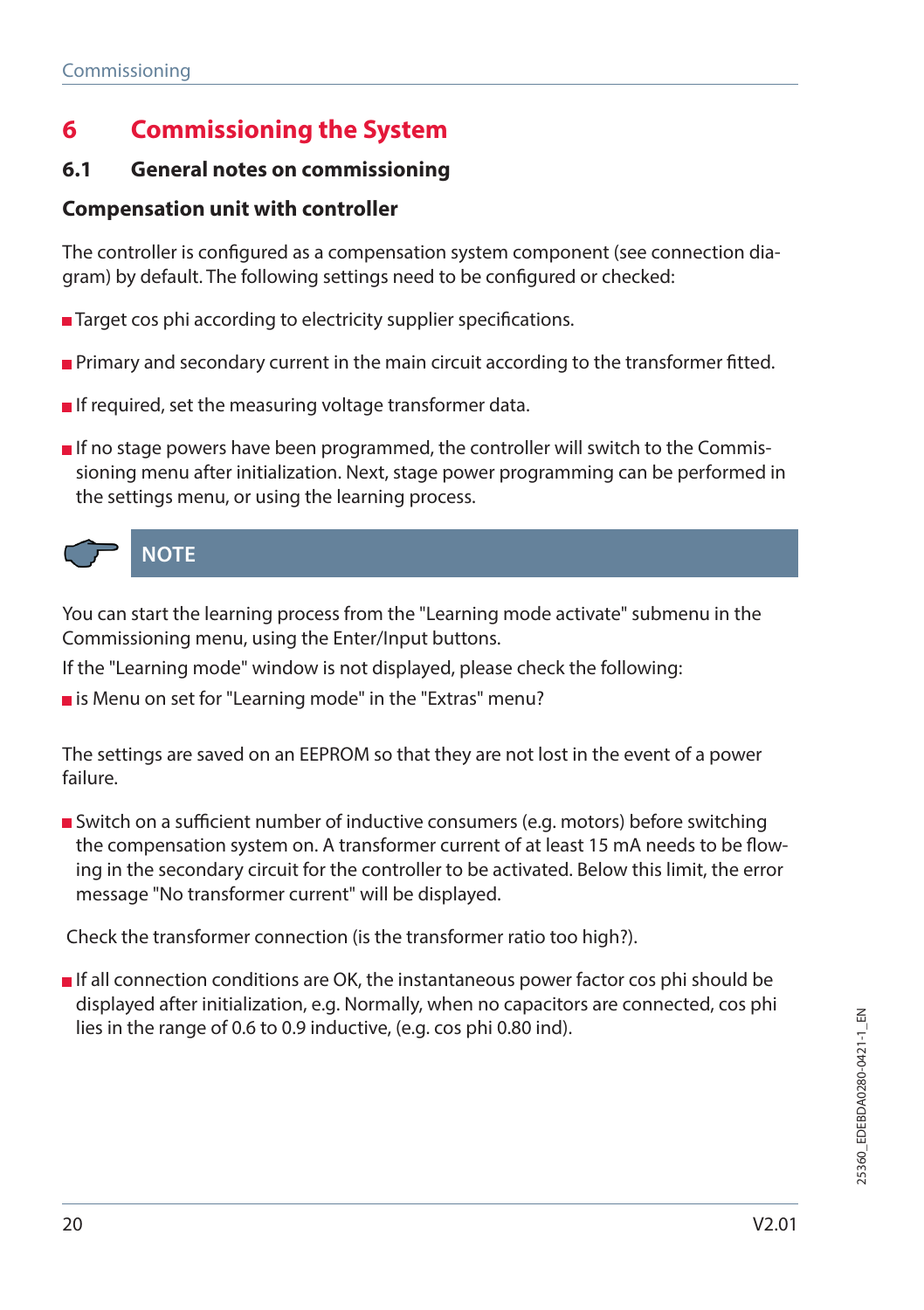- **If a capacitive value is displayed, or if the "G" symbol is flashing, the phase allocation of** the current and voltage measurement is incorrect. In the Commissioning programming menu, the phase allocation can be changed using the functions Rot. field U and Rot. field I (provided that there is no generator in operation at the time).
- The first switching operation may take up to 10 seconds. The stages are switched in set switching times (switching interval) until compensation occurs. The displayed cos phi must increase to at least the set target cos phi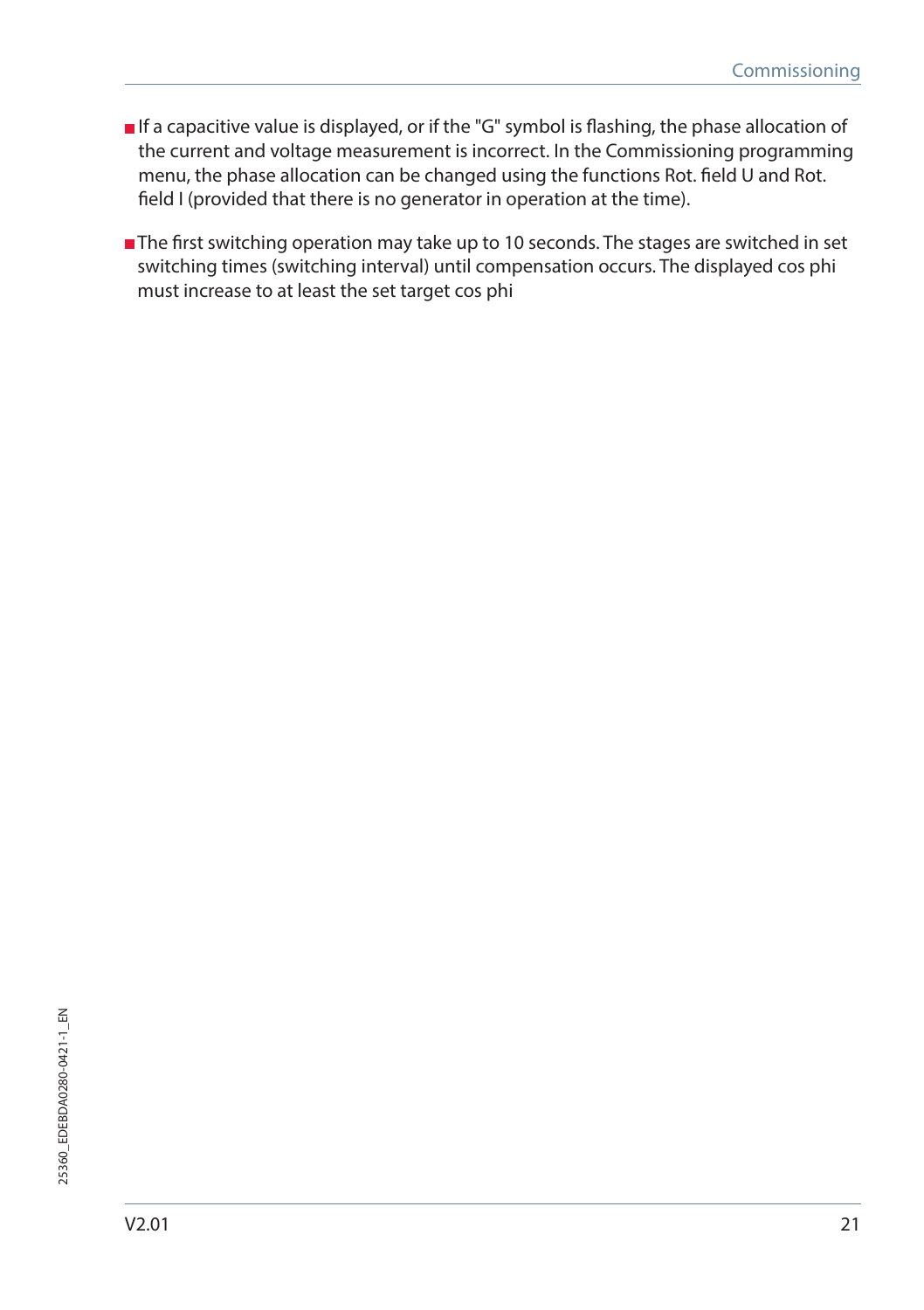

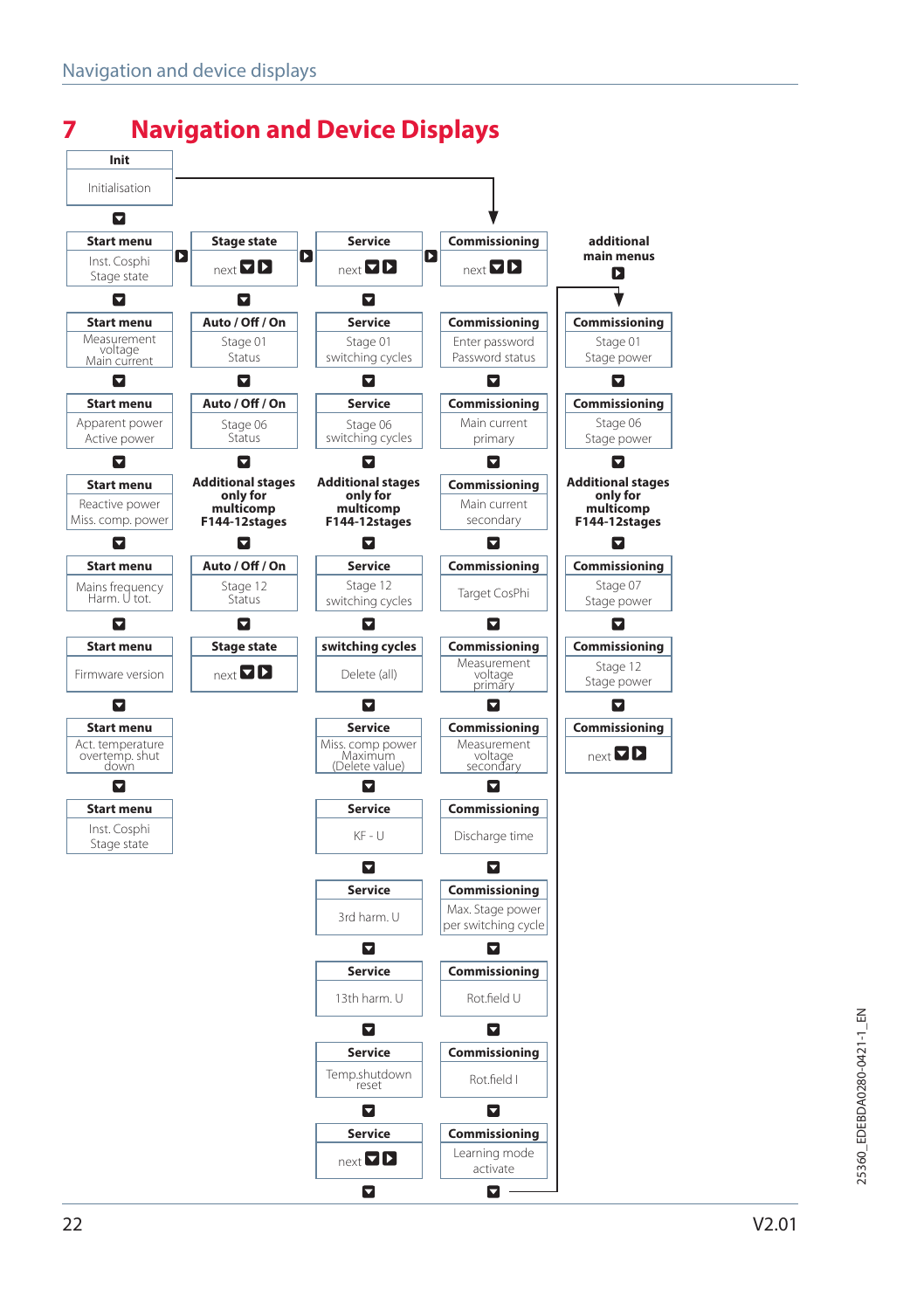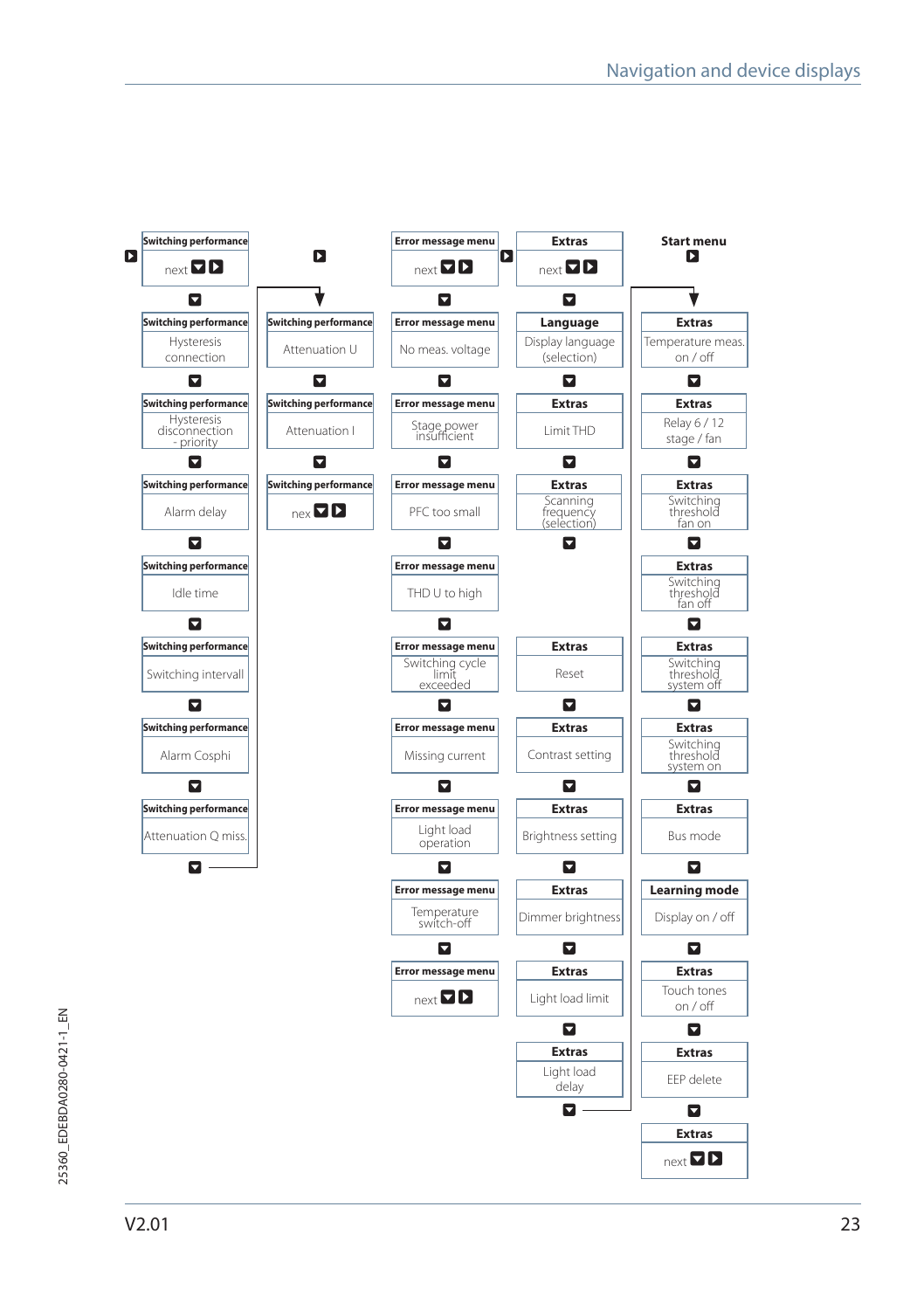# **8 Device displays of the main menus**

The following main menus and submenus can be used for current displays and controller configuration:

**Initialization window – no input possible**

```
multicomp F144-3 thyro 6-stage or 12-stage
```
multicomp 06 Th Initialization

multicomp 12 Th Initialization

**Start menu window – display of the current values multicomp F144-3 thyro 6-stage**

$$
\begin{matrix} \text{cos}\Psi & \text{0.71} & \text{IND} \\ \text{AA} & \text{AA} \\ \end{matrix}
$$

**multicomp F144-3 thyro 12-stage**

cos 0.71 IND AAAAAAAAAAAA

**Stage state window – stage status can be changed**

```
Stage state
next
```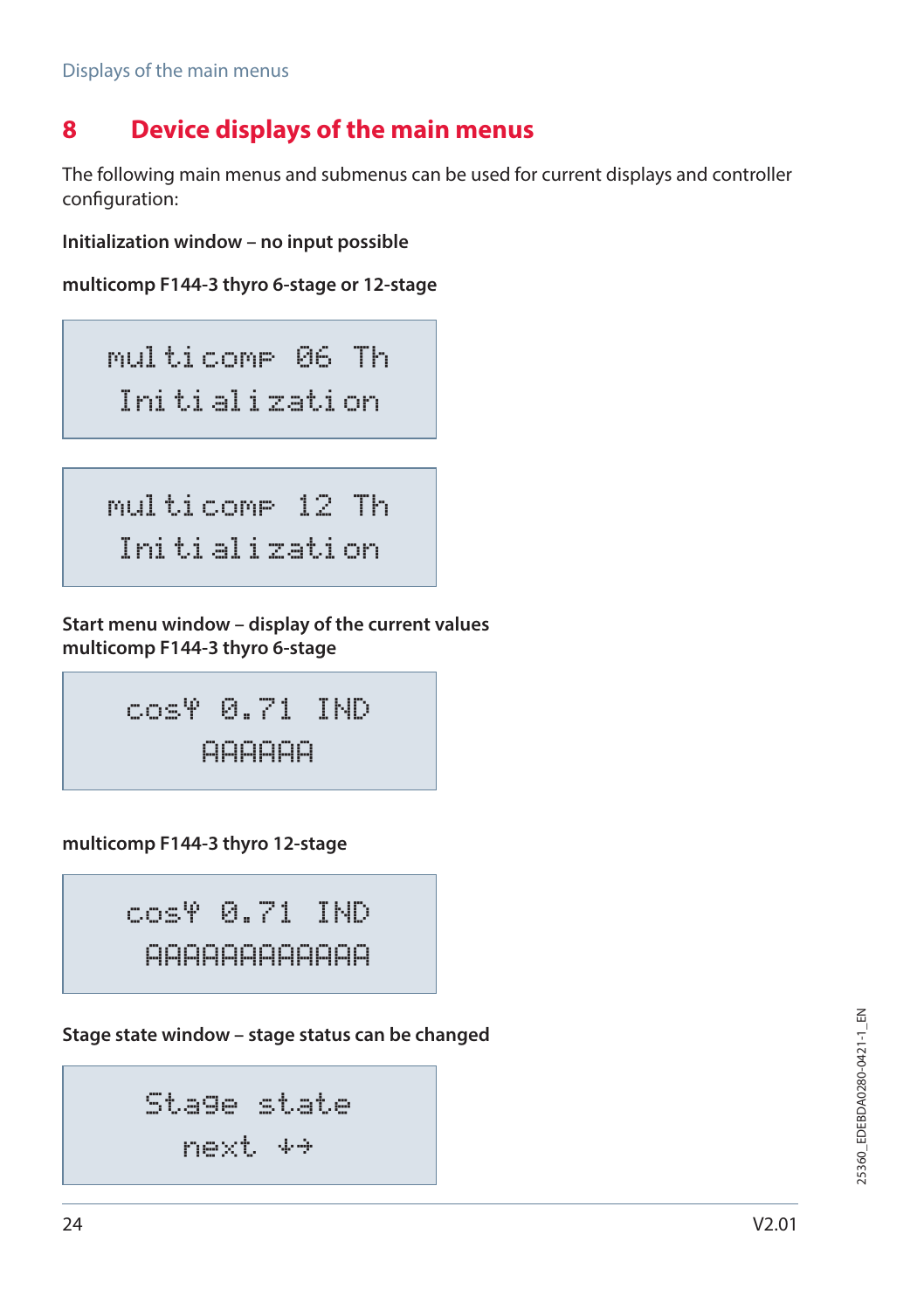#### **Service window – display and deletion options**

Service next

**Commissioning window – entry of operating parameters**

Commissioning next

**Switching performance window – influencing switching performance**

Switch. perform. next

**Error message menu – editing the error message dialog**

Message menu next

**Extras window – setting special parameters**

Extras

next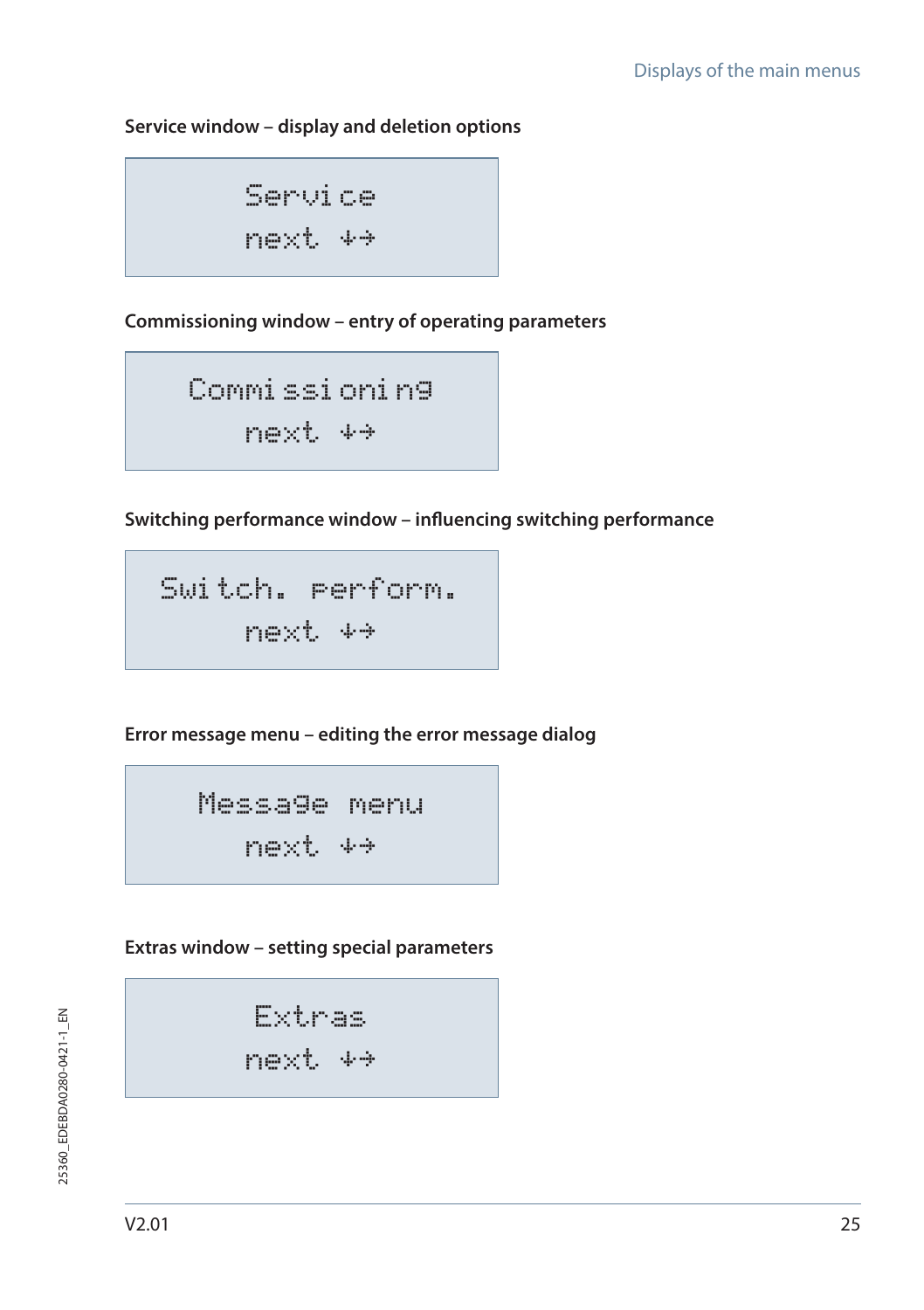# **9 Description of the individual display windows**

**9.1. Initialization window:**

```
multicomp F144-3 thyro 6-stage
```
multicomp 06 Th Initialization

#### **multicomp F144-3 thyro 12-stage**

multicomp 12 Th Initialization

This is displayed after connecting the power supply to the controller.



**NOTE**

Please do not press any sensor buttons during initialization, as they are adjusted automatically to ensure correct operation

# **9.2 Commissioning window if no stage power is programmed**

```
Commissioning
 next
```
During initial startup of the multicomp F144-3 thyro, the Commissioning menu is displayed as the F144-3 thyro start screen (after the initialization phase) once you have connected the power supply.

This menu is used for initial startup of the controller, where all necessary settings can be made.

If a controller already integrated into a KBR compensation unit by default should be used, only the parameters of the current transformer have to be configured.

Press  $\blacksquare$  to select submenus.

25360 EDEBDA0280-0421-1\_EN 25360\_EDEBDA0280-0421-1\_EN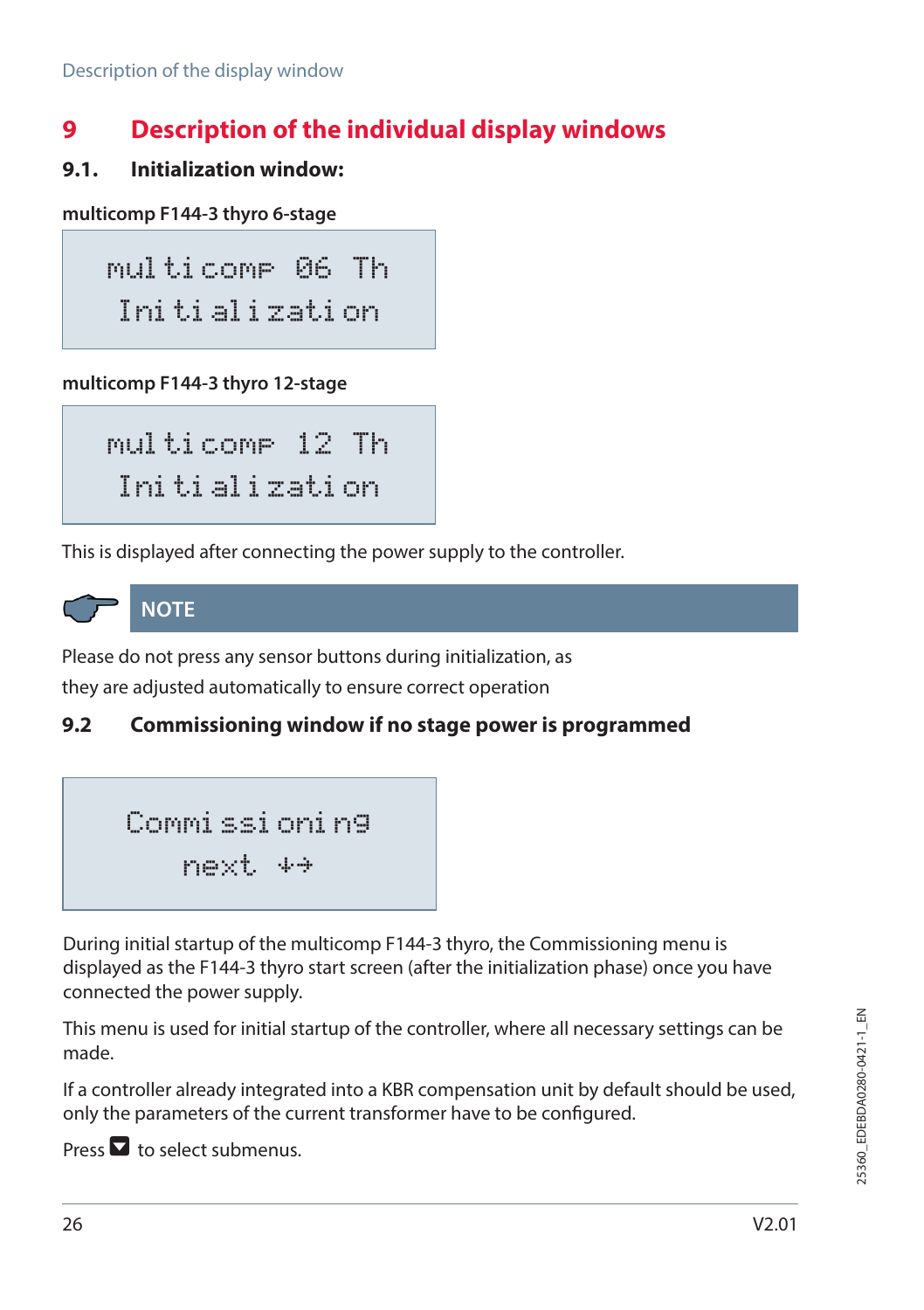# **Password protection (parameter protection):**

A password (a 4-digit numerical code, e.g. 4321) can be used to protect a system against unauthorized access to the configured parameters.

If the password should get lost, the controller can be unlocked with the master password 1976. To unlock a controller completely, enter the password 9999 (no password = 9999, all functions are accessible).

#### **Password protection is not active until a waiting time of 300 seconds has elapsed without pressing any buttons.**

After unlocking a password protected controller, it is possible to press a button for up to 300 seconds. If no buttons are pressed during this time, the controller is then locked again.

The password can be set or changed by pressing  $\Box$  to start entering or to change the entry position,  $\blacksquare$  to change or set the password and  $\blacksquare$  to save the entry.

## **Configuring current transformer values:**

All current transformer parameters need to be configured correctly for the compensation controller to function properly. The primary and secondary current of the transformer need to be set (submenu Iprim. / Isec.). These parameters can be found on the nameplate of the current transformer. In addition, the phase allocation of the transformer needs to be configured correctly. This means that the phase (L1, L2, L3) which the current transformer is integrated in has to be set (submenu Rot. field I) in the controller. If the transformer connections are mixed up (k and l interchanged), this can be corrected with the setting -L1, -L2 and -L3.

## **Setting target cosine:**

You can ask your electricity supplier for the target cos, which should be set up at this point. By default, the target cos is set to 0.95 inductive (see the "Default settings" chapter).

## **Setting the voltage transformer parameters:**

Specify the primary voltage in the U primary submenu, the secondary voltage under U secondary and the phase allocation of the measuring voltage under Rot.field U. These settings apply to a standard network (voltage Ph-Ph: 400 V primary, 400 V secondary). If you use a voltage transformer, configure the parameters indicated on the voltage transformer, e.g. 690V / 100V, as well as the measuring mode, e.g. L12 for measuring voltage connection between phases L1 and L2.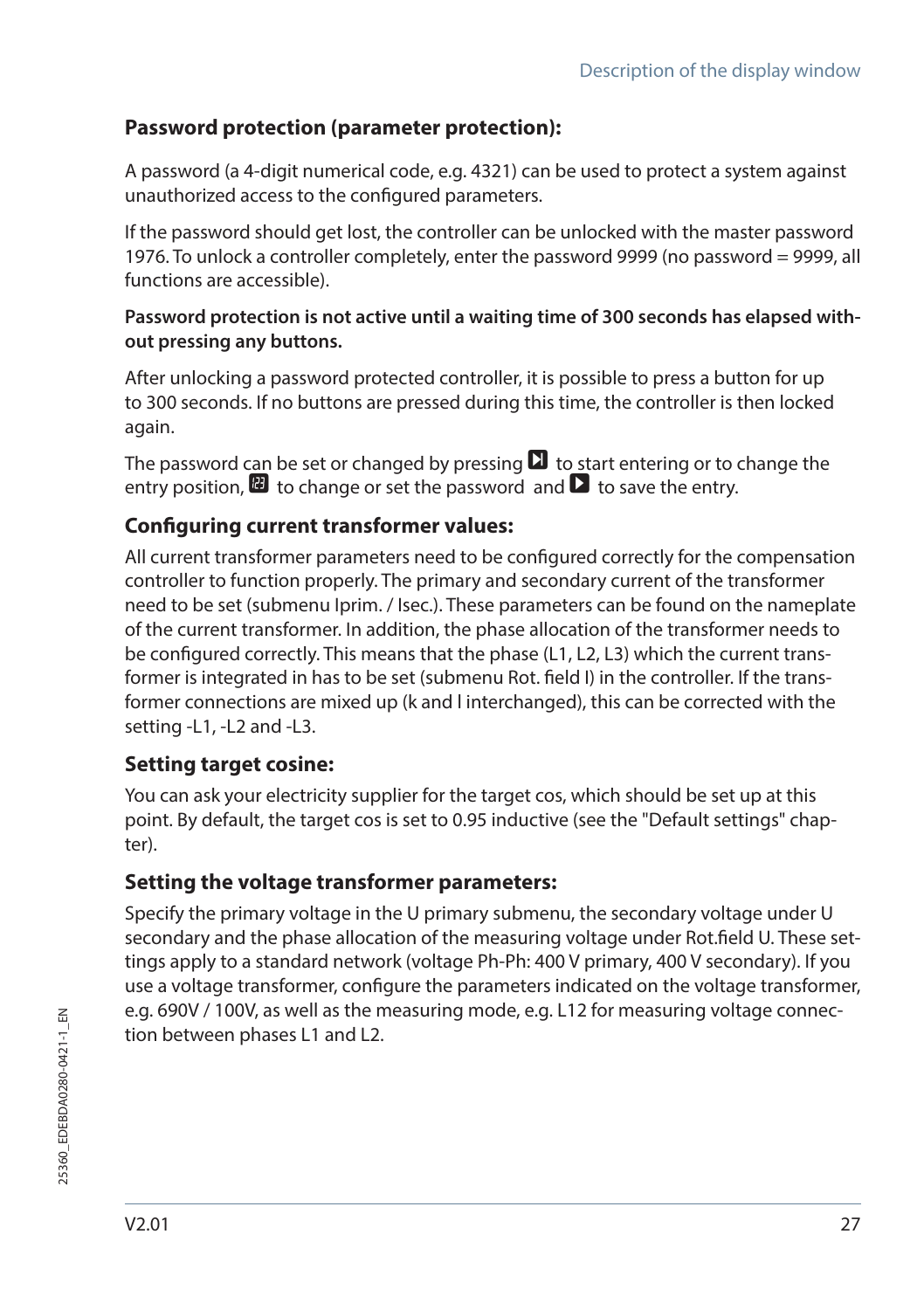

**NOTE**

A voltage transformer must be used here with no phase shift between current and voltage, as the device is not able to compensate this.

## **Setting the discharge time:**

Checking or, if necessary, changing the discharge time of the capacitor stages is a very important menu item. Please make sure that the correct value is set, otherwise the system could be damaged!

#### **Configuring the capacitor stages:**

There are two ways of configuring the capacitor stages. The stages can be configured manually or using the auto configuration mode.



# **NOTE**

The Auto configuration mode menu will not appear if the "Learning mode" is deactivated in the "Extras" menu

It is important to set the stage power correctly. You can find the stage power on the nameplate of the stage or the circuit diagram and then program it manually. In this case, skip the menu item "Learning mode activate" and enter the power value individually for each stage.

If you want to activate the learning mode, you have to make sure that all previous submenu parameters have been set correctly.

To activate learning mode, press  $\Box$ , change the setting to Yes by pressing  $\Box$ , then press  $\sum$  to confirm.

The auto configuration then sets the stage power automatically. But these values need to be checked once the learning process has been completed to ensure that they are correct.



**NOTE**

If an error occurs in auto configuration mode (harmonics exceeding the limit, measuring voltage too high, missing measuring voltage), the process is interrupted and "Auto configuration mode – Error" is displayed. Auto configuration mode can be restarted once the cause of the error has been rectified.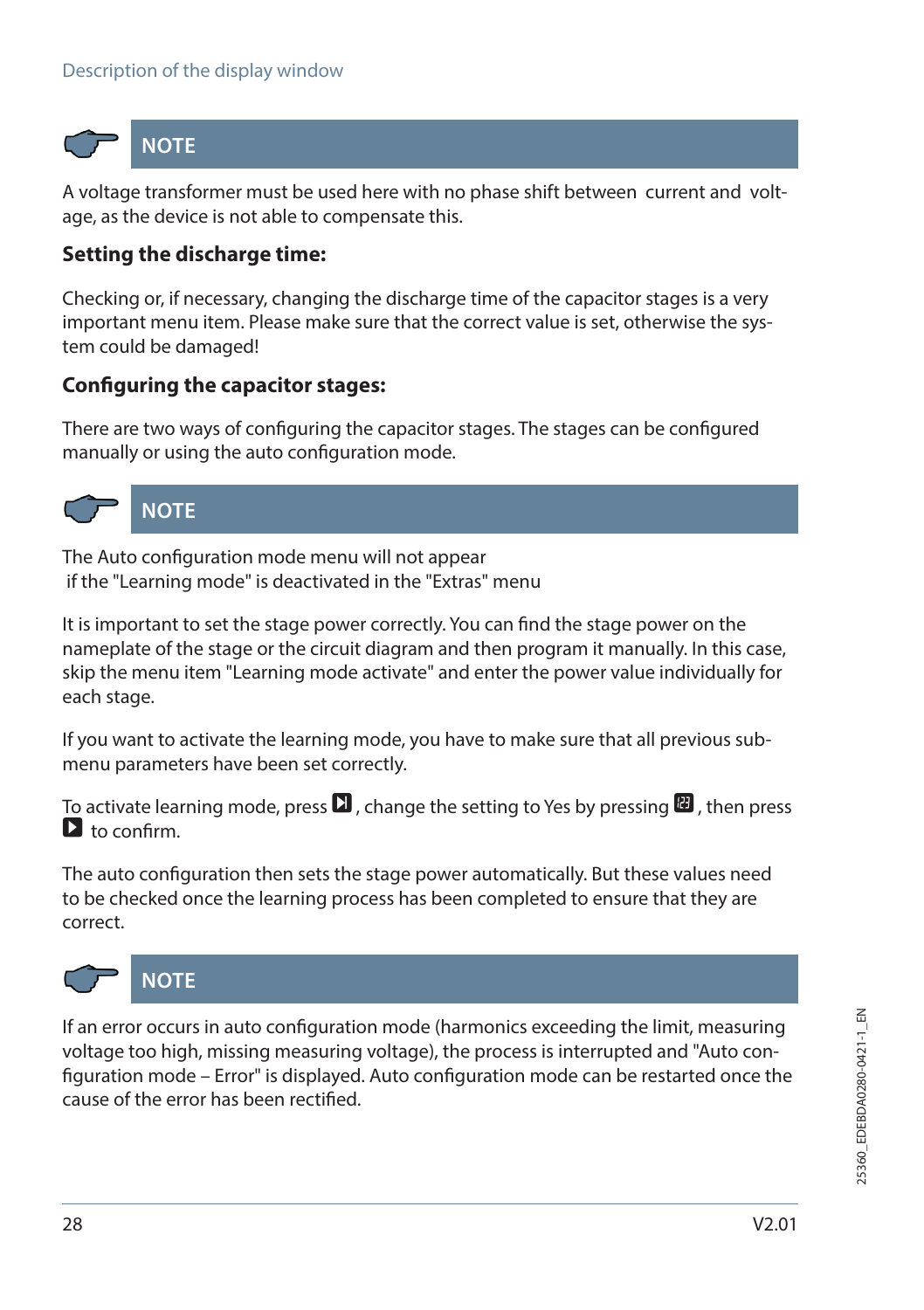# **System function test:**

A function test should be performed after all values have been programmed step by step, by disconnecting the controller from the power supply for a few seconds.

The controller should start automatically after it is reconnected to the power supply. If the cosφ voltage is read in the start menu immediately after switching it on, the value for cosφ should be low and inductive. The controller then starts to switch on the individual capacitor stages.

The cos**φ**, which can be read in the start menu, should have risen in comparison to its previous value, or it should rise when additional stages are switched on. If the compensation system is designed correctly, the controller should compensate to the set target cos phi after a while.

# **9.3 Start menu window**

Example: F144-3 thyro 12-stage

$$
\begin{array}{l} \texttt{cos}\Psi \texttt{ 0.71} \texttt{ IND} \\ \texttt{\footnotesize \texttt{+} \texttt{A} \texttt{A} \texttt{A} \texttt{A}} \end{array}
$$

This is displayed after the initialization window if the stage power has already been programmed. The current total controller state and the currently measured CosPhi are measured here.

## **Example:**

Line 1: currently measured CosPhi 0.71 inductive

Line 2: the controller switches on stages; stages 1 to 4 are already switched to automatic operation, where:

|   | stages are switched on as compensation power is required. |
|---|-----------------------------------------------------------|
| J | stages are switched off due to overcompensation.          |
| Α | the stage has been switched to automatic mode.            |
| a | the stage has been switched off in automatic mode         |
| M | the stage has been switched on manually.                  |
| m | the stage has been switched off manually.                 |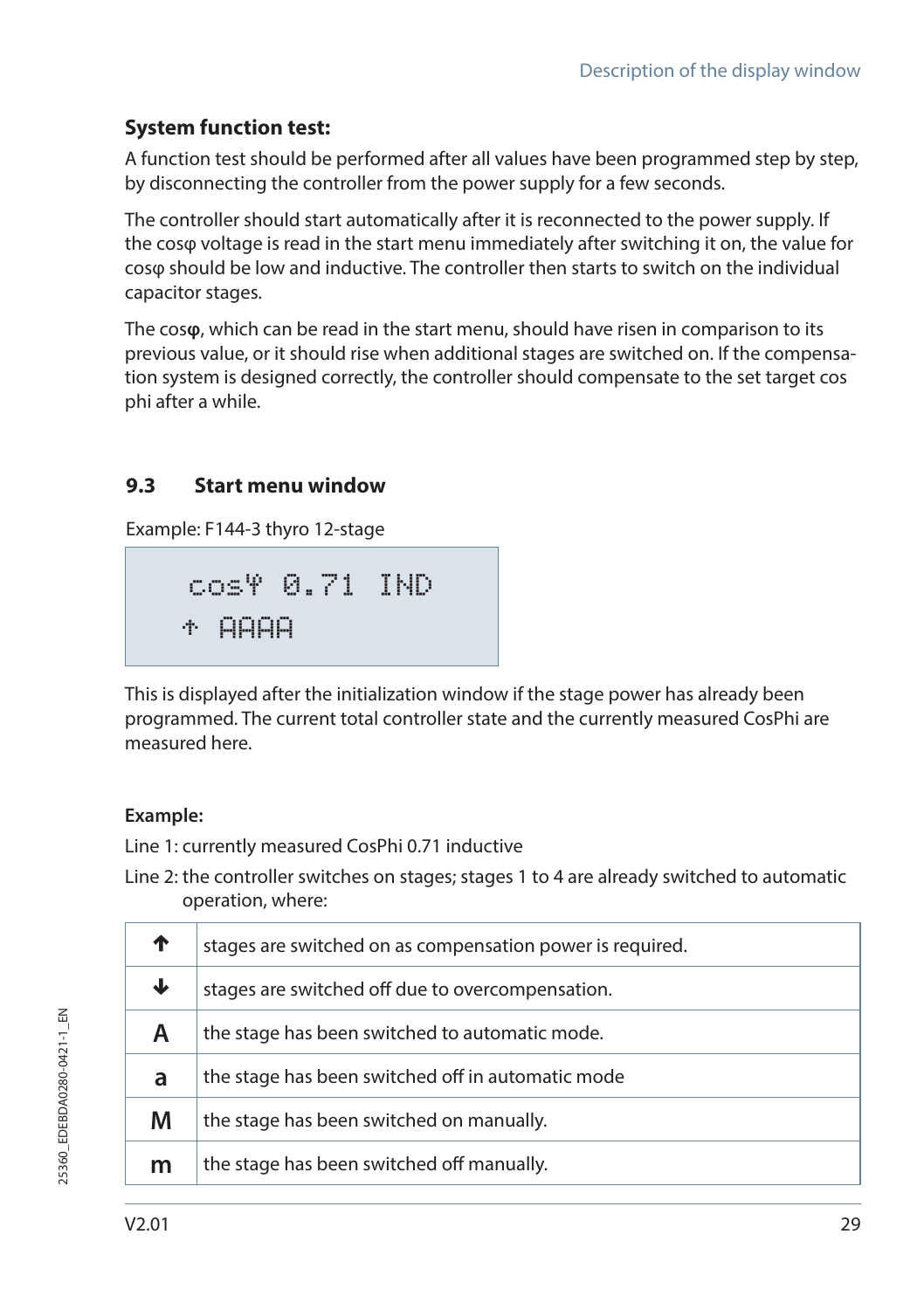#### Description of the display window



**NOTE**

It is similar for the alarm relay or fan relay status display. Explanation:

| F. | the error message is active, the relay is open (there is an error)                                                                   |
|----|--------------------------------------------------------------------------------------------------------------------------------------|
| е  | the error message is not active, the relay is closed (there is no error)                                                             |
|    | the fan relay is active (the relay is closed, the fan turn-on threshold was or is<br>exceeded or the run-ontime has not elapsed yet) |
|    | the fan relay is not active (the relay is open, the fan turn-on threshold is not<br>exceeded or the run-ontime has elapsed)          |

Press  $\blacksquare$  to select submenus.

#### **The current readings are displayed in the submenus:**

Measuring voltage in volts depending on the selected connection type (Commissioning menu, Rot. field U submenu) in Ph-N  $(4)$  or Ph-Ph  $(4)$ .

Main series transformer apparent current in amps (single-phase value).

Apparent power in kVA, projected as a 3-phase value (provided the network load is symmetrical).

Active power in kW, projected as a 3-phase value (provided the mains load is symmetrical).

Reactive power in kvar, projected as a 3-phase value (provided the network load is symmetrical).

Compensation power to achieve the set target cos phi missing.

The missing compensation power is displayed up to a maximum value of 9999.9 kvar. If the value exceeds this limit, 9999.9 kvar is displayed

Power frequency in Hz

THD (Harm. U total) in %, decisive for setting the THD limit (Extras menu, THD limit submenu)

Current temperature reading (if temperature measurement is activated; --- °C is displayed if measurement is deactivated)

Number of overtemperature switch-offs (if temperature measurement is activated; --- °C is displayed if measurement is deactivated)

It is important to know the firmware version of the controller, e.g. V 2.00R001 for support requests, as it can be used to deduce possible changes made to the device firmware.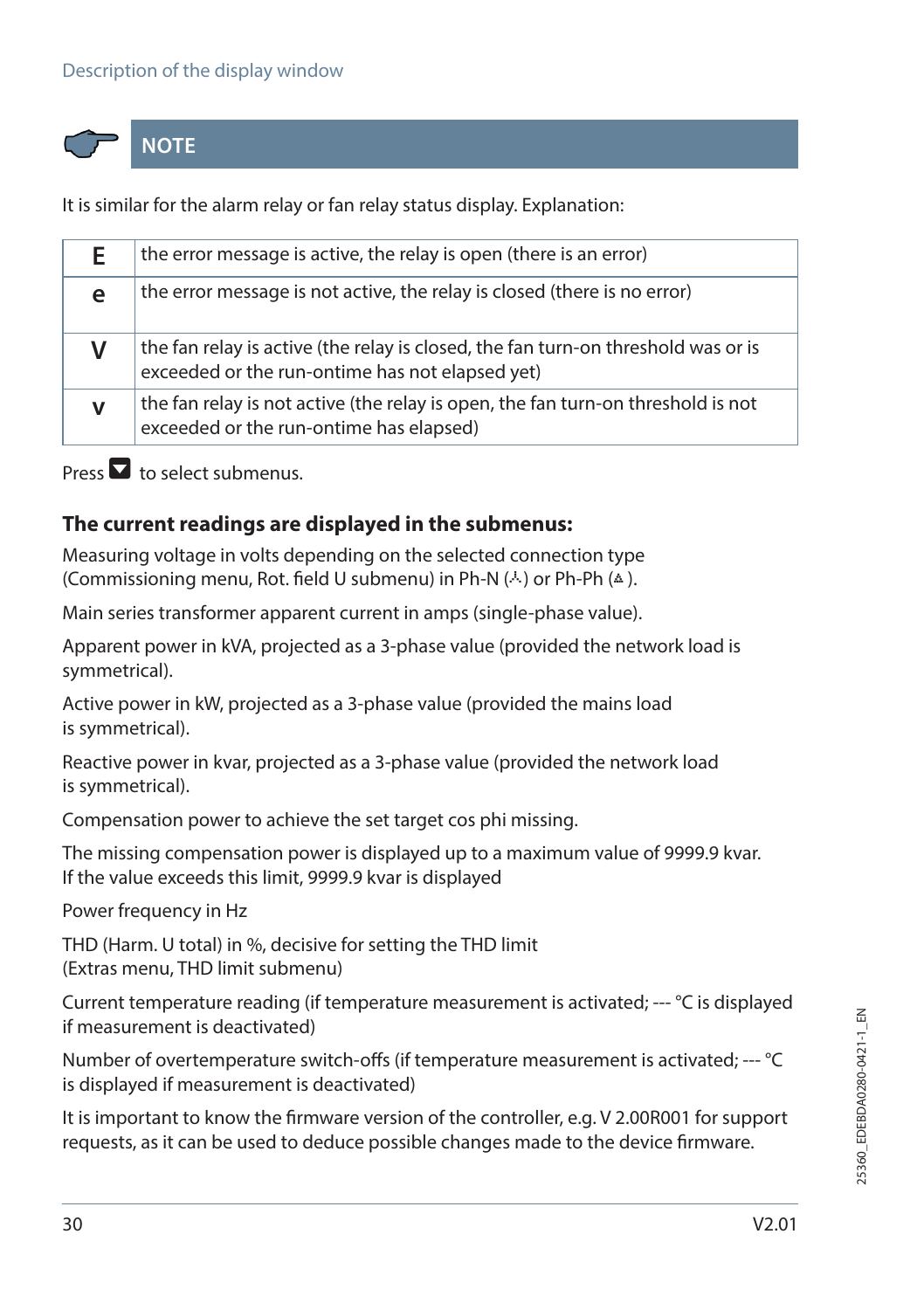# **9.4 Stage state window:**

Stage state next

# Press  $\blacksquare$  to select submenus.

The submenus in this window display whether or not the capacitor stages connected are working in automatic mode, or if they are switched on or off permanently. The individual capacitor stages can be selected by pressing  $\blacksquare$ .

You can change the stage state from  $Hut$ <sup>c</sup> (Automatic) to Off f (switched off permanently) or  $\overline{O}$  (switched on permanently) by pressing  $\overline{O}$  to start entering values,  $\overline{O}$  to make changes or  $\blacksquare$  to save them.



**Capacitor stages that are permanently switched on or off are not available to calculate the optimizing automatic operation**.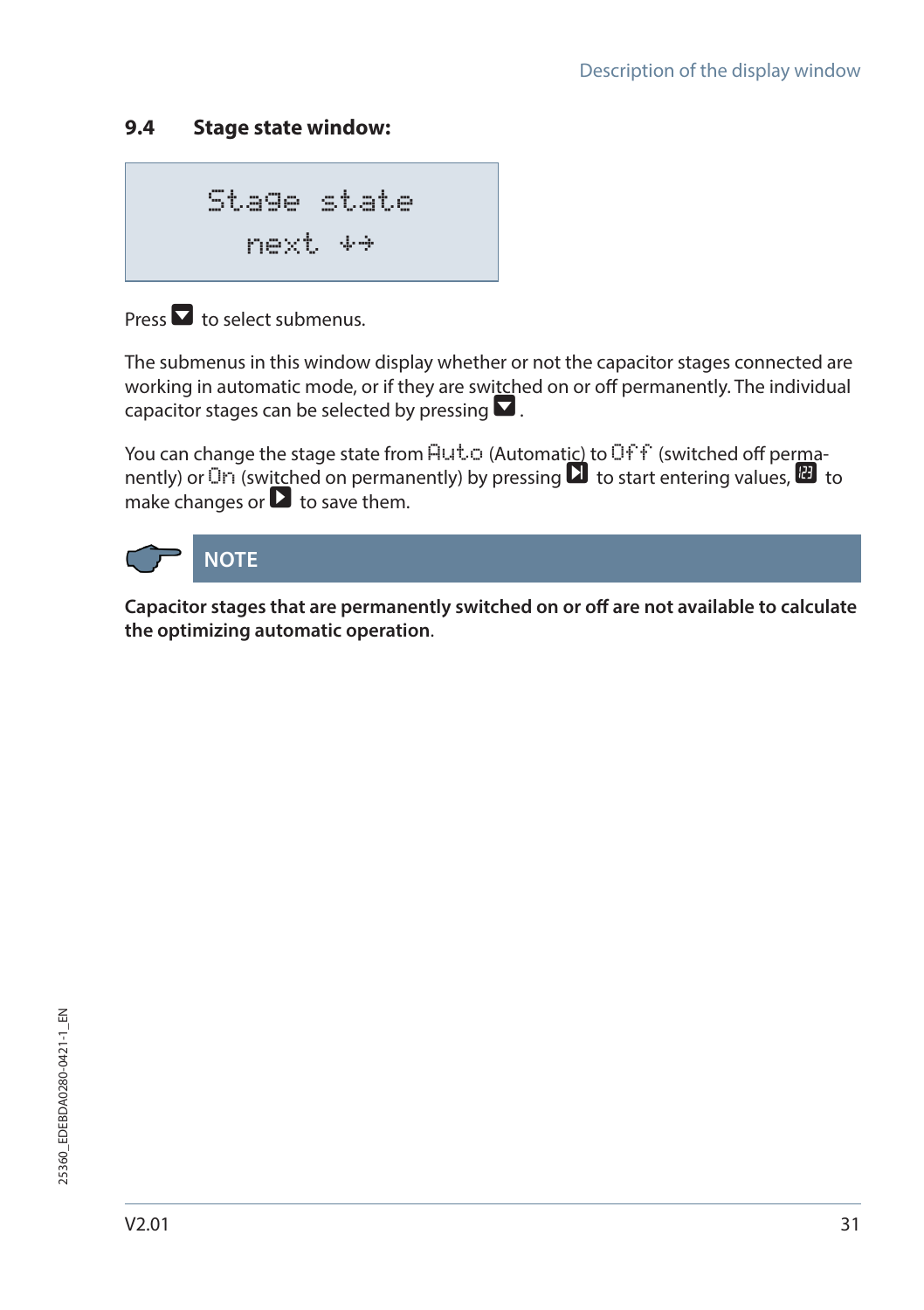## **9.5 Service window:**

Service next

 $Proes$  to select submenus.

The number of connections of each individual capacitor stage is displayed in the submenus of this window. You can delete the accumulated operating cycles for all stages by selecting the Delete operating cycles menu item and pressing  $\Box$  and  $\Box$  simultaneously.

If the number of operating cycles of a stage equals or exceeds the value set in the menu item Extras / Operating cycle limit, a message is displayed, depending on the Operating cycle limit exceeded setting in the Error message menu.

In addition, the value in the menu item Missing comp. power maximum can be deleted by pressing  $\Box$  and  $V$  simultaneously, which resets the Facility too small message. If the set target cos phi is not reached, despite all available stages being switched on, this message is displayed after the set alarm delay time has elapsed.

The alarm delay can be set in the Switching performance / Alarm delay menu .

You can also delete the number of overtemperature switch-offs here (this menu item is only displayed if temperature measurement is activated and accumulated switch-offs are displayed).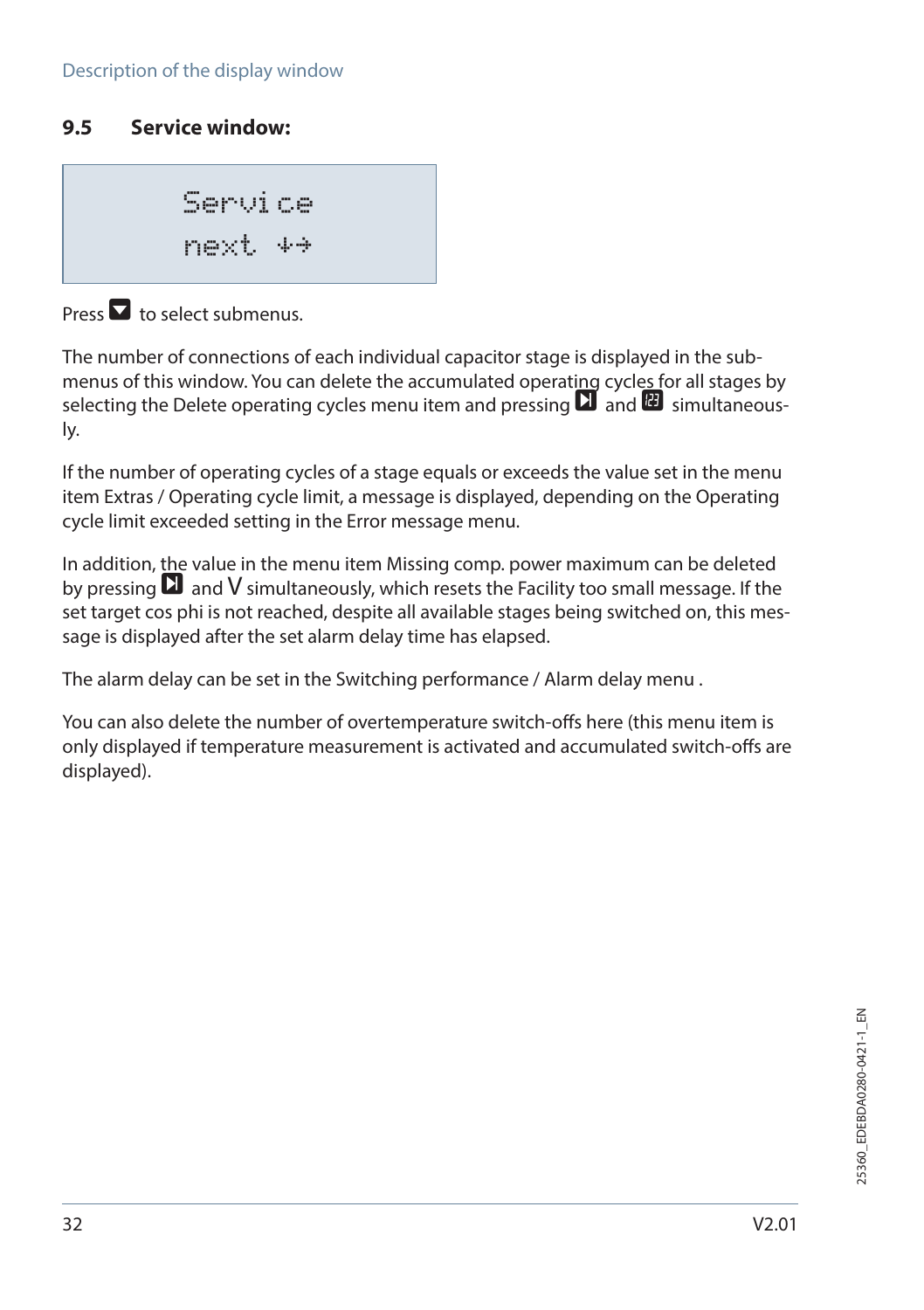# **9.6 Commissioning window:**

Commissioning next

# Press  $\blacksquare$  to select submenus.

A step-by-step description of the setup process is given in the submenus of this window. For systems which are already running, the parameters configured during setup can be read out here.

#### **Password protection**:

A password (a 4-digit numerical code, e.g. 4321) can be used to protect a system against unauthorized access to the configured parameters.

If the password is lost, the controller can be unlocked using the **master password 1976**.

After unlocking a password protected controller, it is possible to press a button for up to 300 seconds. If no buttons are pressed during this time, the controller is then locked again.

The password can be set or changed by pressing  $\Box$  to start entering or to change the entry position,  $\mathbf{F}$  to change or set the password and  $\mathbf{F}$  to save the entry.

#### **Configuring current transformer values:**

All current transformer parameters need to be configured correctly for the compensation controller to function properly. The primary and secondary current of the transformer have to be set (**submenu Iprim. / Isec**.). These parameters can be found on the nameplate of the current transformer. In addition, the phase allocation of the transformer needs to be configured correctly. In the controller, the phase (L1, L2, L3) in which the current transformer is integrated has to be set **(Rot. field I submenu)**. If the transformer connections are mixed up (k and l interchanged), this can be corrected with the setting -L1, -L2 and -L3.



Changing the main current transformer parameters or voltage transformer values subsequently can directly influence the capacitor stages for which the stage power was determined using the auto configuration mode. This is ensures that the stage power is adequately adjusted in case of a subsequent correction of the transformer parameters.

#### **Manually configured stages are not taken into account here.**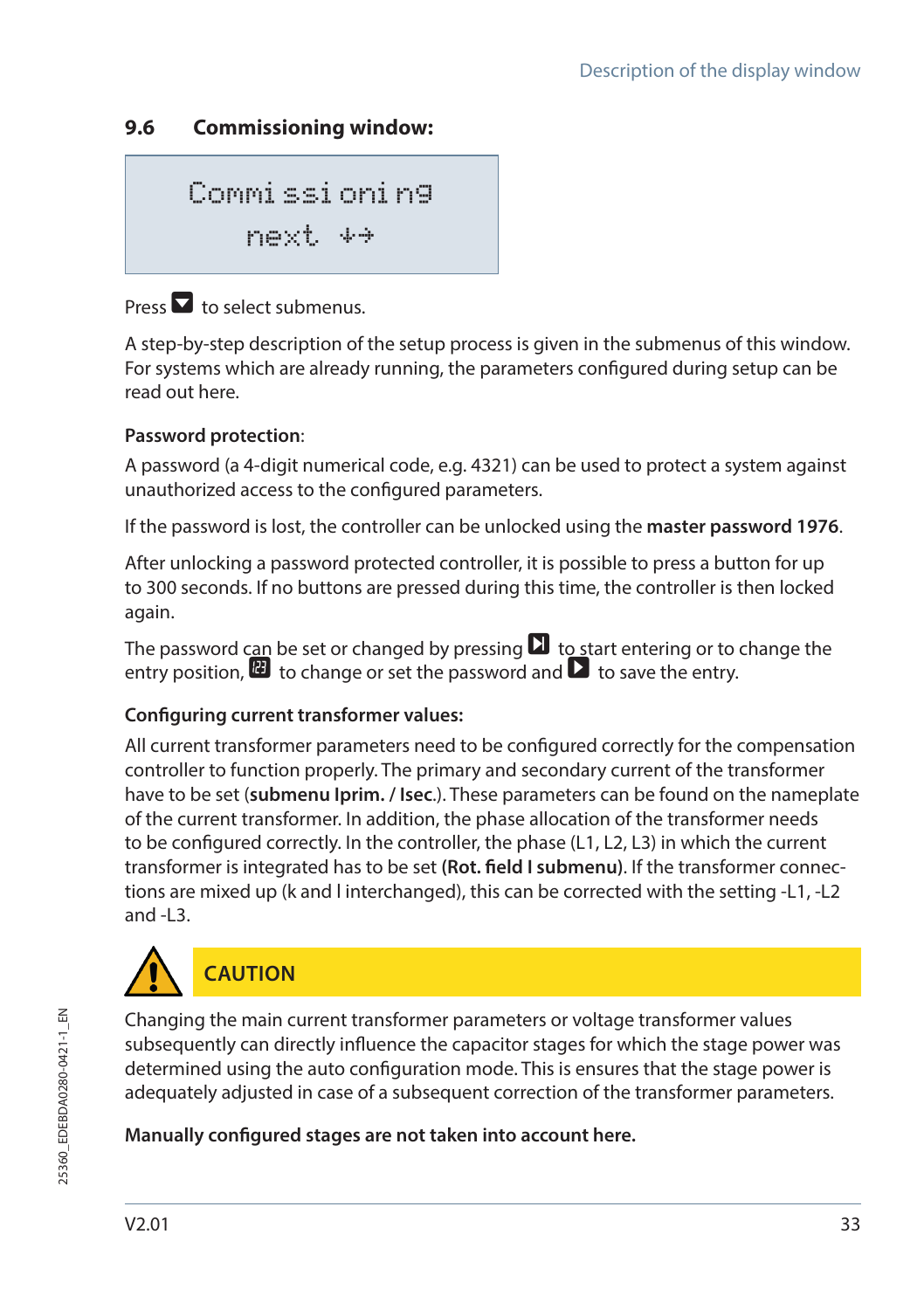## **Setting target cosine:**

You can ask your electricity supplier for the target cos, which should be set up at this point. By default, the target cos is set to 0.95 inductive (see the "Default settings" chapter).

#### **Setting the voltage transformer parameters:**

Specify the primary voltage in the U primary submenu, the secondary voltage under U secondary and the phase allocation of the measuring voltage under Rot.field U. These settings apply to a standard network (voltage Ph-Ph: 400 V primary, 400 V secondary). If you use a voltage transformer, configure the parameters indicated on the voltage transformer, e.g. 690V / 100V, as well as the measuring mode, e.g. L12 for measuring voltage connection between phases L1 and L2.

#### **Setting the discharge time:**

Checking or, if necessary, changing the discharge time of the capacitor stages is a very important menu item. Please make sure that the correct value is set, otherwise the system could be damaged!

#### **Configuring the capacitor stages:**

There are two ways of configuring the capacitor stages. The stages can be configured manually or using the auto configuration mode.

It is important to set the stage power correctly. You can find the stage power on the nameplate of the stage or the circuit diagram and then program it manually. In this case, skip the menu item "Learning mode activate" and enter the power value individually for each stage.



If you cannot select the Learning mode menu item, check whether menu "On" is selected for "Learning mode" in the "Extras" menu.

If you want to **activate the learning mode**, make sure that **all previous submenu parameters** have been set correctly.

The learning mode is activated by pressing  $\Box$  Change to  $\lor \equiv$  by pressing  $\Box$  and then  $\mathbf{\mathsf{D}}$  to confirm.

After starting the learning mode,  $\exists c.t.$   $\cup \in$  flashes and the remaining time until the end of the learning mode is displayed.

The auto configuration then sets the stage power automatically, However, this value has to be checked each time the learning process is completed.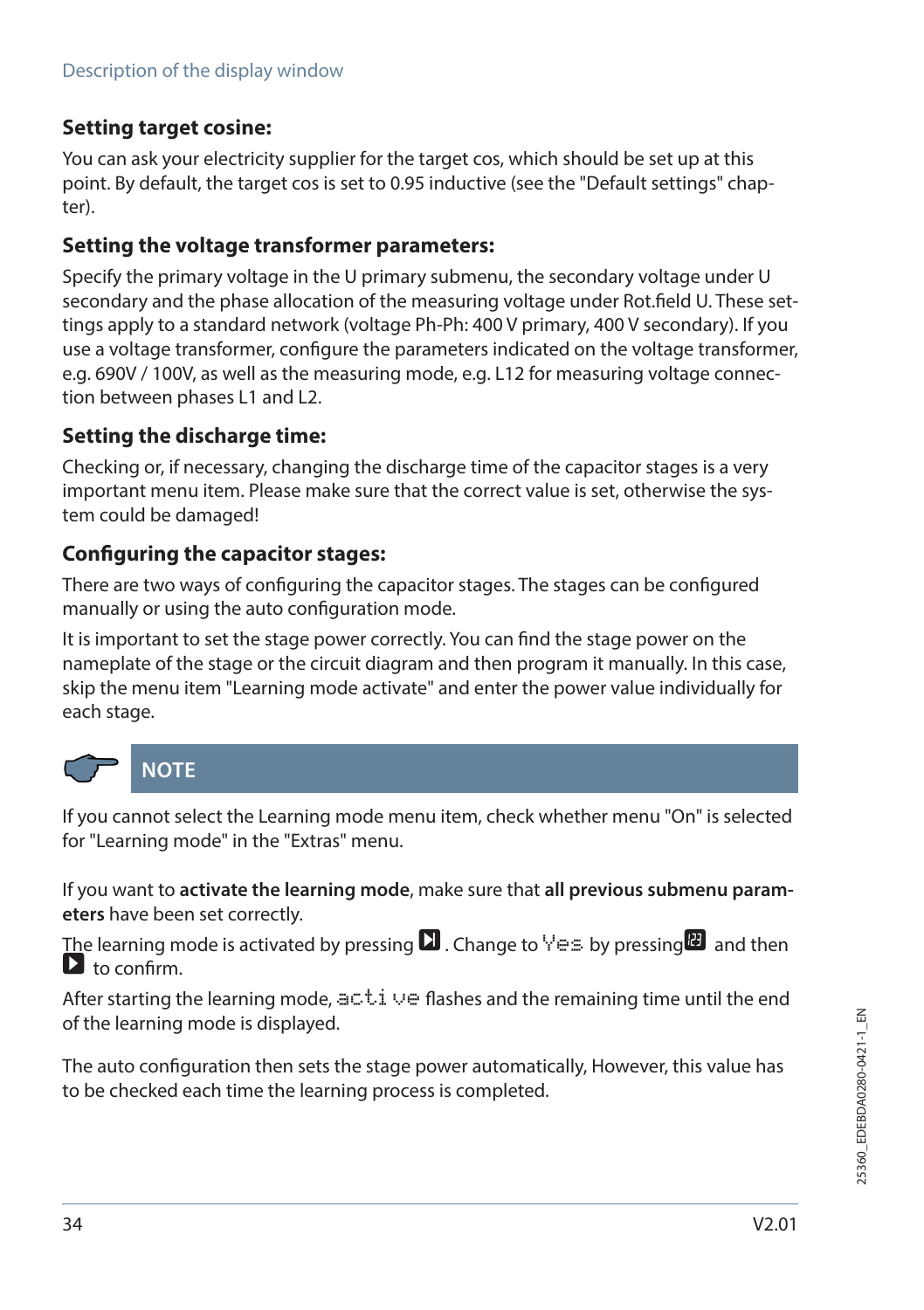# **9.7 Switching performance window:**

$$
\begin{array}{ll}\text{Switch. } \text{perform.} \\ \text{next} \leftrightarrow \end{array}
$$

# $Procs$  to select submenus.

The default switching performance settings (default settings) are displayed in the submenus of this window. These settings apply to most compensation systems.



Check all parameters to ensure that they do not deviate from the specifications for this system.

#### **The following submenus are available to affect switching performance:**

- Hysteresis connection (default setting 100%, setting range 70 to 150 %): This value defines the controller switch-on criterion. This means the controller would switch on at 100% missing compensation power relative to the smallest capacitor stage of the system.
- Hysteresis switch-off (default setting 100%, setting range 70 to 150 %): This value defines the controller switch-off criterion. This means the controller would switch off at 100% overcompensation power relative to the smallest capacitor stage of the system.
- Priority allows the switching criteria for the compensation stages to be changed. This setting indicates that the compensation stages should be used as evenly as possible. It allows the compensation stages to be selected according to the fewest operating hours (turn-on duration) or the fewest switching cycles. With the setting for the fewest operating hours, an exchange of the connected compensation stages with equivalent stages after 24 hours of run-time can also be activated/ deactivated with the parameter  $\frac{1}{2}$  24h  $\frac{5}{3}$ .
- Alarm delay (default setting 1200 seconds, setting range 0 to 3000 seconds): This value defines the time until the message **Compensation unit too small** is displayed. If the set target cos phi is not reached, despite all available stages being switched on, this message is displayed after the set alarm delay time has elapsed.
- I dle time (default setting 50 ms. setting range 50 to 9999 s): This value defines the time the controller is idle after compensation before another switching operation is performed (connection or disconnection).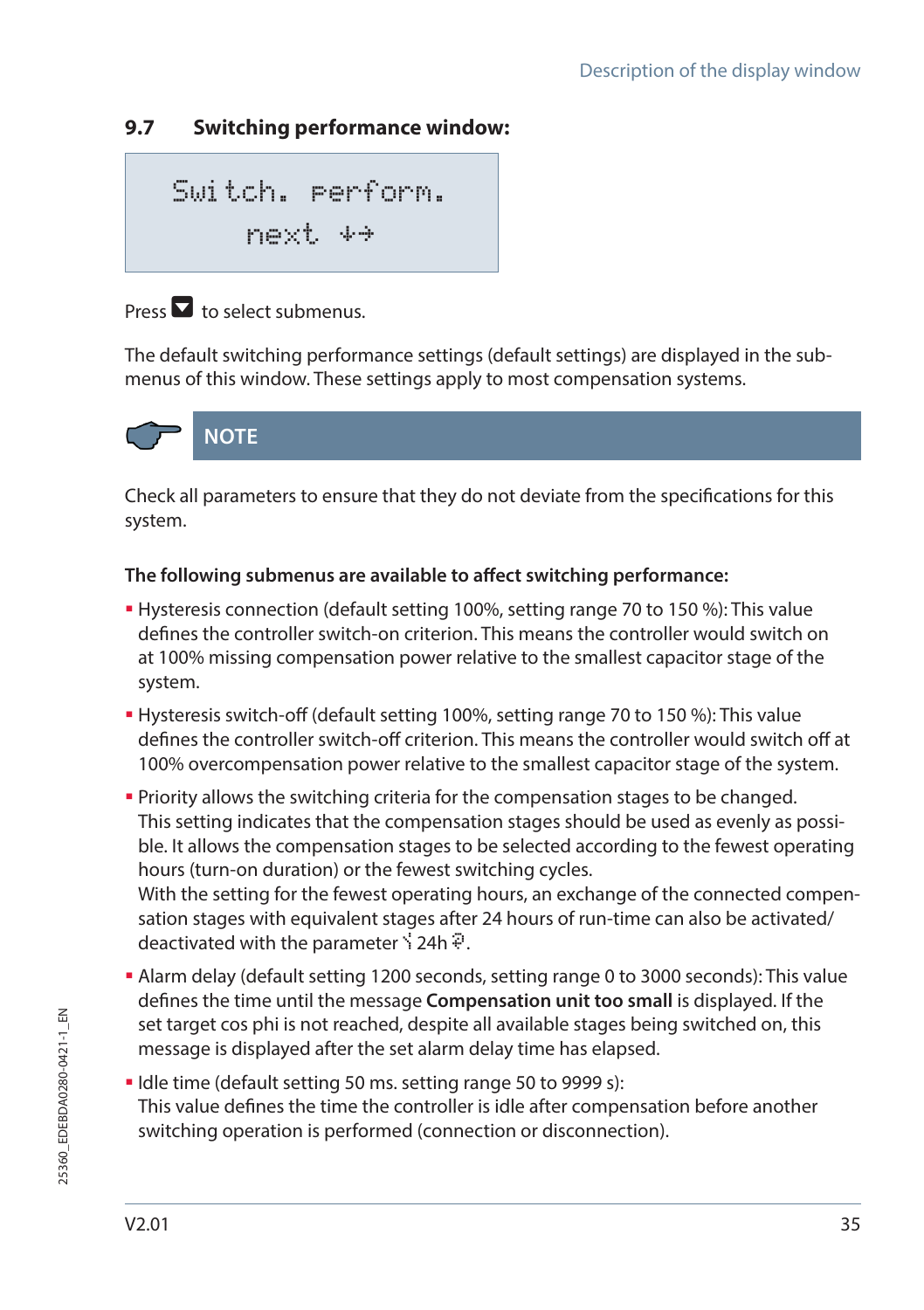#### Description of the display window

- Switching interval (default setting 50 ms, setting range 50 to 9999 ms): This value defines the time the controller is idle between two switching operations.
- Alarm cos phi (default setting ind. 0.92, setting range ind. 0.70 to 1.0): This value is connected to the message **PFC too small**. If this value is not reached after the alarm delay has elapsed, despite all stages being switched on, the message **PFC too small** is displayed.
- Attenuation  $Q_{\text{miss}}$  (default settings 2, setting range 0 to 9): This value defines the attenuation of the display and control behavior to prevent rapid parameter changes if there is no compensation power.
- Attenuation U (default setting 0, setting range 0 to 9): This value defines the display attenuation to prevent rapid parameter changes of the measuring voltage.
- Attenuation I (default setting 2, setting range 0 to 9): This value defines the display attenuation to prevent rapid parameter changes of the measuring current.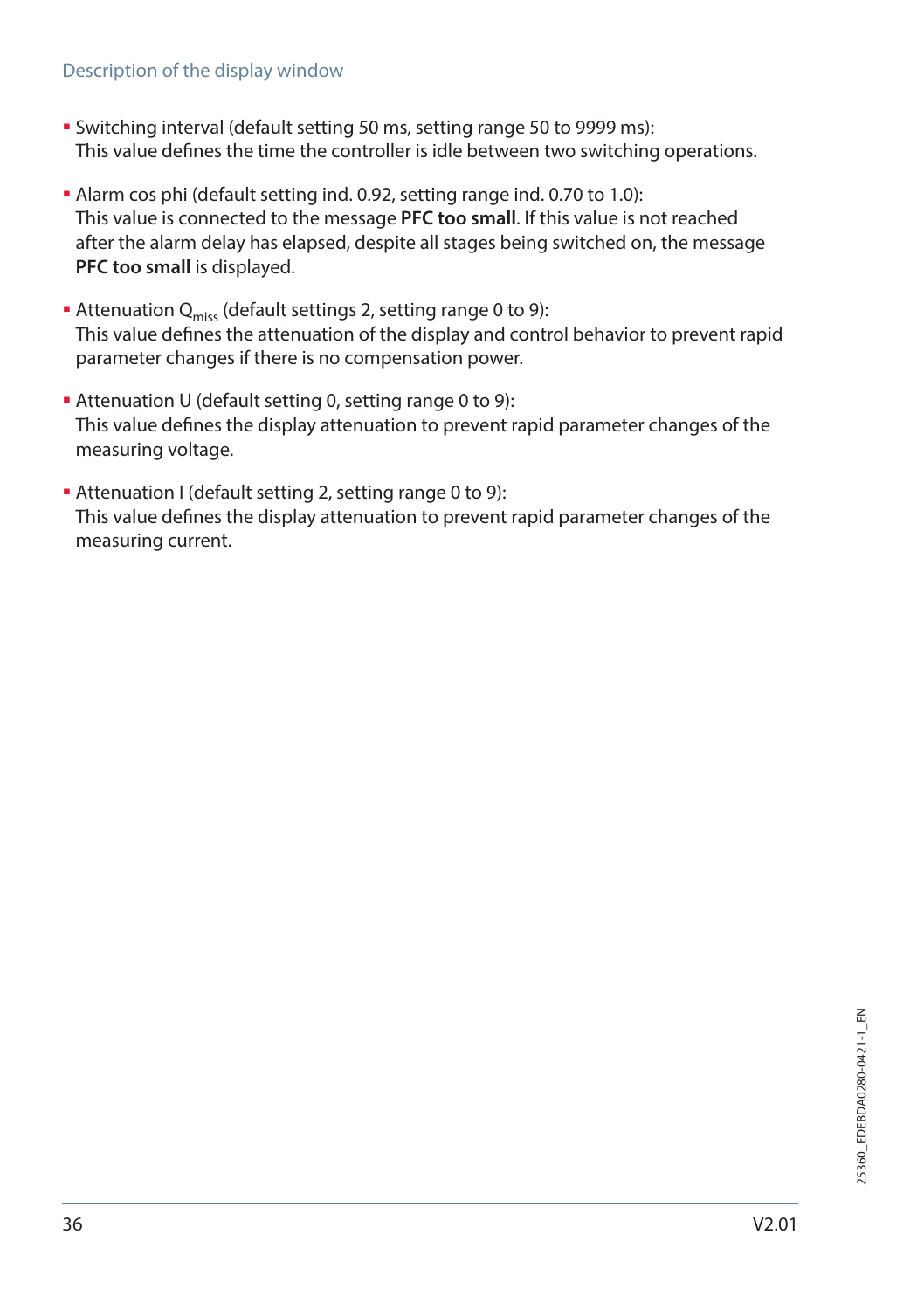## **9.8 Error message window:**

Message menu next

Press  $\blacksquare$  to select submenus.

The possible messages and the display configuration are displayed in the submenus of this window.

The following error messages can be configured:

| Alarm submenu                                     |   | <b>Possible actions</b> |             |                   |  |
|---------------------------------------------------|---|-------------------------|-------------|-------------------|--|
|                                                   | ₹ | Message                 | Alarm relay | Message and relay |  |
| No measuring voltage                              |   |                         |             |                   |  |
| No stage power                                    |   |                         |             |                   |  |
| PFC too small                                     |   |                         |             |                   |  |
| THD (voltage harmonics) too high                  |   |                         |             |                   |  |
| Operating cycle limit exceeded (contactor stages) |   |                         |             |                   |  |
| No measuring current                              |   |                         |             |                   |  |
| Light load operation                              |   |                         |             |                   |  |
| Temperature switch-off                            |   |                         |             |                   |  |

If a submenu is selected (by pressing  $\blacksquare$  ), the error message dialog can be changed by pressing  $\Box$  to start entering values,  $\Box$  to change the settings and  $\Box$  to save them.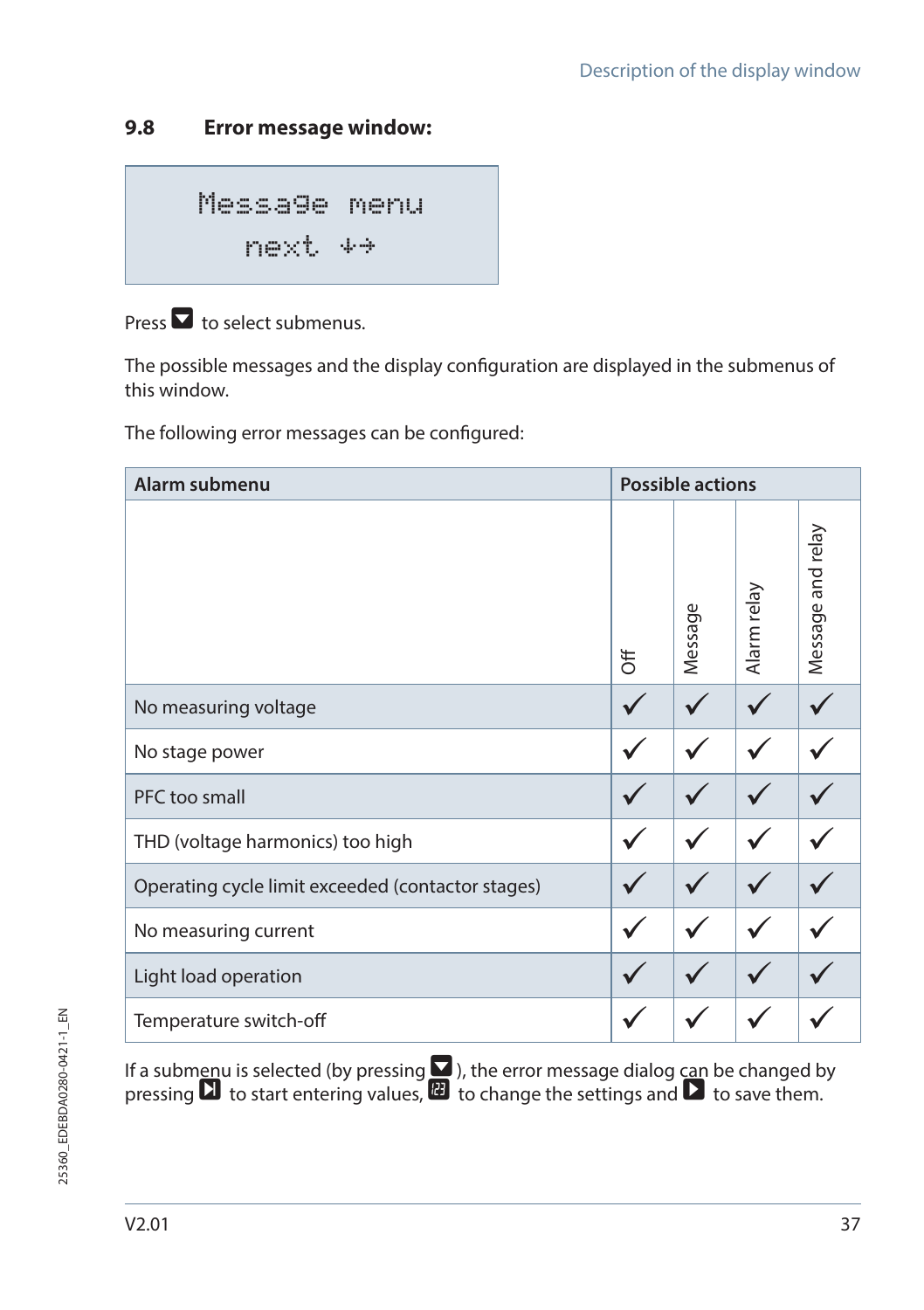## **9.9 Extras window:**

Extras next

Press  $\blacksquare$  to select submenus.

The additional possible settings are displayed in the submenus of this window,:

If a submenu is selected (by pressing  $\blacksquare$ ), the settings can be changed by pressing  $\blacksquare$  to start entering values,  $\mathbf{E}$  to change the setting and  $\mathbf{\Sigma}$  to save it.

#### **The following submenus are available:**

User language:

In this submenu, you can select the language for the LCD display (German, English, French or Spanish).

 $\blacksquare$  Limit THD:

The harmonic switch-off limit refers to the total of all measuring voltage harmonics (Lim THD). The programming range is between 0 and 10%. The setting can be adjusted in increments of 1 %.

In addition, harmonics monitoring can also be disabled here (limit monitoring is deactivated if the setting is  $Lim = 0\%$ ).

If voltage harmonics exceed the limit, an error message is displayed and a stage switchoff is performed.

Operating cycle limit:

The limit of the capacitor contactor operating cycles is used as an indication to customers. This message in no way influences the function of the compensation system. If the setting is Lim = 0%, limit monitoring is deactivated but the operating cycle count is still activated.

**Sampling rate:** 

The power frequency tracing settings are displayed in this submenu. The setting **"Auto"**  causes the sampling rate to be traced automatically, within a range of 40 to 70 Hertz. Alternatively, a fixed sampling rate of **50 Hz** or **60 Hz** can be set.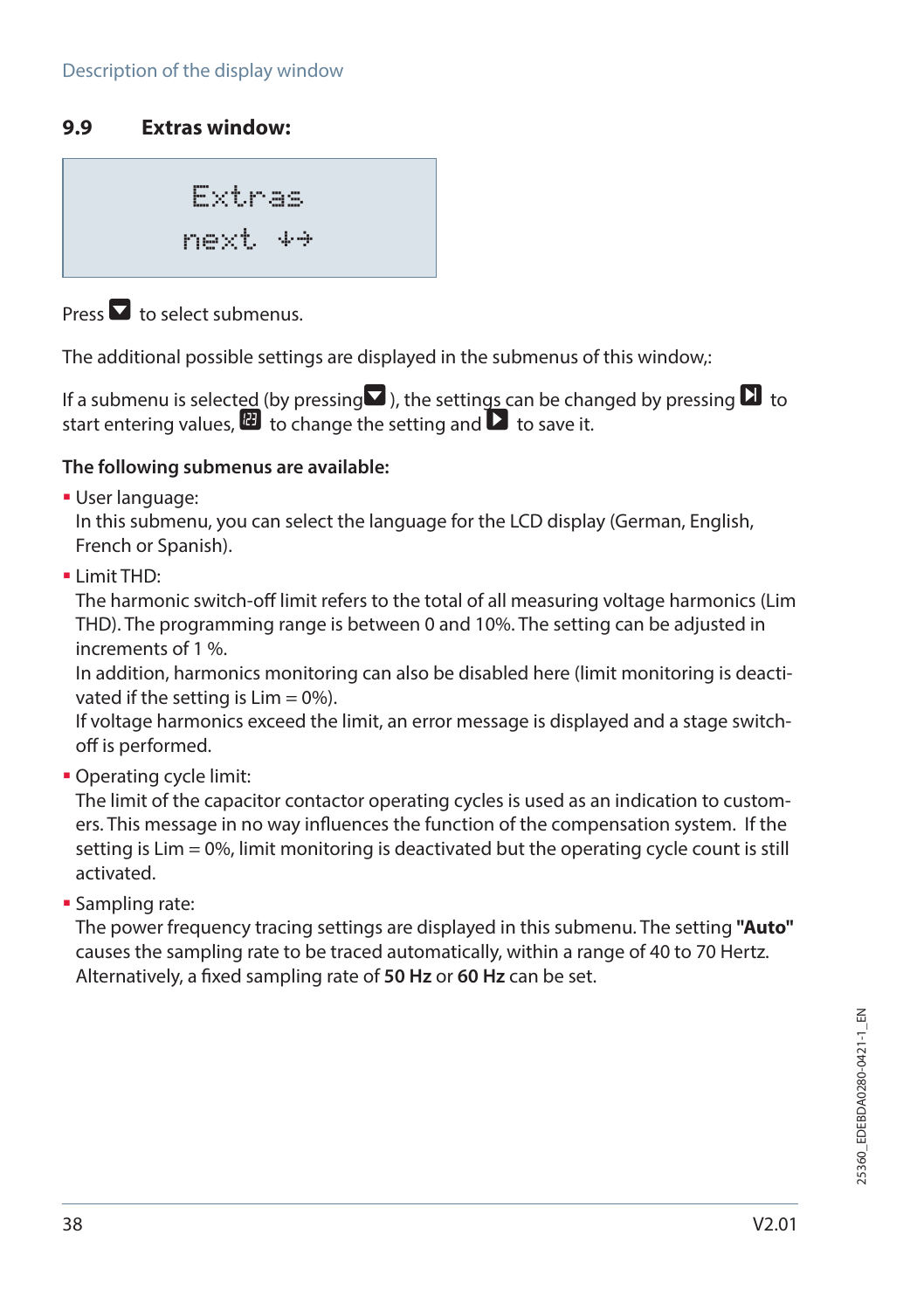Reset:

The Reset menu item offers various methods of resetting the programmed controller parameters. The programmable parameters are reset to the default settings. This has the advantage that all configured parameters are deleted at the same time and the controller restarts with the default settings.

Perform reset:

Extras menu, Reset menu item

 $Proes \ \blacksquare$  = Reset flashes

Press **D** and **V** simultaneously = **done** is displayed

After about 2 seconds, **Reset** is displayed again



The reset process can be interrupted by pressing  $\blacksquare$ .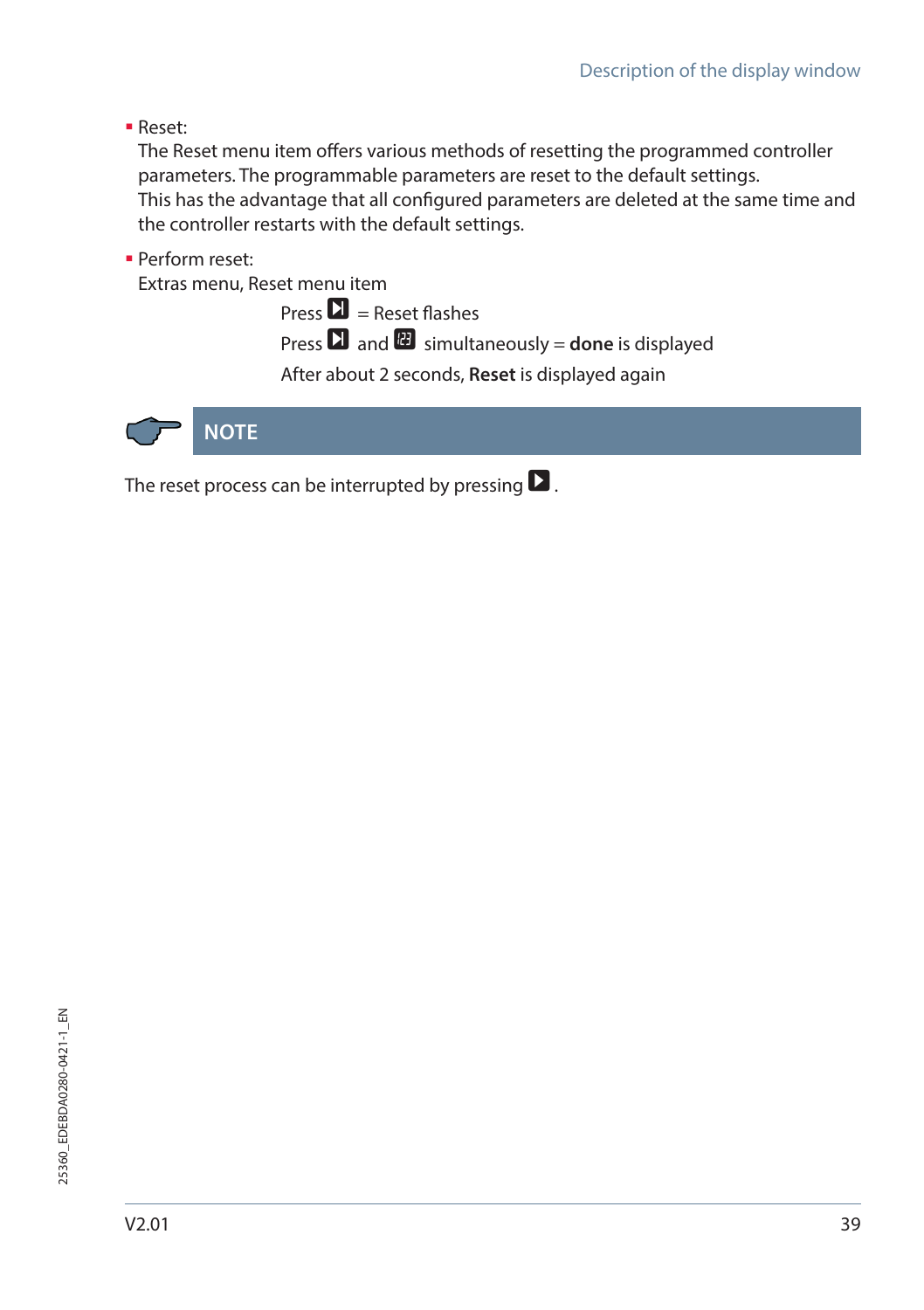#### Description of the display window

**Contrast setting:** 

The contrast settings of the LCD can be changed in this submenu. Setting range: 0 to 10.

- **Brightness setting:** The LCD brightness can be changed in this submenu. Setting range: 0 to 9.
- **Dimmer brightness:**

The LCD dimming can be changed in this submenu. Setting range: 0 to 9. The brightness is reduced after a set time of 15 minutes.

 $\blacksquare$  Low load limit:

In this submenu, the light load detection limit can be changed to either 15 mA or 50 mA.

**-Low load delay:** 

The low-load detection delay time of the stage switch-off can be changed in this submenu. It can be varied between 1 and 60 minutes

- **Temperature measurement:** In this submenu, the temperature measurement can be activated of deactivated.
- Fan relay:

In this submenu, the fan relay can set the last stage relay (stage 6 or 12, depending on the device version) or assign the alarm relay.

Switching threshold fan on:

In this submenu, the switching threshold for switching on the fan relay can be changed to between 0°C and 70 °C.

- **Switching threshold for switching off fan:** In this submenu, the switching threshold for switching the fan relay off can be changed to between 0°C and 70 °C. **To prevent unnecessary fan switching, a run-on time of 30 minutes is set.**
- Switching threshold for system switch-off: In this submenu, the switching threshold for switching off the system can be changed to between 0°C and 70 °C.
- Switching threshold for system switch-on: In this submenu, the switching threshold for switching on the system can be changed to between 0°C and 70 °C.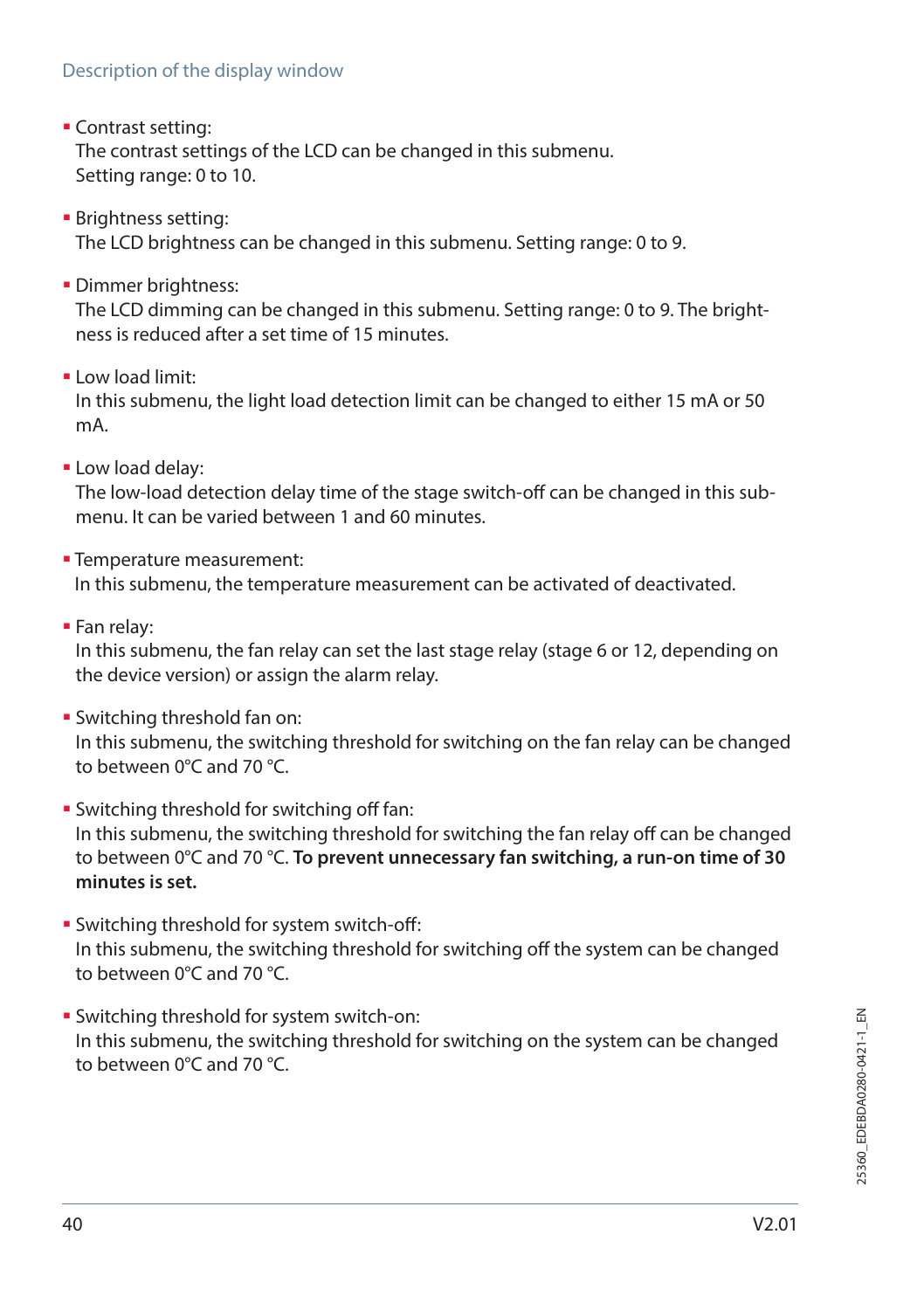Bus mode:

In this submenu, the bus protocol of the device can be set. to KBR eBus or Modbus RTU. If Modbus RTU is selected, you can set the transmission parameters now. The supported transmission parameters are:

 Baud rate (Baud) 4800, 9600, 19200, 38400 Parity even, odd, none Data bits 8 Stop bits 1 for even and odd, 2 for Parity none The KBR eBus setting is used for testing purposes.

**-** Learning mode:

In this submenu, you can show or hide the submenu item "Activate learning mode" (in the Commissioning menu).

**Key sounds:** 

In this submenu, you can turn the key sounds (which sound if a sensor button is pushed) on or off.

Delete EEP:

For production purposes only.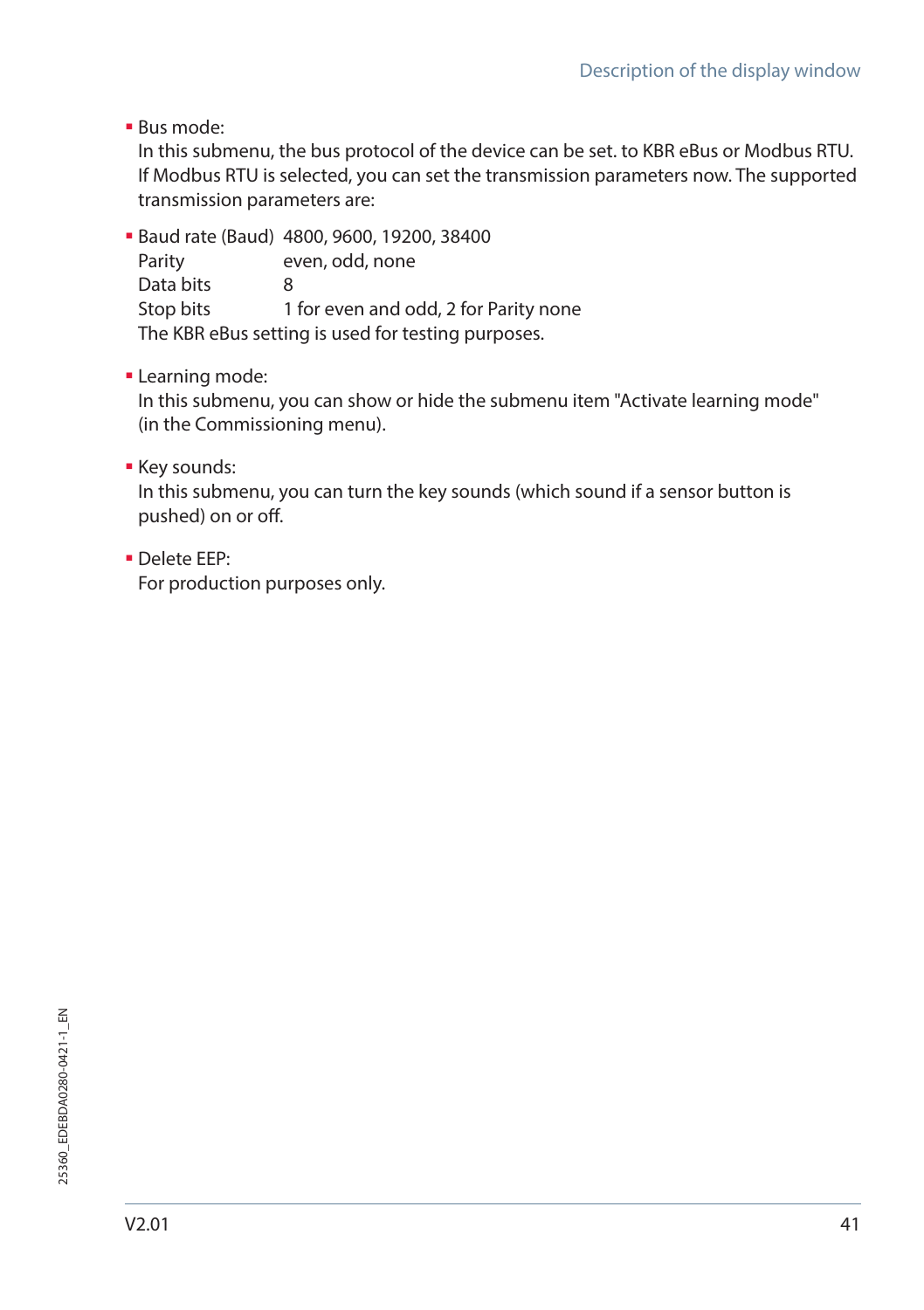# **10 Notes on Troubleshooting**

#### **Undercompensation, not enough stages are switched on:**

Check controller for error messages If the target cos  $\varphi$  is set to 0.8 capacitive, the capacitors need to start being switched on. If the system is not over-dimensioned, almost all stages need to be switched on.

Check the system's main fuse and group fuses. All values can be found in the enclosed documents.

The group fuses must display at least 1.7 times the value of the capacitor power.

If the fuses blow despite being correctly selected, the groups must be checked individually for excessive current input and defective contactors.

#### **Undercompensation, all stages are switched on:**

The existing system is insufficiently dimensioned (e.g. due to new inductive consumers). Please contact your local representative (enlarge your system). The number of the service hotline is given on the cover of these operating instructions.

#### **Overcompensation, too many stages are switched on:**

Check the controller settings (target cos  $\varphi$  capacitive?). Is the transformer installed in the wrong position?

#### **Controller switches too often, in particular during light load times (at the weekend, at night):**

Check the transformer ratio configuration. If necessary, (manually) switch a small stage on permanently.



Please call your local representative if you are unable to find the cause of the error.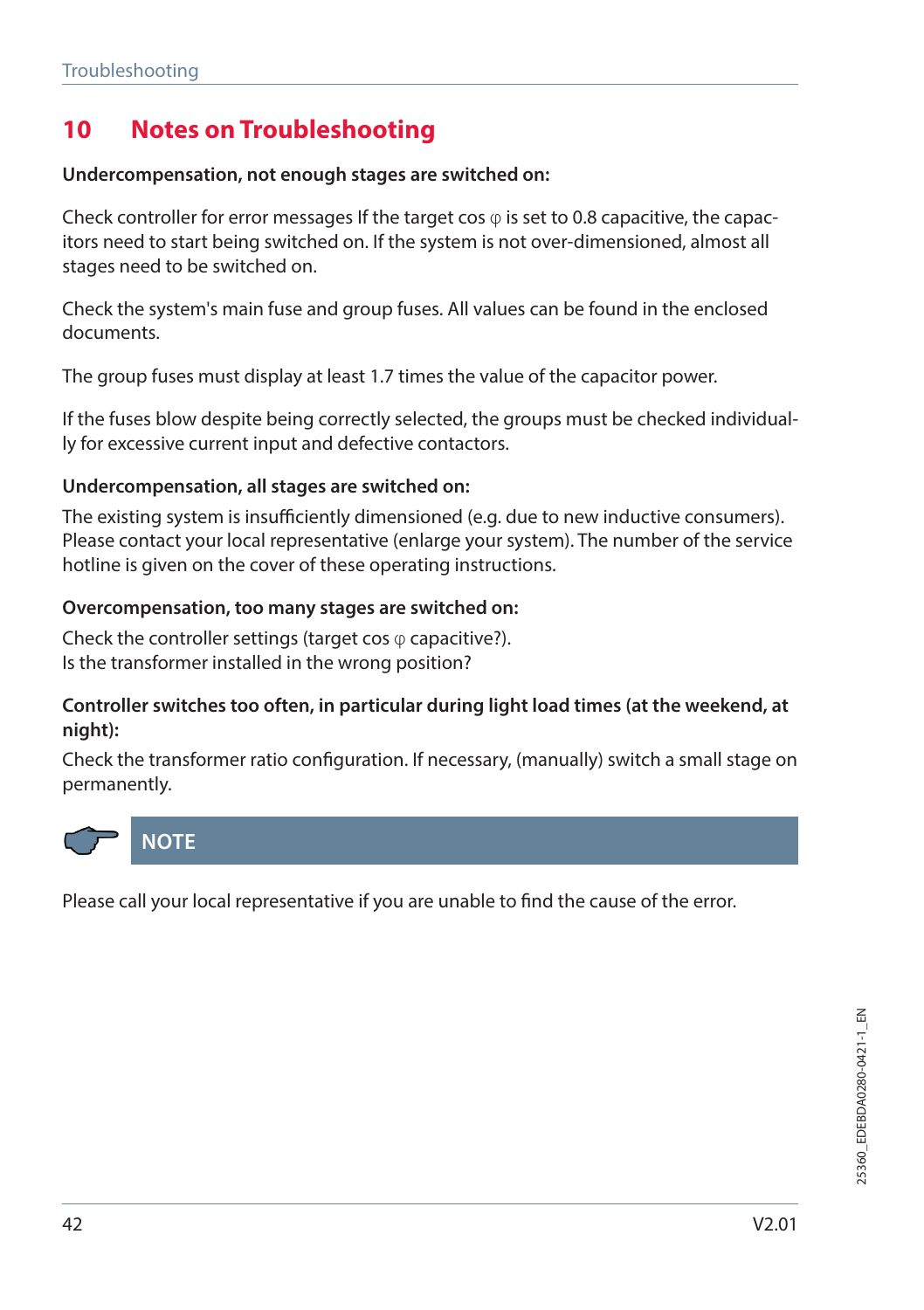# **11 System and Safety Device Maintenance**

**In order to ensure that your system functions properly and has a long service life, perform the following checks after commissioning and then on an annual basis.**

- Check and re-tighten all connections. Screw connections may become loose at the beginning due to thermal stress.
- **Check fuses, safety devices and switching equipment.**
- **-** Check the control performance in automatic mode.
- Check the cooling air setting (fans, temperature monitoring function):
- **Check that the controller temperature relay switches the fans on at 28 °C.**
- Check that the temperature monitoring switches the system off via controller at 48 °C.
- **Clean the filter mats if necessary, depending on how dirty they are.**
- **Perform a visual inspection of the capacitors.**
- Examine the current input and capacitor terminal voltage once every three months.
- **Check the reactive energy consumption on the basis of the electricity bill.**



The current consumption and the temperature of these systems must be checked regularly so that overloading of the capacitors can be detected at an early stage. Excessive current consumption can be caused by an increasing proportion of harmonics or by faulty capacitors.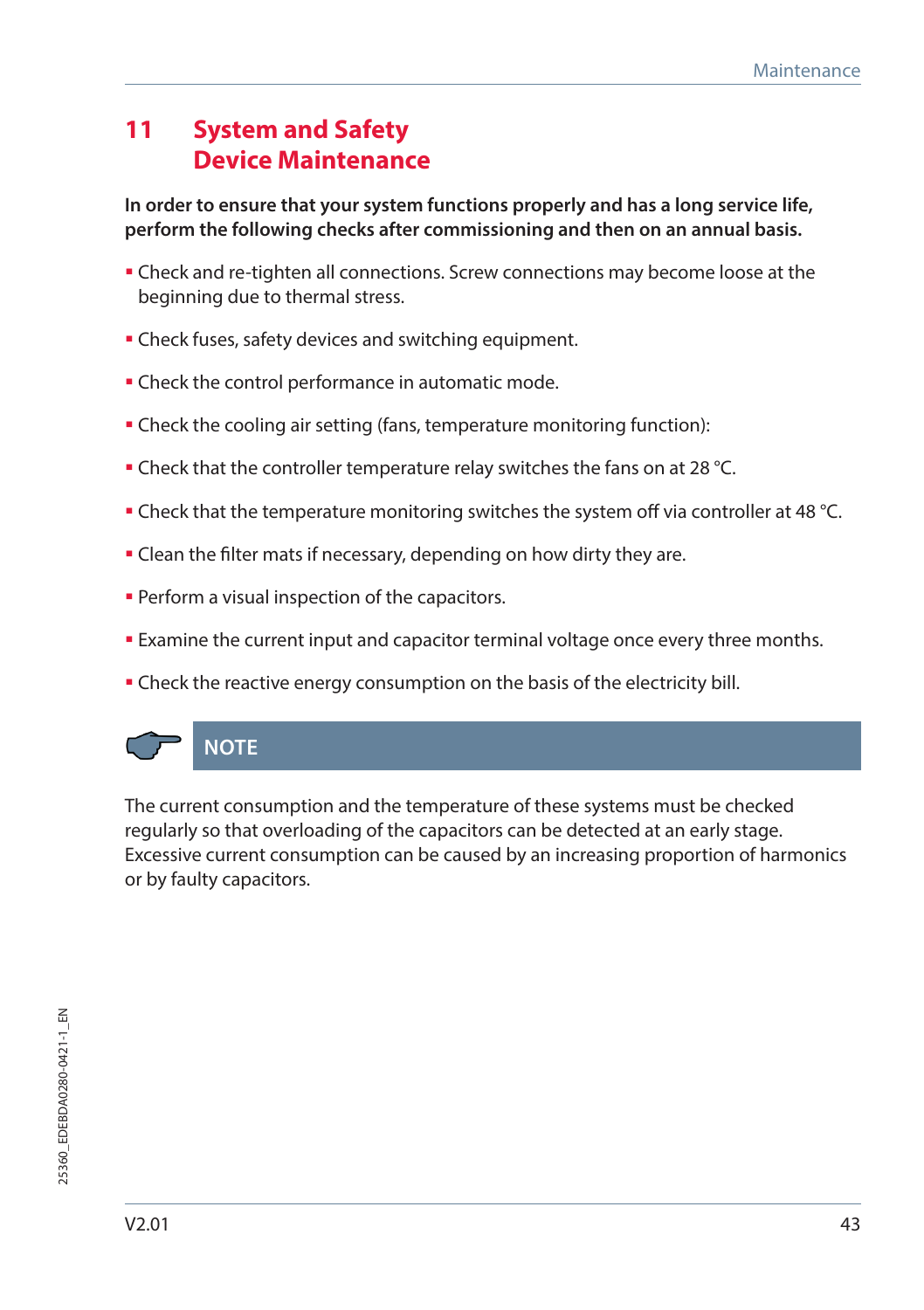# **12 Technical Data**

# **12.1 Measuring and display values**

| Voltage                       | RMS value of a<br>measuring interval           | Phase - 0 or phase - phase, depending on<br>configuration  |  |
|-------------------------------|------------------------------------------------|------------------------------------------------------------|--|
|                               | Units                                          | V, kV;] display switches automatically                     |  |
|                               | Display range                                  | 0.00 kV to 99.9 kV                                         |  |
|                               | Measuring range                                | 30 - 690 VAC (max. permissible value: 790<br>VAC)          |  |
| Current<br>(apparent current) | RMS value of a<br>measuring interval           | Actual value per phase                                     |  |
|                               | Units                                          | [A; kA] display is switched automatically                  |  |
|                               | Display range                                  | 0.00 A to 999 kA                                           |  |
|                               | Measuring range                                | 0.015 - 5 A (max. permissible value: 6 A)                  |  |
| Frequency                     | Network frequency<br>measurement               | $f_{\text{Network}}$                                       |  |
|                               | Units                                          | [Hz]                                                       |  |
|                               | Measuring range                                | 41 - 70 Hz                                                 |  |
| Apparent power                | Calculation                                    | S <sub>tot</sub> , 3-phase                                 |  |
|                               | Units                                          | kVA                                                        |  |
|                               | Display range                                  | 0.0 VA to 9999.9 kVA                                       |  |
| Active power                  | Calculation                                    | P <sub>total</sub> ; 3-phase                               |  |
|                               | Units                                          | kW                                                         |  |
|                               | Display range                                  | 0.0 W to 9999.9 kW                                         |  |
| Reactive power                | Calculation $\Longrightarrow$ ind.<br>and cap. | $Q_{total}$ ; $Q_{miss}$ ; distinction between ind./cap.   |  |
|                               | Units                                          | kvar                                                       |  |
|                               | Display range                                  | 0.0 var to 9999.9 kvar                                     |  |
| Power factor                  | Calculation $\Longrightarrow$ ind.<br>and cap. | CosPhi; distinction between ind./cap.<br>CosPhi in display |  |
|                               | Display range                                  | CosPhi 0.10 ind. <- 1 -> 0.10 cap.                         |  |
| Temperature                   | Measuring range                                | -10 $^{\circ}$ C to +60 $^{\circ}$ C                       |  |
| <b>Harmonics</b>              | Distortion factor<br>(THD) for voltage         | Voltage: THD-U                                             |  |
|                               | Partial distortion                             | 3rd; 5th; 7th; 9th; 11th; 13th;                            |  |
|                               | factors                                        | voltage harmonic                                           |  |
|                               | Units                                          | [%]                                                        |  |
|                               | Measuring range                                | 0.00% to 100%                                              |  |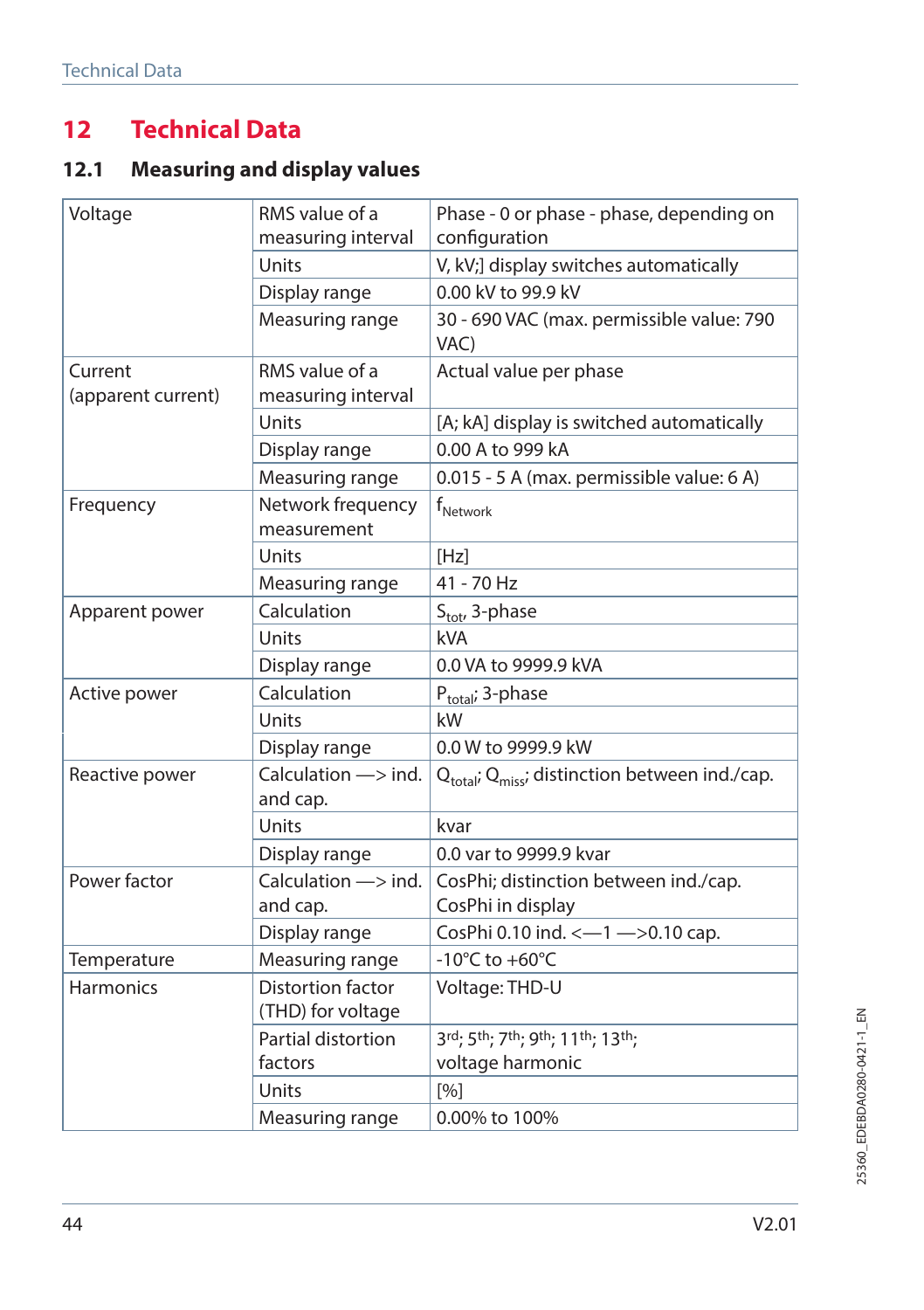## **12.2 Measuring accuracy**

| Current      | $\pm$ 0.5% / $\pm$ 1 digit (for 0.1 to 5 A) |
|--------------|---------------------------------------------|
| Voltage      | $\pm$ 0.5% / $\pm$ 1 digit                  |
| Power        | $\pm$ 1% / $\pm$ 1 digit                    |
| Power factor | $\pm$ 1% / $\pm$ 1 digit                    |
| Frequency    | $\pm$ 0.1% / $\pm$ 1 digit                  |
| Temperature  | $\pm$ 2 °C / $\pm$ 1 digit                  |

# **12.3 Measuring principle**

| Sampling                                   | 128 readings per period                                        |
|--------------------------------------------|----------------------------------------------------------------|
| A/D converter                              | 12 bit                                                         |
| Measurement of U and I                     | Simultaneous recording of U and I read-<br>ings;               |
| Update speed<br>(complete measuring cycle) | $20 \text{ ms}$                                                |
| Harmonics calculation                      | FFT with 128 points over one period                            |
| Frequency measurement                      | Consumption: Voltage measurement<br>between phase Lx - N / Ly) |
| Temperature sensor                         | Analog measurement with PT 1000                                |

# **12.4 Device memory**

| Memory                       | 16 kB RAM (volatile)                   |  |
|------------------------------|----------------------------------------|--|
| Program and parameter memory | 128 kB flash                           |  |
| Extreme values (max.)        | No compensation power Q <sub>max</sub> |  |
| Operating cycles             | Memory cycles every 15 minutes         |  |
| Temperature                  | max. measured value                    |  |

# **12.5 Limits:**

| Limit violations:        |                                                           |  |
|--------------------------|-----------------------------------------------------------|--|
| <b>Harmonics</b>         | Acquisition time approx. 100 ms                           |  |
| Overvoltage switch-off:  | Acquisition time approx. 40 ms                            |  |
| Zero-voltage switch-off: | Acquisition time approx. 40 ms<br>(for measuring voltage) |  |

# **12.6 Power supply**

| Power supply | 100V - 240V +/-10% DC/50/60 Hz 12VA, |
|--------------|--------------------------------------|
|              | 6W                                   |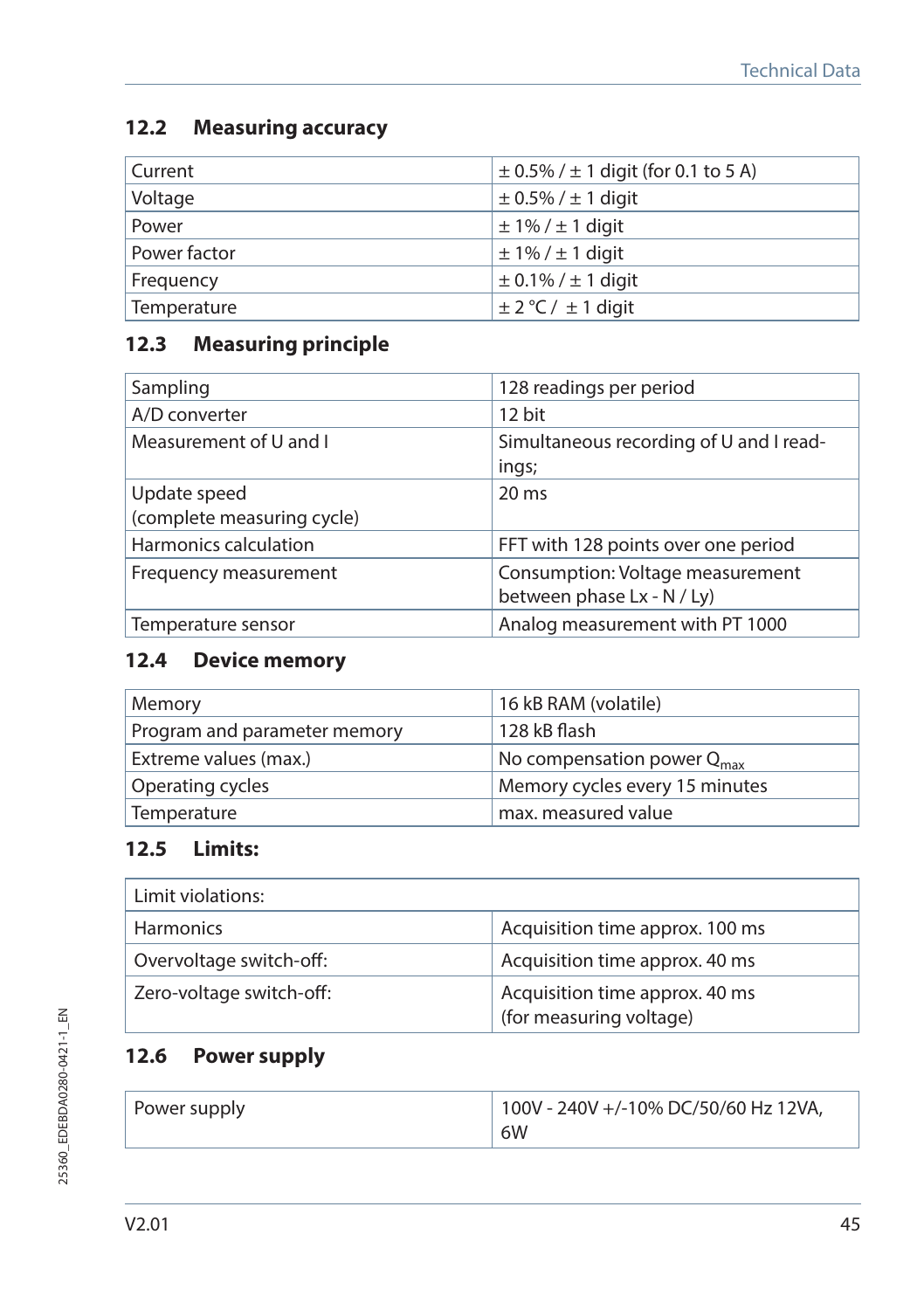# **12.7 Hardware inputs and outputs**

# **12.7.1 Hardware inputs**

| Voltage<br>measuring          | $U_{\rm PH-N}$ or $U_{\rm PH-PH}$ | 30 - 690 VAC (max. permissible value: 790<br>VAC)                                        |  |
|-------------------------------|-----------------------------------|------------------------------------------------------------------------------------------|--|
| input                         | Input impedance                   | 1500 kOhm                                                                                |  |
|                               | Measuring range                   | 1 measuring range,<br>measuring voltage transformer can be<br>programmed                 |  |
| Current<br>measuring<br>input | $I_{11}$ or IL2 or $I_{12}$       | 0.015 - 5 A (max. permissible value: 6 A)                                                |  |
|                               | Power consumption                 | 0.3 VA at 6 A, 0.05 VA at 1.2 A                                                          |  |
|                               | Measuring range                   | 1 measuring range,<br>current transformer can be programmed                              |  |
| Analog input                  | PT 1000 measurement<br>sensor     | Temperature measurement -10 °C to 60 °C,<br>$+/- 2 °C$<br>max. cable length $<$ 3 meters |  |

# **12.7.2 Hardware outputs**

| Alarm relay           | Switching capacity  | 250 V (AC) / 2 A floating                                                  |  |
|-----------------------|---------------------|----------------------------------------------------------------------------|--|
| Optocoupler<br>output | Switching capacity  | approx. 5 to 30 VDC, max. 35 mA,<br>external supply                        |  |
| Serial interface      | <b>BUS</b>          | RS485 for connection to the Modbus                                         |  |
|                       | Protocol, baud rate | Modbus RTU,<br>bud rate 4800, 9600, 19200, 38400<br>Parity none, even, odd |  |
|                       | Address assignment  | Modbus:<br>manual setting on the device, address 1 to<br>247               |  |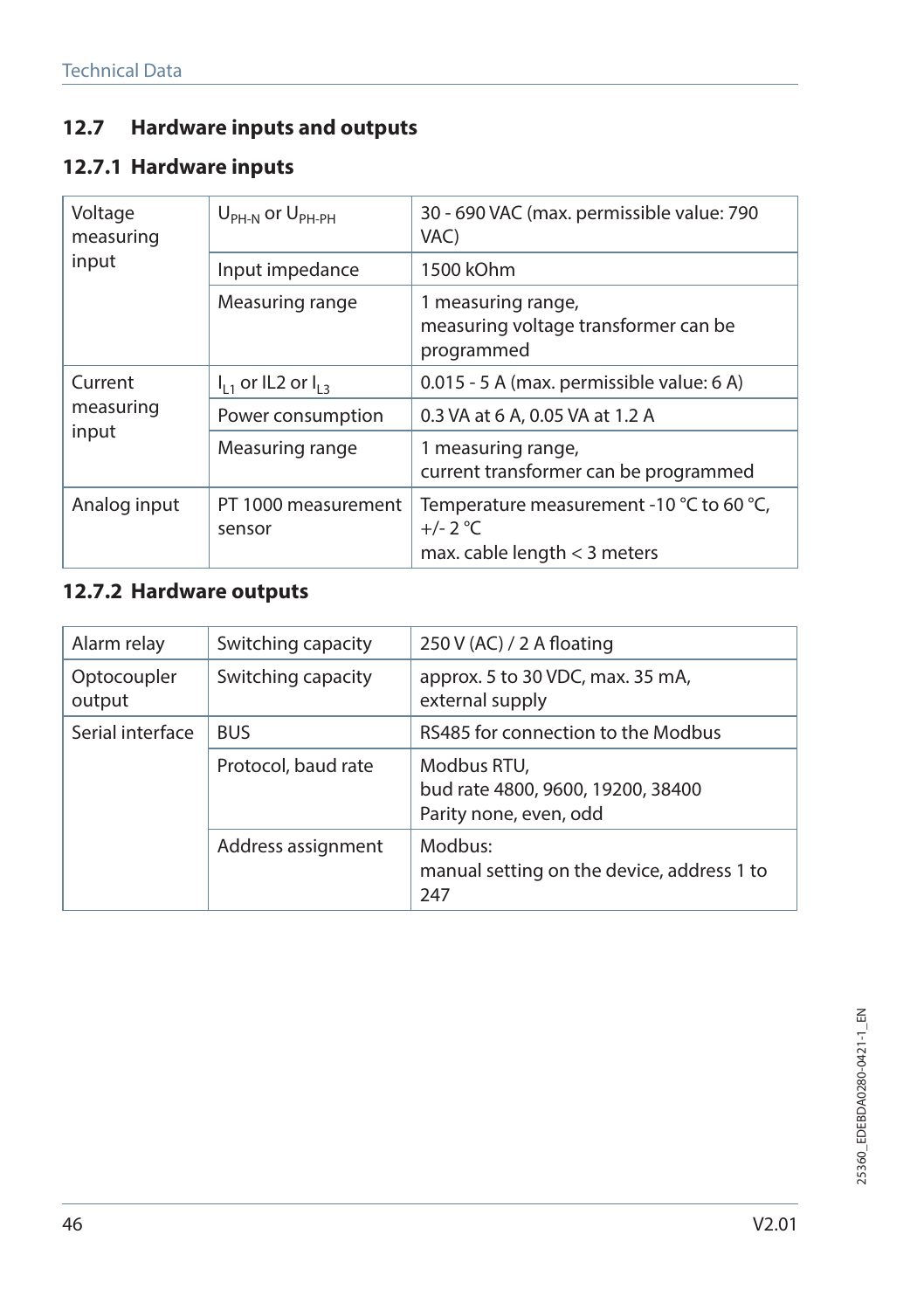# **12.8 Electrical connection**

| Connection elements                                  |                                         | Plug-in terminals                                                                                      |  |
|------------------------------------------------------|-----------------------------------------|--------------------------------------------------------------------------------------------------------|--|
| Permissible cross-section<br>of the connection lines |                                         | $2.5$ mm <sup>2</sup>                                                                                  |  |
| Measurement<br>voltage inputs                        | Fuse                                    | max. 1 A slow blow or max. C2 - automatic<br>in addition isolating switch UL/IEC-approved              |  |
| Measuring<br>current input                           | Fuse                                    | NONE!!! Always short-circuit current trans-<br>former terminals k and I before opening the<br>circuit! |  |
| Input control<br>voltage                             | Fuse                                    | max. 1 A slow blow or max. C2 - automatic<br>in addition isolating switch UL/IEC-approved              |  |
| <b>BUS</b><br>connection                             | Connection material                     | To ensure proper operation, only use<br>shielded twisted-pair cables; e.g. I-Y(St)Y EIB<br>2x2x0.8     |  |
| Relay output                                         | Fuse                                    | max 2 A medium time-lag                                                                                |  |
| Transformer<br>connection                            | Connections                             | See connection diagram                                                                                 |  |
| Interface con-<br>nection                            | Pins for BUS connec-<br>tion via RS-485 | Terminal 90  <br>Terminal 91<br>A<br>Terminal 92<br>B                                                  |  |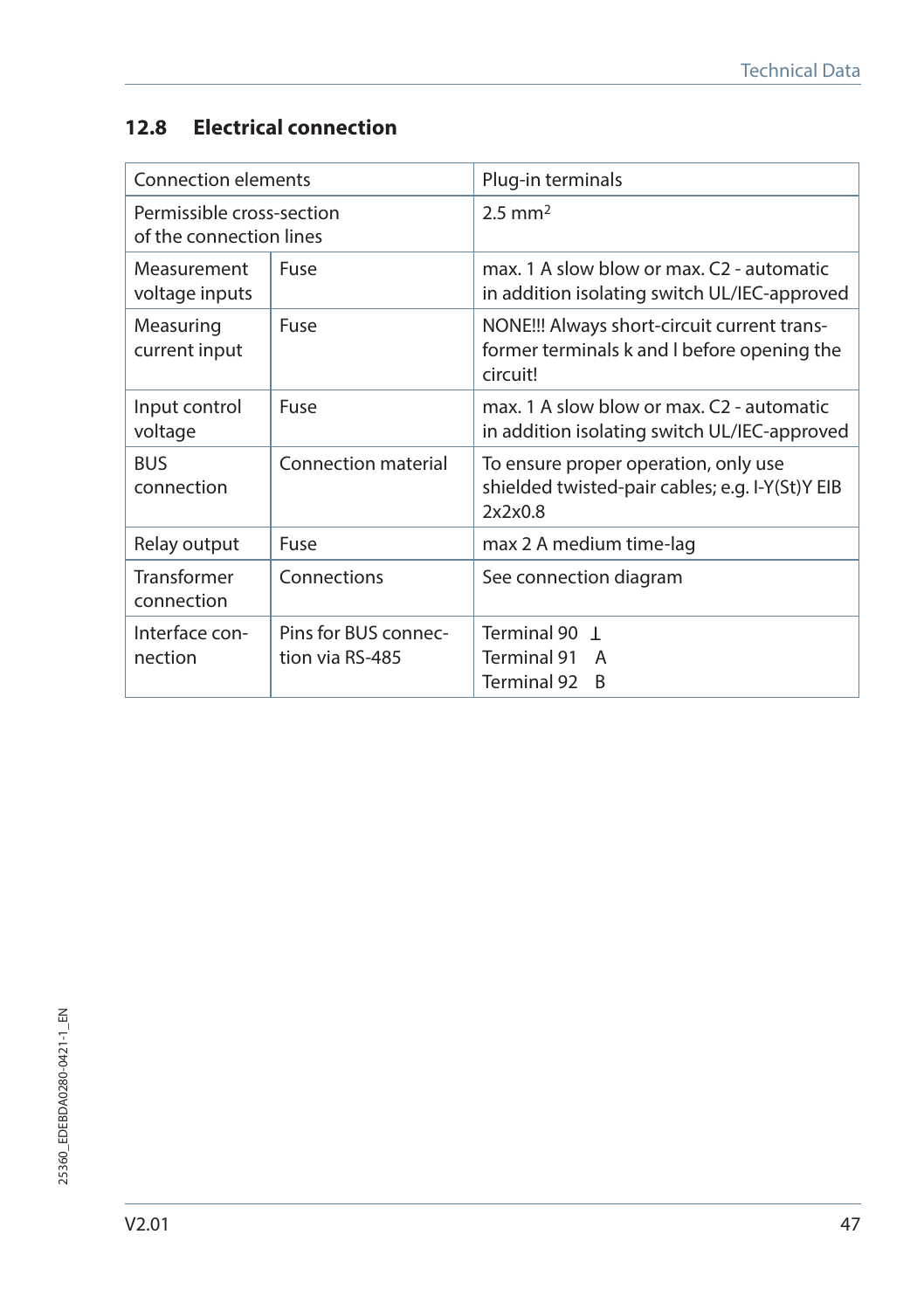# **12.9 Mechanical data**

| Switchboard<br>installation | Housing dimensions   | $144 \times 144 \times 60$ mm (H x W x D), |
|-----------------------------|----------------------|--------------------------------------------|
|                             | Installation cut-out | 138 x 138 mm                               |
|                             | Weight               | Approx. 650q                               |

# **11.10 Standards and miscellaneous**

| Ambient con-<br>ditions | <b>Standards</b>                                   | DIN EN 60721-3-3:1995-09 +<br>DIN EN 60721-3-3/A2:1997-07;<br>3K5+3Z11;<br>(IEC721-3-3;3K5+3Z11)       |  |
|-------------------------|----------------------------------------------------|--------------------------------------------------------------------------------------------------------|--|
|                         | Operating tempera-<br>ture                         | $K55/-5 °C$ , +55°C                                                                                    |  |
|                         | Air humidity                                       | K55 / 5%  95% non-condensing                                                                           |  |
|                         | Storage temperature                                | $-25^{\circ}$ C  +70 $^{\circ}$ C                                                                      |  |
|                         | Operating height                                   | up to max. 2000 m above sea level                                                                      |  |
| Electrical safety       | <b>Standards</b>                                   | DIN EN 61010-1:2011-07;<br>DIN EN 61010-2-030:2011-07                                                  |  |
|                         | Protection class                                   | I                                                                                                      |  |
|                         | Overvoltage category,<br>measurement cate-<br>gory | voltage measurement CAT III: 400 V<br>current measurement CAT III: 300V<br>power supply CAT III: 300V  |  |
| Protection type         | <b>Standards</b>                                   | DIN FN 60529:2014-09                                                                                   |  |
|                         | Front                                              | IP 51 (with optional front door max. IP 54)                                                            |  |
|                         | <b>Terminals</b>                                   | <b>IP 20</b>                                                                                           |  |
| <b>EMC</b>              | <b>Standards</b>                                   | DIN EN 61000-6-2:2006-03 +<br>amendment 1:2011-06<br>DIN EN 61000-6-3:2011-09 +<br>amendment 1:2012-11 |  |
|                         | Rated surge voltage                                | 4 kV                                                                                                   |  |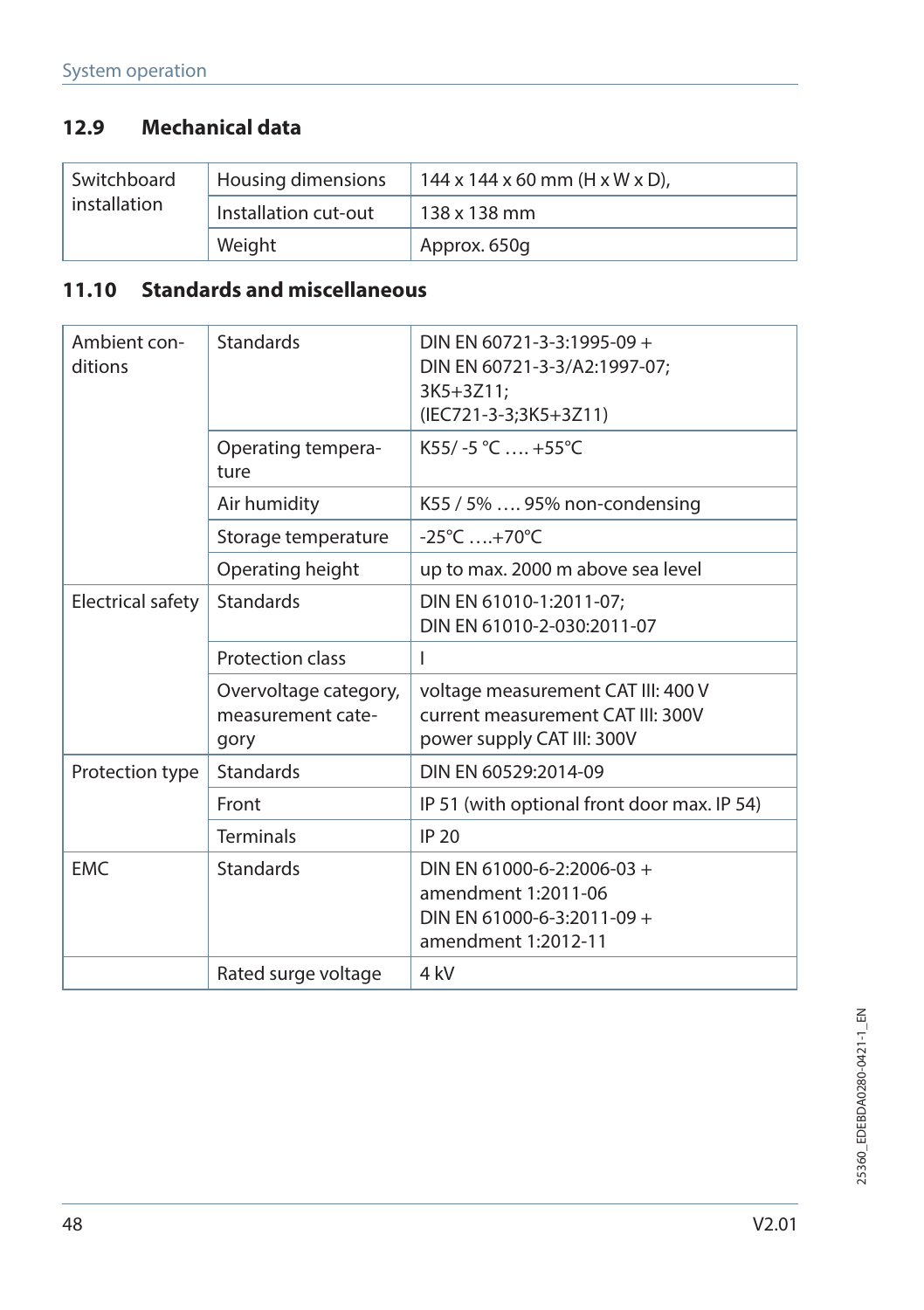# **12 Selection of cables and fuses**

| C power (400 V) Q<br>(kvar) | Current consump-<br>tion<br>I (A) per phase | Supply cable<br>Cu (mm <sup>2</sup> ) | Fuse (slow-blow)<br>$3 \times 1(A)$ |
|-----------------------------|---------------------------------------------|---------------------------------------|-------------------------------------|
| 0.5                         | 0.72                                        | 1.5<br>4x                             | 10                                  |
| 1                           | 1.44                                        | 4x<br>1.5                             | 10                                  |
| 1.5                         | 2.16                                        | 1.5<br>4 x                            | 10                                  |
| $\overline{2}$              | 2.88                                        | 1.5<br>4x                             | $10$                                |
| 2.5                         | 3.60                                        | 1.5<br>4x                             | 10                                  |
| 3                           | 4.32                                        | 1.5<br>4 x                            | $10$                                |
| $\overline{4}$              | 5.76                                        | 1.5<br>4 x                            | $10$                                |
| 5                           | 7.20                                        | 2.5<br>4x                             | 16                                  |
| 6                           | 8.64                                        | 2.5<br>4x                             | 16                                  |
| 7.5                         | 10.80                                       | 2.5<br>4x                             | 16                                  |
| 10                          | 14.40                                       | 2.5<br>4 x                            | 25                                  |
| 12.5                        | 18.00                                       | 6<br>4x                               | 35                                  |
| 15                          | 21.60                                       | 4 x<br>10                             | 35                                  |
| 16.7                        | 24.00                                       | 10<br>4x                              | 35                                  |
| 20                          | 28.80                                       | 10<br>4 x                             | 50                                  |
| 25                          | 36.00                                       | 4x<br>16                              | 63                                  |
| 30                          | 43.20                                       | 4x<br>16                              | 80                                  |
| 33.3                        | 48.00                                       | 16<br>4 x                             | 80                                  |
| 35                          | 50.40                                       | $4x$ 25                               | 80                                  |
| 40                          | 57.60                                       | $4x$ 25                               | 100                                 |
| 45                          | 64.80                                       | 3 x 35/16                             | 100                                 |
| 50                          | 72.00                                       | 3 x 50/25                             | 125                                 |
| 60                          | 86.40                                       | $3 \times 50/25$                      | 125                                 |
| 70                          | 100.80                                      | 3 x 70/35                             | 160                                 |
| 75                          | 108.00                                      | 3 x 70/35                             | 160                                 |
| 80                          | 115.10                                      | 3 x 95/50                             | 200                                 |
| 90                          | 129.60                                      | 3 x 95/50                             | 200                                 |
| 100                         | 144.00                                      | 3 x 95/50                             | 250                                 |
| 120                         | 172.80                                      | 3 x 120/70                            | 250                                 |
| 125                         | 180.00                                      | 3 x 120/70                            | 250                                 |
| 150                         | 216.00                                      | 3 x 150/70                            | 315                                 |
| 180                         | 259.20                                      | 3 x 240/120                           | 400                                 |
| 200                         | 288.00                                      | 3 x 240/120                           | 400                                 |
| 250                         | 360.00                                      | 2 x 3 x 150/70                        | 500                                 |
| 300                         | 432.00                                      | 2 x 3 x 185/95                        | 630                                 |
| 350                         | 504.00                                      | 2 x 3 x 240/120                       | $2 \times 400$                      |
| 400                         | 576.00                                      | 2 x 3 x 240/120                       | $2 \times 400$                      |
| 450                         | 648.00                                      | 4 x 3 x 120/70                        | $2 \times 500$                      |
| 500                         | 720.00                                      | 4 x 3 x 150/70                        | $2 \times 500$                      |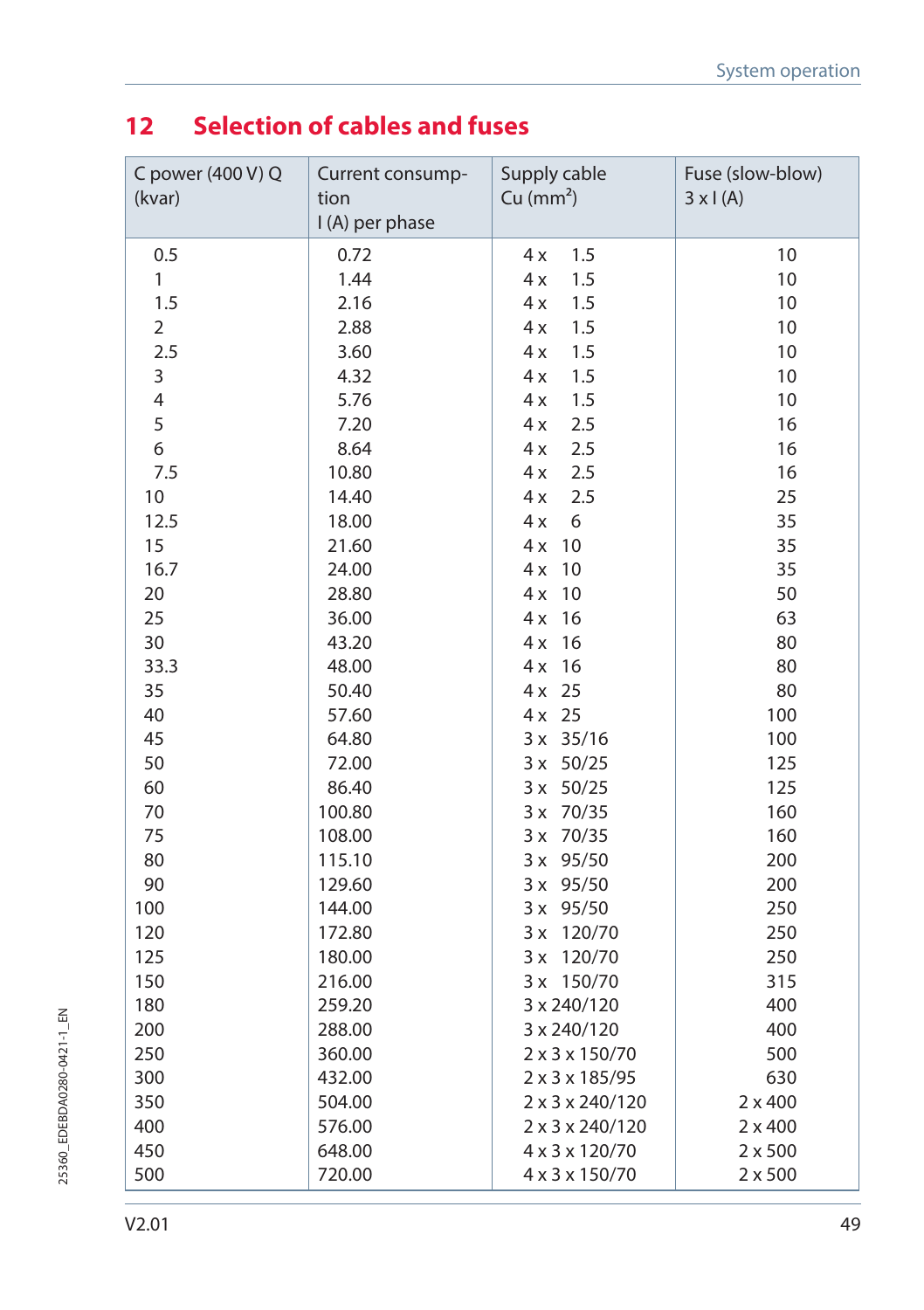# **14 Data point description for the Modbus protocol**

### **multicomp F144-3-1Ph**

- 14.1 Modbus commands supported
- 14.2 Data formats
- 14.3 Interface parameters
- 14.4 Device settings
- 14.5 Data points
- 14.6 Device information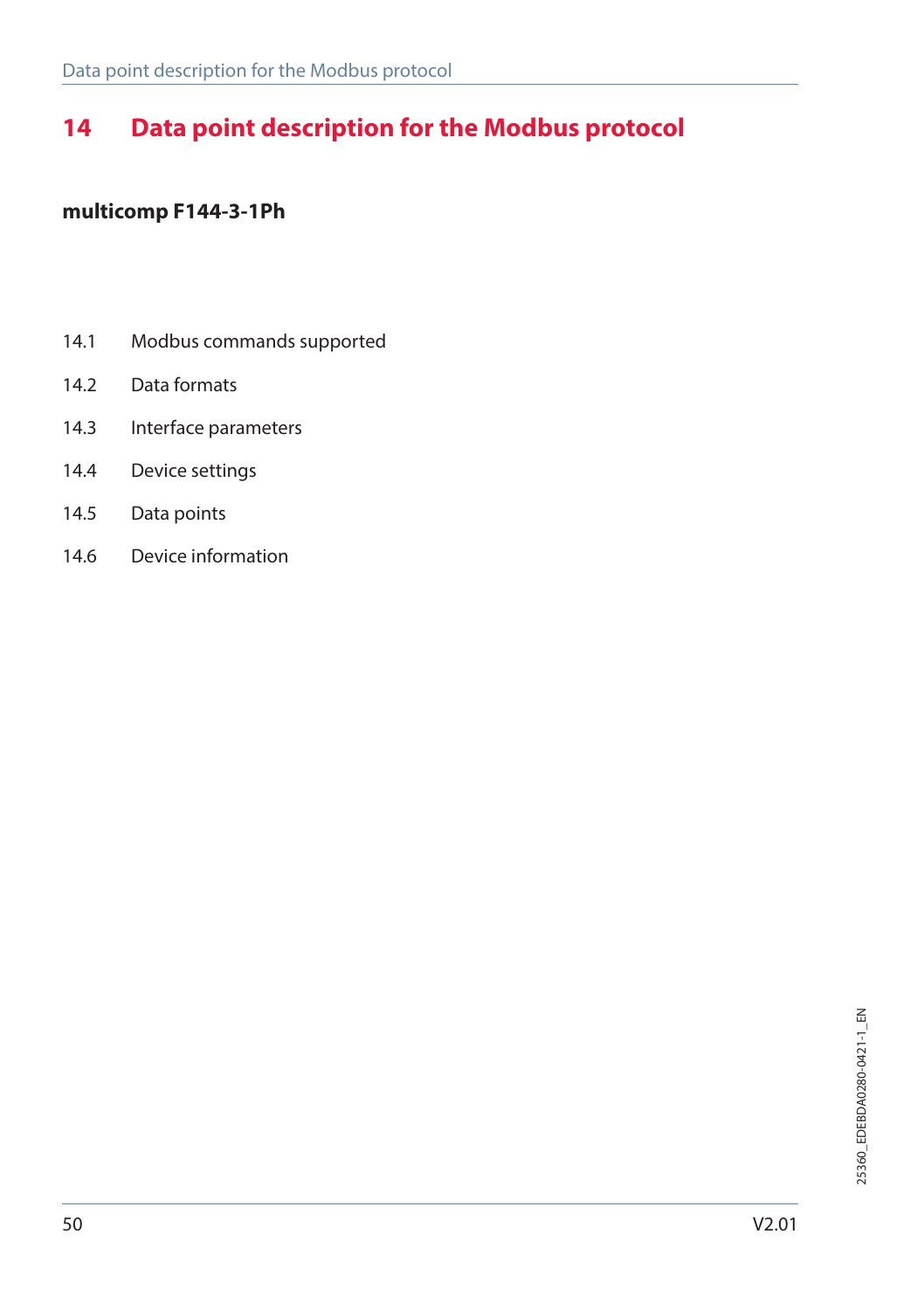## **14.1 Modbus commands supported**

| 0x04 | Read Input Registers                    |
|------|-----------------------------------------|
| 0x2B | <sup>1</sup> Read Device Identification |

The multicomp F144-3 does not support broadcast commands. All Modbus commands described are device-specific commands.

## **14.2 Data formats**

(unsigned) short: 0x1234

| Address  |      | -    |  |
|----------|------|------|--|
| Contents | 0x12 | 0x34 |  |

Rule for byte sequence: MSB before LSB

(unsigned) long: 0x12345678

| Address  |                      | ÷    |                      | -    |
|----------|----------------------|------|----------------------|------|
| Contents | ∩∿1 ว<br><b>VAIZ</b> | 0x34 | 0.756<br><b>UX56</b> | 0x78 |

Rule for byte sequence: MSB before LSB

float:

| Format         | Complies with the IEEE 754 standard                                                                                                                                                                                                         |
|----------------|---------------------------------------------------------------------------------------------------------------------------------------------------------------------------------------------------------------------------------------------|
| Representation | 4 bytes                                                                                                                                                                                                                                     |
| Accuracy       | 24 bits ( $\triangleright$ represent >7 decimal points)                                                                                                                                                                                     |
| Composition    | 24-bit mantissa; 8-bit exponent                                                                                                                                                                                                             |
| Mantissa       | 24 bits $(M) + 1$ bit $(S)$                                                                                                                                                                                                                 |
| Exponent       | The MSB of the mantissa is always $1 \Rightarrow$ it is not saved separate-<br>ly! S = sign of the mantissa: $S = 1$ > negative number; $S = 0$ ><br>positive number                                                                        |
| Exponent       | 8 bits (0-255); is saved relative to 127, i.e. the current value of<br>the exponent is calculated by subtracting the number 127 from<br>the saved value.<br>Curr. exp. $=$ saved exp value. $-127$<br>$\Rightarrow$ range from 128 to -127! |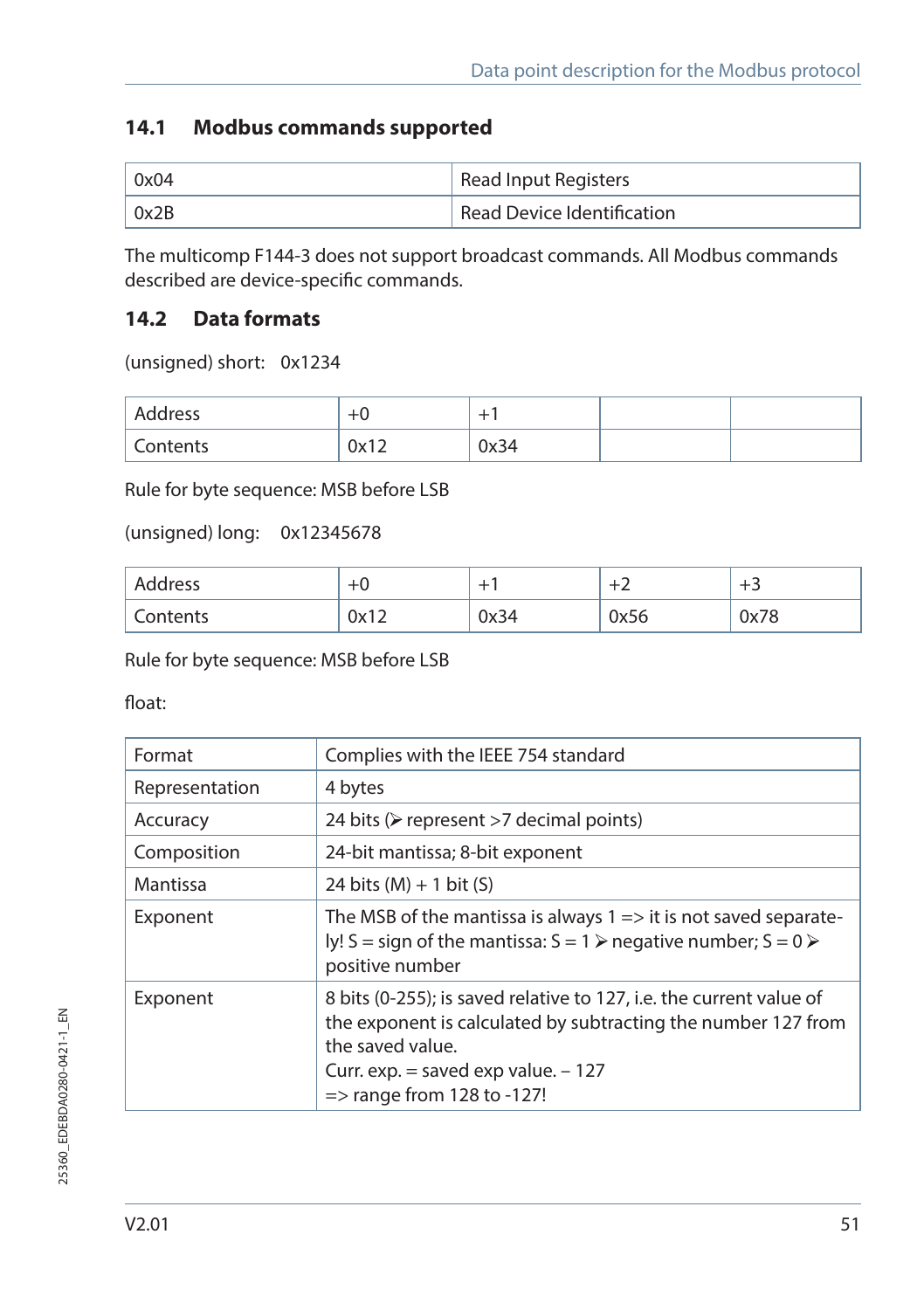#### **Example 1:** -12.5 decimal = 0xC1480000 hex

M: 24 bit-mantissa

E: Exponent with offset of 127

S: Sign for mantissa (S=1 neg.; S=0 pos.)

| Address | $+0$             | $+1$     | $+2$                            | $+3$      |
|---------|------------------|----------|---------------------------------|-----------|
| Format  | <b>SFFFFFFFF</b> |          | FMMMMMMM   MMMMMMMMM   MMMMMMMM |           |
| Binary  | 11000001         | 01001000 | 00000000                        | 100000000 |
| Hex     |                  | 48       | 00                              | 00        |

#### **The byte sequence is defined as follows:**

The byte with the "S sign bit" is transmitted over the bus as the first byte.

The sequence of the float bytes of the bus can be reversed, if necessary, using the device parameter 0xD02C (see table 1).

The register value 0xD02C in this case means:

- with 1 -> sign bit S in 1<sup>st</sup> byte (sequence as defined)
- with 0 -> sign bit S in 4<sup>th</sup> byte (sequence reversed)

The following information can be derived from this:

The sign bit is  $1 \Rightarrow$  negative mantissa

The value of the exponent amounts to 10000010 bin or 130 dec.

This results in an exponent value of:  $130 - 127 = 3$ 

The mantissa has the following value: 10010000000000000000000

The decimal point can be found at the left end of the mantissa, preceded by a 1. This position does not appear in the hexadecimal numeric notation. If you add 1 and set the decimal point at the beginning of the mantissa, the following value is obtained:

1.10010000000000000000000

Now, the mantissa needs to be adjusted to the exponent. A negative exponent shifts the decimal point to the left, a positive exponent shifts it to the right. Since the exponent is 3, this is represented as: 1100.10000000000000000000

The number obtained corresponds to the binary floating-point number.

Binary digits to the left of the decimal point result in values > 1. In this example, 1100 bin results in the number 12 dec. {(1x23)+ (1x22)+ (0x21)+ (0x20)}

Binary digits to the right of the decimal point result in values < 1. In this example, .100....... bin results in the number 0.5 dec. {(1x2-1)+ (0x2-2)+ (0x2-3)+ (0x2-4)}

By adding the individual values, 12.5 is obtained. As the sign bit was set, it is a negative value, -12.5. The hexadecimal number 0xC1480000 thus corresponds to -12.5.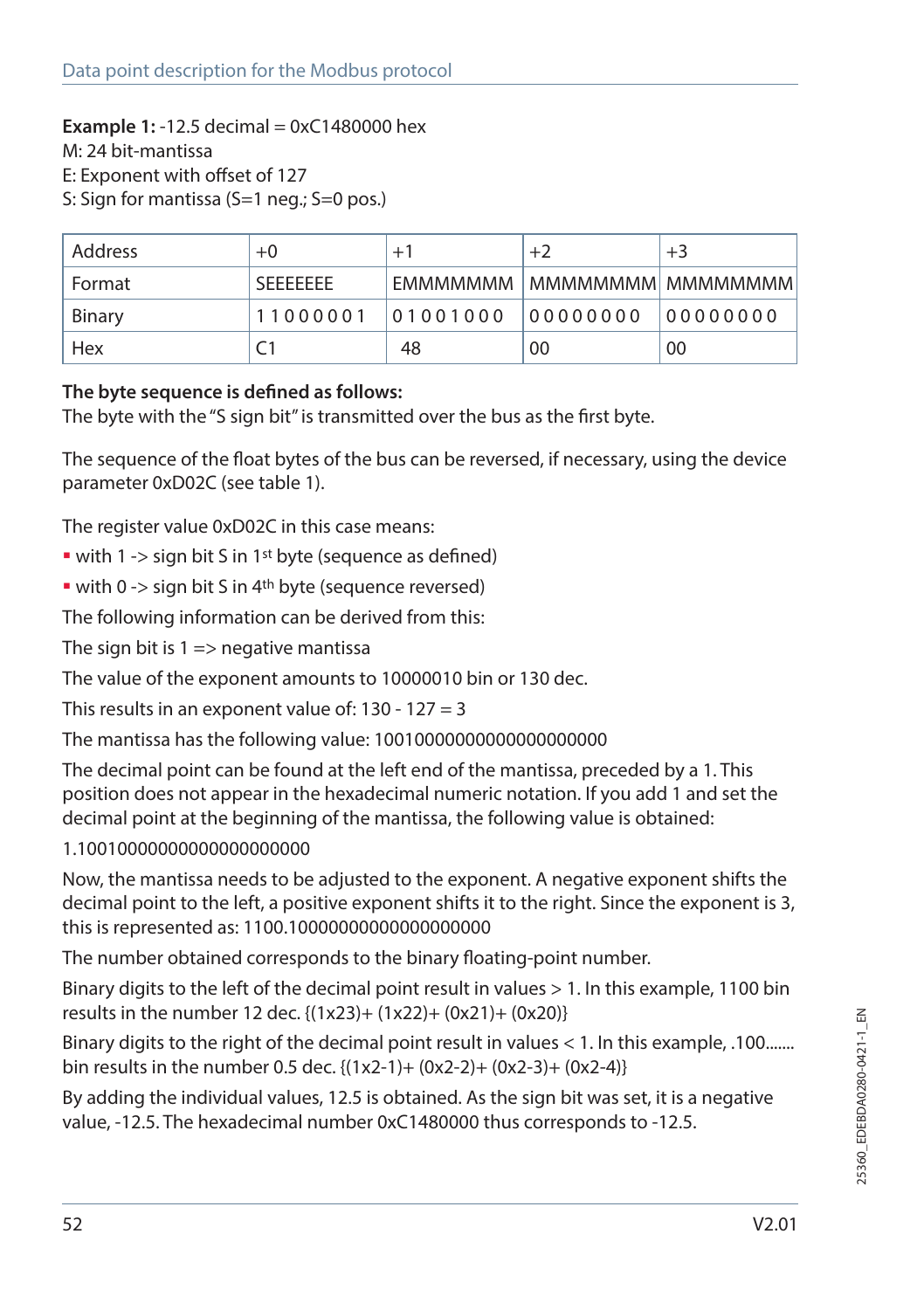| Address | $+0$             | $+1$              | $+2$               | $+3$     |
|---------|------------------|-------------------|--------------------|----------|
| Format  | <b>SFFFFFFFF</b> | <b>FMMMMMMM</b>   | MMMMMMMM  MMMMMMMM |          |
| Binary  | 11000001         | 01001000 11010011 |                    | 00100101 |
| Hex     |                  | 48                | D <sub>3</sub>     | 25       |

| <b>Example 2:</b> -12.55155 decimal = $0 \times C148D325$ hex |  |
|---------------------------------------------------------------|--|
|---------------------------------------------------------------|--|

**Example 3:** 45.354 decimal = 0x42356A7F hex

| Address | $+0$             | $+1$ | $+2$                                | $+3$                            |
|---------|------------------|------|-------------------------------------|---------------------------------|
| Format  | <b>SFFFFFFFF</b> |      |                                     | EMMMMMMM   MMMMMMMMM   MMMMMMMM |
| Binary  |                  |      | 01000010 00110101 01101010 01111111 |                                 |
| Hex     | 42               | 35   | 6A                                  | 7F                              |

Exponent: 10000100 bin = 132 dec.

$$
\triangleright \text{Exp} = 132 - 127 = 5
$$

Mantissa:  $S=0$ 

 $\triangleright$  Sign=positive

01101010110101001111111 bin

Decimal point added to the first position of the mantissa

01101010110101001111111

Leading 1 in front of the decimal point

1. 01101010110101001111111

Taking the exponent into account (=5)

101101. 010110101001111111

to the left of the decimal point: 101101 bin =  $25+23+22+20 = 45$  dec.

To the right of the decimal point:

 $0101101010011111111 \text{ bin} =$  $2-2 + 2-4 + 2-5 + 2-7 + 2-9 + 2-12 + 2-13 + 2-14 + 2-15 + 2-16 + 2-17 +$  $2 - 18 = 0.3540001$  dec

**Final result: +45.03540001 dec.**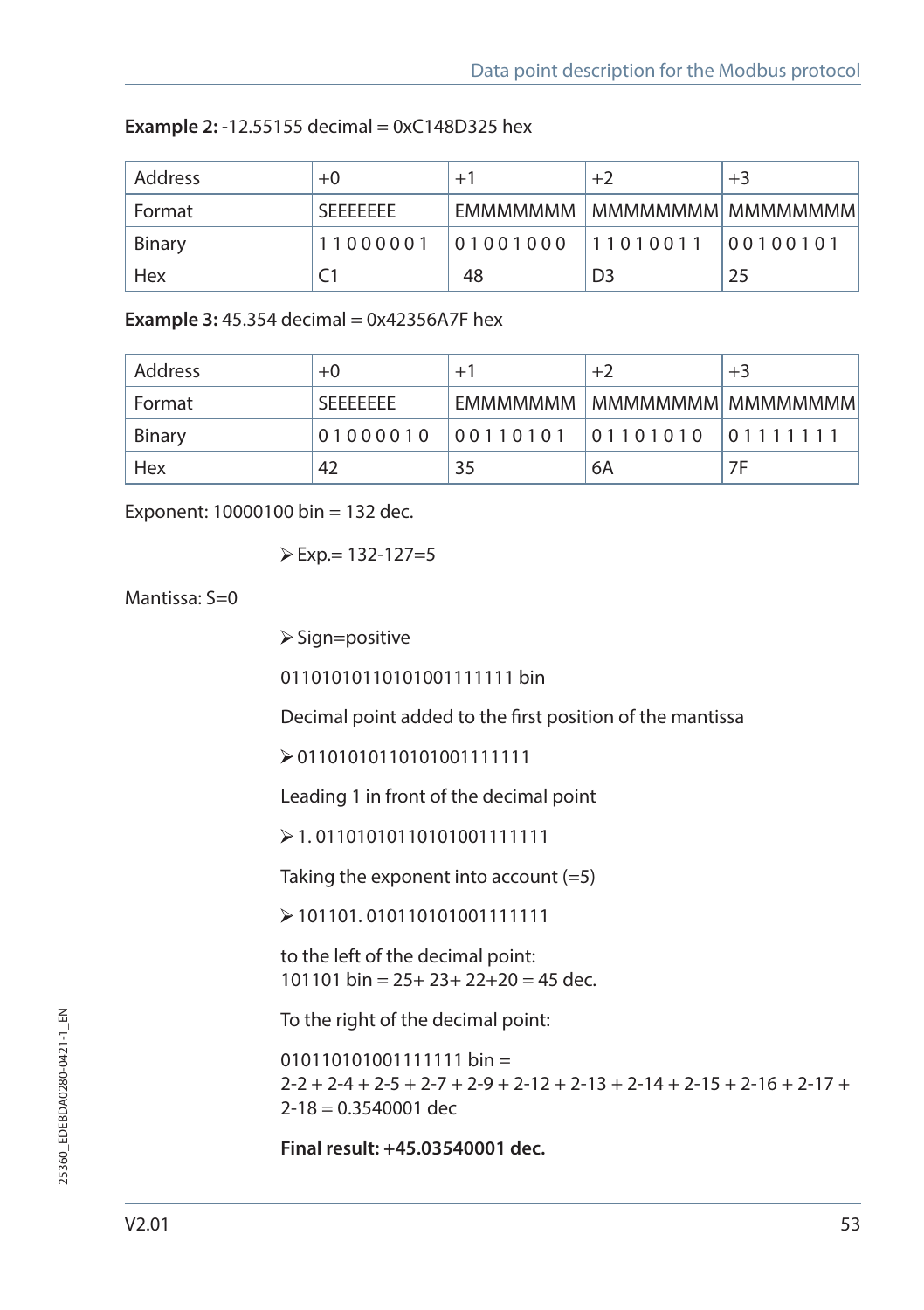### **14.3 Interface parameters**

| Baud rate (baud)                          | Parity | Data bits | Stop bits                        |
|-------------------------------------------|--------|-----------|----------------------------------|
| 4800,9600,19200, even, odd, none<br>38400 |        |           | 2 for parity none<br>otherwise 1 |

The maximum data length of a Modbus transmission is 256 bytes. This results in a user data length of 253 bytes.

The number of data bits and stop bits is defined in the Modbus definition. Baud rates of less than 4800 baud are possible by definition, but not implemented at present. The interface parameters can only be configured on the device (not via bus).

### **14.4 Device settings**

The settings are read with the 0x04 command (read input registers) as shown in Table 1. Writing is not possible at present.

| <b>Address</b> | Words          | <b>Description</b>                                           | Value                                                               | Format           |
|----------------|----------------|--------------------------------------------------------------|---------------------------------------------------------------------|------------------|
| 0xD002         | 2              | Primary transformer measuring voltage                        | 0 - 999999 V                                                        | float            |
| 0xD004         | $\overline{2}$ | Secondary transformer measuring<br>voltage                   | $0 - 999V$                                                          | float            |
| 0xD006         | $\overline{2}$ | Primary transformer measuring current                        | 0 - 999999 A                                                        | float            |
| 0xD008         | $\overline{2}$ | Secondary transformer measuring<br>current                   | 1A/5A                                                               | float            |
| 0xD00A         | $\overline{2}$ | Target CosPhi 1                                              | $-1.0 - +1.0$                                                       | float            |
| 0xD00C         | $\overline{2}$ |                                                              |                                                                     | float            |
| 0xD00E         | $\overline{2}$ | Target CosPhi for energy recovery<br>(fixed setting)         | $-1.0 - +1.0$                                                       | float            |
| 0xD010         | $\overline{2}$ | Target CosPhi for message "Compensa-<br>tion unit too small" | $-1.0 - +1.0$                                                       | float            |
| 0xD012         | $\overline{2}$ | Connected phase voltage measurement                          | $0=$ L1N // 1=L2N<br>// 2=L3N // 4=L12 long<br>// 5=L23 // 6=L31    | unsigned         |
| 0xD014         | 2              | Connected phase current measurement                          | $0=$ L1 // 1=L2 //<br>$2=$ L3 // 3=-L1 //<br>$4 = -12$ // $5 = -13$ | unsigned<br>long |
| 0xD016         | 2              |                                                              |                                                                     |                  |
| 0xD018         | $\overline{2}$ |                                                              |                                                                     |                  |
| 0xD01a         | $\overline{2}$ |                                                              |                                                                     |                  |
| 0xD01c         | $\overline{2}$ |                                                              |                                                                     |                  |
|                |                | General                                                      |                                                                     |                  |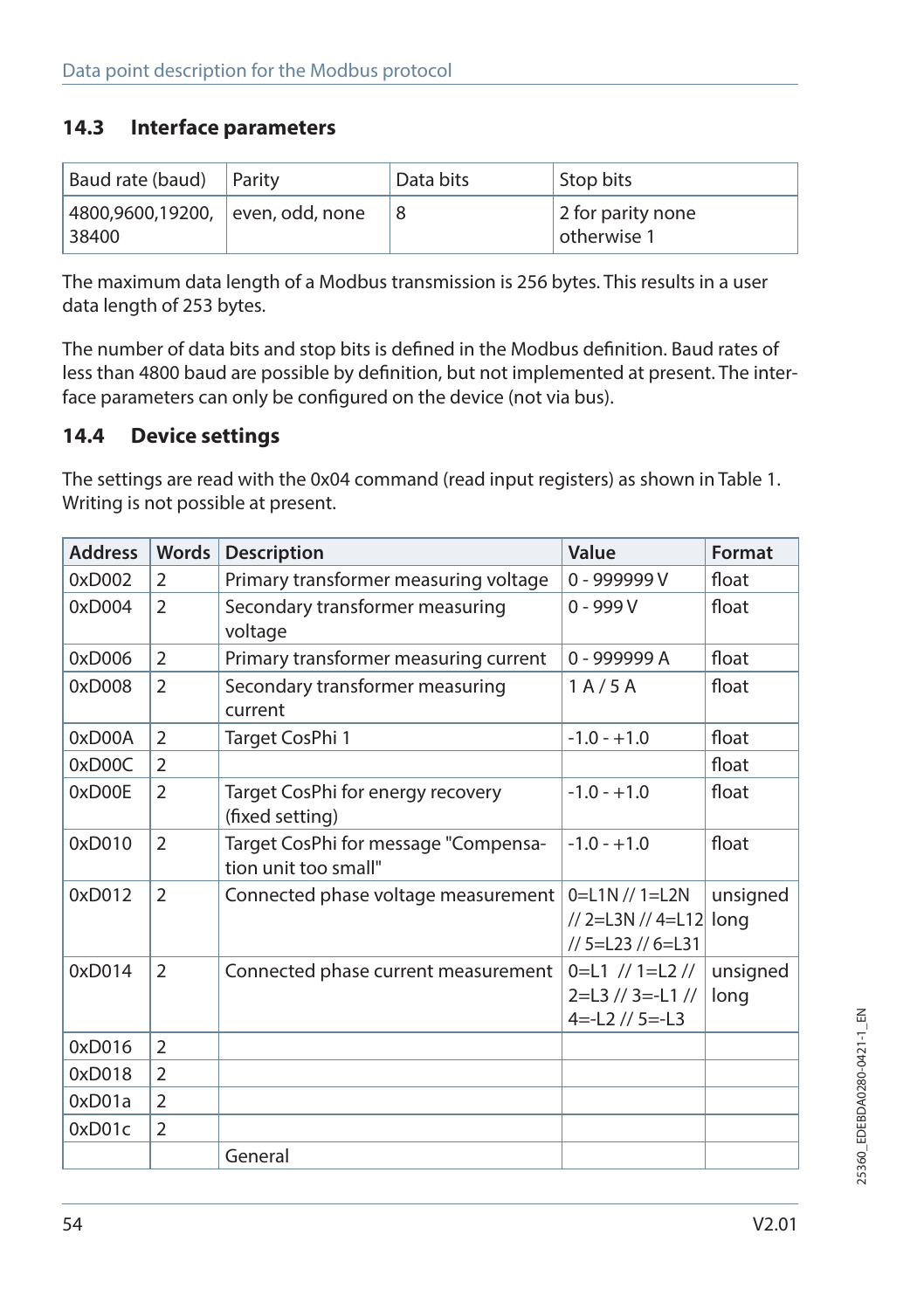| <b>Address</b> | Words          | <b>Description</b>                                                                                    | Value     | Format           |
|----------------|----------------|-------------------------------------------------------------------------------------------------------|-----------|------------------|
| 0xD020         | 2              | Byte sequence for float on the Modbus<br>(1=as defined // 0=reversed)                                 | $0 - 1$   | unsigned<br>long |
| 0xD022         | $\overline{2}$ | Frequency correction (0=Auto // 1=50<br>Hz // 2=60 Hz)                                                | $0 - 2$   | unsigned<br>long |
| 0xD024         | $\overline{2}$ | Stage monitoring (0=No, 1=Yes)                                                                        | 0/1       | unsigned<br>long |
| 0xD026         | 2              | Temperature measurement (1=Yes //<br>$0 = No$                                                         | 0/1       | unsigned<br>long |
| 0xD028         | $\overline{2}$ | Fan relay<br>(1=available // 0=not available)                                                         | 0/1       | unsigned<br>long |
| 0xD02a         | $\overline{2}$ | Temperature [0.1 °C] that triggers the<br>fan when the threshold is exceeded                          | $0 - 700$ | unsigned<br>long |
| 0xD02c         | 2              | Temperature [0.1 °C] that causes the fan<br>to switch off when the value falls below<br>the threshold | $0 - 700$ | unsigned<br>long |
| 0xD02e         | 2              | Temperature [0.1 °C] that triggers the<br>stages when the value falls below the<br>threshold          | $0 - 700$ | unsigned<br>long |
| 0xD030         | $\overline{2}$ | Temperature [0.1 °C] that causes the<br>stages to switch off when the threshold<br>is exceeded        | $0 - 700$ | unsigned<br>long |
| 0xD032         | $\overline{2}$ |                                                                                                       |           |                  |
| 0xD034         | 2              |                                                                                                       |           |                  |
| 0xD036         | 2              |                                                                                                       |           |                  |
| 0xD038         | $\overline{2}$ |                                                                                                       |           |                  |
| 0xD03A         | $\overline{2}$ |                                                                                                       |           |                  |
| 0xD03C         | $\overline{2}$ |                                                                                                       |           |                  |
| 0xD03E         | $\overline{2}$ |                                                                                                       |           |                  |
|                |                | Switching performance                                                                                 |           |                  |
| 0xD042         | 2              | Percentage of smallest available stage<br>before activation                                           | 70-150    | unsigned<br>long |
| 0xD044         | $\overline{2}$ | Percentage of smallest available stage<br>before stages can be switched off                           | 70-150    | unsigned<br>long |
| 0xD046         | $\overline{2}$ | Time before message "Compensation<br>unit too small" is displayed [s]                                 | 3-3000    | unsigned<br>long |
| 0xD048         | 2              | Idle time after compensation [ms]                                                                     | 20-9999   | unsigned<br>long |
| 0xD04A         | $\overline{2}$ |                                                                                                       |           | unsigned<br>long |
| 0xD04C         | $\overline{2}$ | Switching interval [ms]                                                                               | 50-9999   | unsigned<br>long |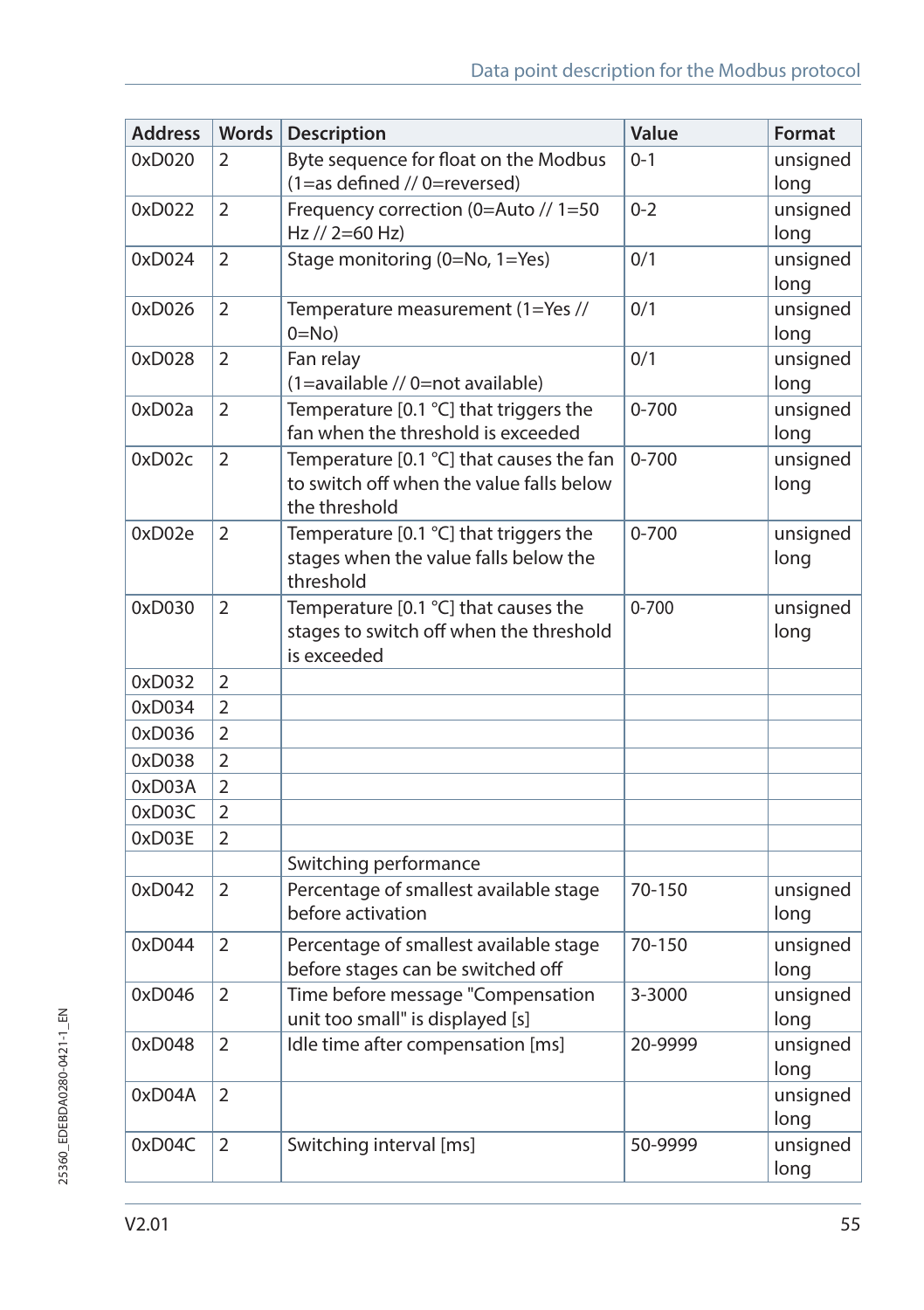| <b>Address</b> | Words          | Description                                                                                                                                                              | Value         | Format           |
|----------------|----------------|--------------------------------------------------------------------------------------------------------------------------------------------------------------------------|---------------|------------------|
| 0xD04E         | 2              |                                                                                                                                                                          |               | unsigned<br>long |
| 0xD050         | $\overline{2}$ | max. switching capacity per pulse(kvar)                                                                                                                                  | 0-9999        | unsigned<br>long |
| 0xD052         | 2              | Attenuation coefficient for voltage                                                                                                                                      | $0 - 9$       | unsigned<br>long |
| 0xD054         | $\overline{2}$ | Attenuation coefficient for current                                                                                                                                      | $0 - 9$       | unsigned<br>long |
| 0xD056         | $\overline{2}$ | Attenuation coefficient Q <sub>miss</sub>                                                                                                                                | $0 - 9$       | unsigned<br>long |
| 0xD058         | 2              |                                                                                                                                                                          |               |                  |
| 0xd05A         | $\overline{2}$ |                                                                                                                                                                          |               |                  |
| 0xD05C         | 2              |                                                                                                                                                                          |               |                  |
| 0xD05E         | $\overline{2}$ |                                                                                                                                                                          |               |                  |
|                |                | <b>Extras</b>                                                                                                                                                            |               |                  |
| 0xD062         | $\overline{2}$ |                                                                                                                                                                          |               | unsigned<br>long |
| 0xD064         | $\overline{2}$ | Low load limit [A]                                                                                                                                                       | 0.015 or 0.05 | float            |
| 0xD066         | $\overline{2}$ | Time until light load switch-off in<br>minutes                                                                                                                           | $1 - 60$      | unsigned<br>long |
| 0xD068         | $\overline{2}$ |                                                                                                                                                                          |               | unsigned<br>long |
| 0xD06A         | $\overline{2}$ | Voltage harmonic limit [%]                                                                                                                                               | $0 - 10$      | unsigned<br>long |
| 0xD06C         | $\overline{2}$ |                                                                                                                                                                          |               | unsigned<br>long |
| 0xD06E         | $\overline{2}$ | Modbus address                                                                                                                                                           | $1 - 247$     | unsigned<br>long |
| 0xD070         | $\overline{2}$ | Modbus parameters<br>(0=e4800 // 1=o4800 // 2=n4800 //<br>3=e9600 // 4=o9600 // 5=n9600 //<br>6=e19200 // 7=o19200 // 8=n19200 //<br>9=e38400 // 10=o38400 // 11=n38400) | $0 - 11$      | unsigned<br>long |
| 0xD072         | $\overline{2}$ |                                                                                                                                                                          |               |                  |
| 0xD074         | $\overline{2}$ |                                                                                                                                                                          |               |                  |
| 0xD076         | $\overline{2}$ |                                                                                                                                                                          |               |                  |
| 0xD078         | $\overline{2}$ |                                                                                                                                                                          |               |                  |
| 0xD07A         | $\overline{2}$ |                                                                                                                                                                          |               |                  |
| 0xD07C         | $\overline{2}$ |                                                                                                                                                                          |               |                  |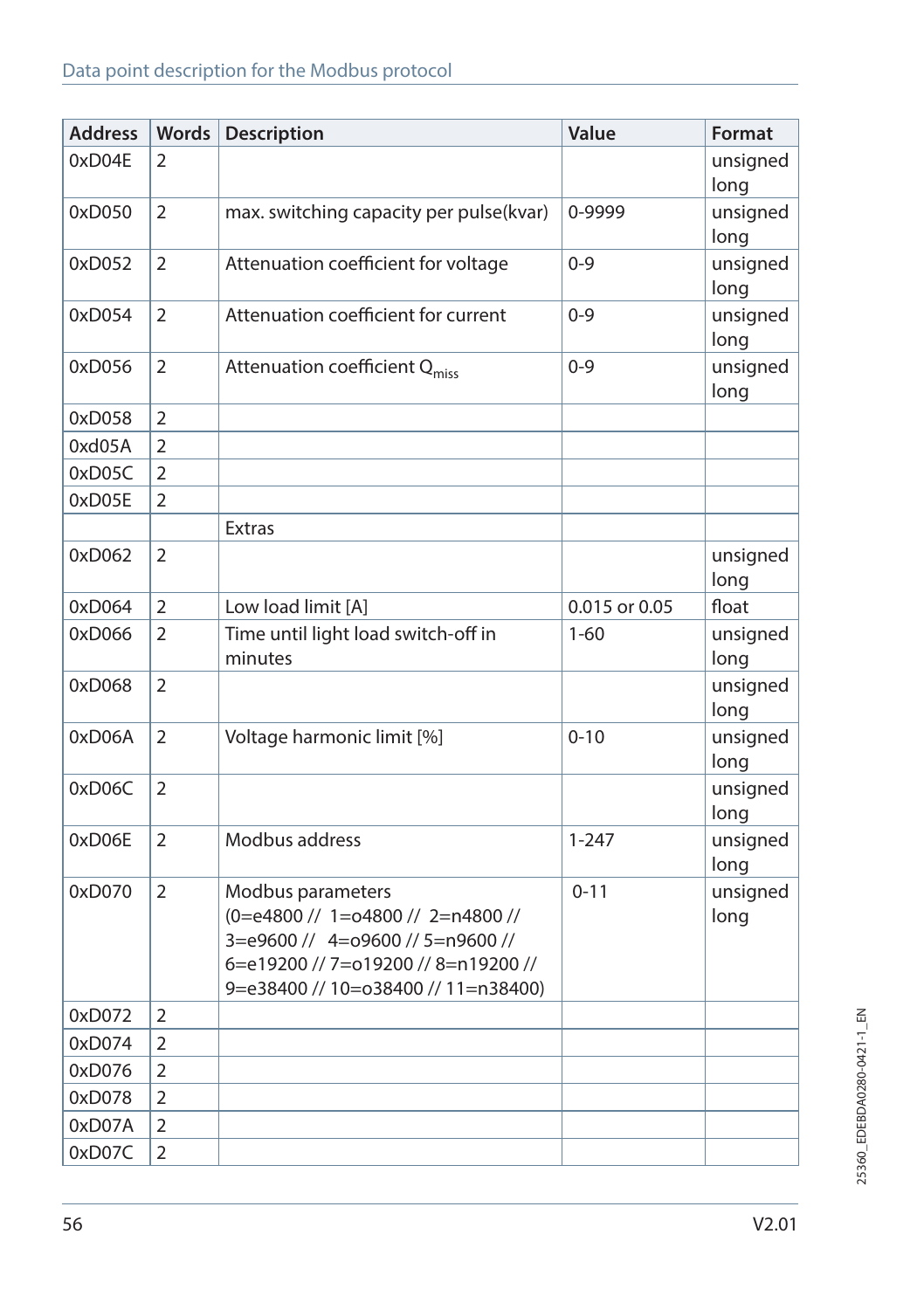| <b>Address</b> | <b>Words</b>   | Description                                                                      | Value                                  | Format           |
|----------------|----------------|----------------------------------------------------------------------------------|----------------------------------------|------------------|
|                |                | Stage parameters                                                                 |                                        |                  |
| 0xD080         | 2              | Base index for the following stage<br>parameters<br>(addresses 0xD080 to 0xD08E) | $0$ (= stage 1)                        | unsigned<br>long |
| 0xD082         | $\overline{2}$ | Mode                                                                             | $0 = \frac{Off}{1} =$<br>Auto $2 = On$ | unsigned<br>long |
| 0xD084         | 2              | Stage power [0.1 kvar]                                                           | 0-9999                                 | unsigned<br>long |
| 0xD086         | $\overline{2}$ | Discharge time [s]                                                               | 0-999                                  | unsigned<br>long |
| 0xD088         | $\overline{2}$ | Operating cycles                                                                 | 0-999999                               | unsigned<br>long |
| 0xD08A         | 2              |                                                                                  | 0                                      | unsigned<br>long |
| 0xD08C         | $\overline{2}$ |                                                                                  | $\Omega$                               | unsigned<br>long |
| 0xD08E         | $\overline{2}$ |                                                                                  | 0                                      | unsigned<br>long |
| 0xD090         | $\overline{2}$ | Base index for the following stage pa-<br>rameters (addresses 0xD090 to 0xD09E)  | $1 (= stage 2)$                        | unsigned<br>long |
| 0xD09E         | $\overline{2}$ |                                                                                  | 0                                      | unsigned<br>long |
| 0xD0A0         | 2              | Base index for the following stage<br>parameters<br>(addresses 0xD0A0 to 0xD0AE) | $2 (= stage 3)$                        | unsigned<br>long |
| 0xD0AE         | $\overline{2}$ |                                                                                  | 0                                      | unsigned<br>long |
|                |                |                                                                                  |                                        |                  |
| 0xD0B0         | $\overline{2}$ | Base index for the following stage<br>parameters<br>(addresses 0xD0B0 to 0xD0BE) | $3 (= stage 4)$                        | unsigned<br>long |
|                |                |                                                                                  |                                        |                  |
| 0xD0BE         | 2              |                                                                                  | 0                                      | unsigned<br>long |
|                |                |                                                                                  |                                        |                  |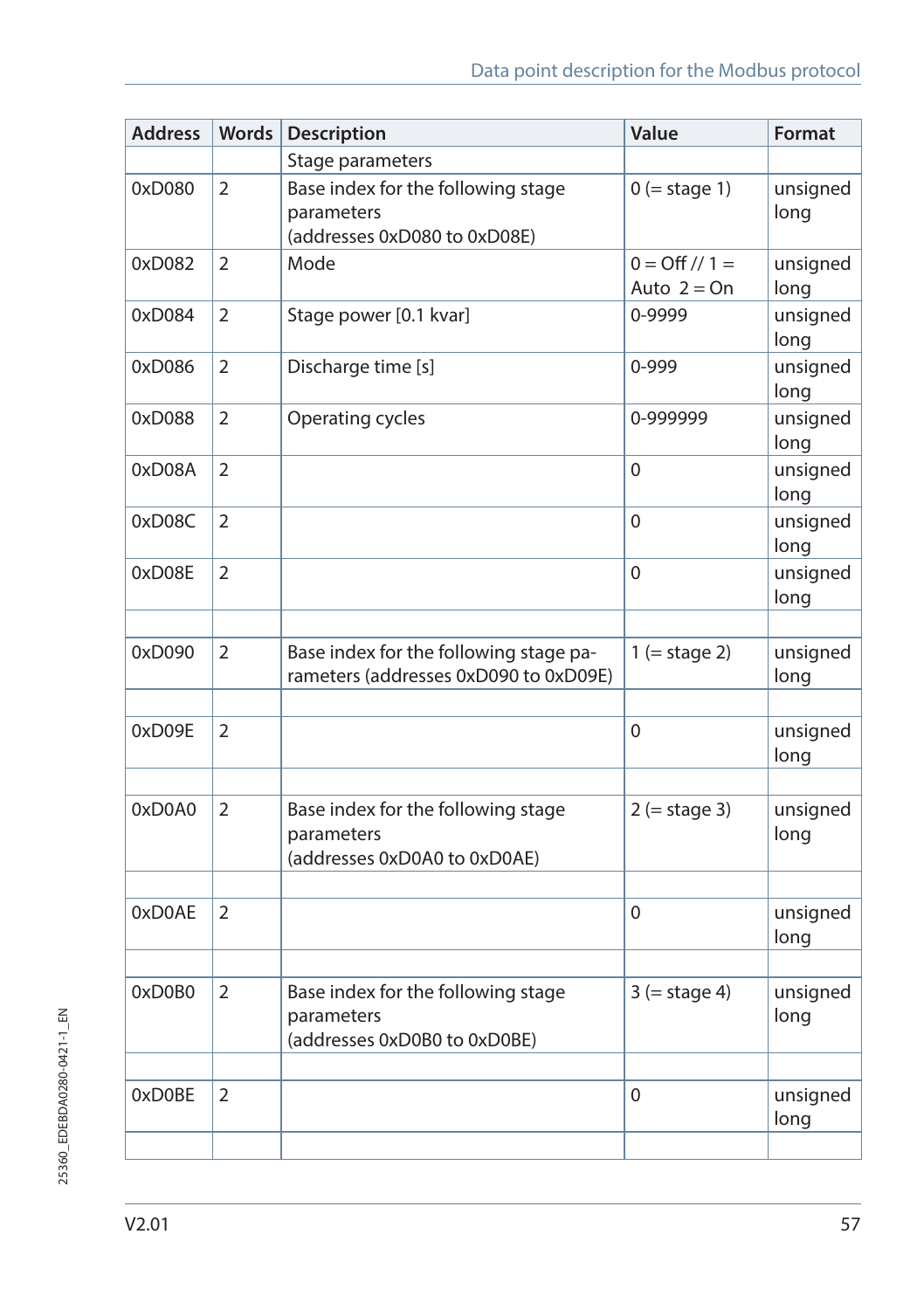## Data point description for the Modbus protocol

| <b>Address</b> | Words          | Description                                                                      | Value            | Format           |
|----------------|----------------|----------------------------------------------------------------------------------|------------------|------------------|
|                |                |                                                                                  |                  |                  |
| 0xD0C0         | 2              | Base index for the following stage<br>parameters<br>(addresses 0xD0C0 to 0xD0CE) | $4$ (= stage 5)  | unsigned<br>long |
|                |                |                                                                                  |                  |                  |
| 0xD0CE         | 2              |                                                                                  | $\mathbf{0}$     | unsigned<br>long |
|                |                |                                                                                  |                  |                  |
| 0xD0D0         | 2              | Base index for the following stage<br>parameters<br>(addresses 0xD0D0 to 0xD0DE) | $5 (= stage 6)$  | unsigned<br>long |
|                |                |                                                                                  |                  |                  |
| 0xD0DE         | $\overline{2}$ |                                                                                  | $\mathbf{0}$     | unsigned<br>long |
|                |                |                                                                                  |                  |                  |
| 0xD0E0         | 2              | Base index for the following stage<br>parameters<br>(addresses 0xD0E0 to 0xD0EE) | $6$ (= stage 7)  | unsigned<br>long |
|                |                |                                                                                  |                  |                  |
| 0xD0EE         | 2              |                                                                                  | $\mathbf{0}$     | unsigned<br>long |
|                |                |                                                                                  |                  |                  |
| 0xD0F0         | $\overline{2}$ | Base index for the following stage<br>parameters<br>(addresses 0xD0F0 to 0xD0FE) | $7$ (= stage 8)  | unsigned<br>long |
|                |                |                                                                                  |                  |                  |
| 0xD0FE         | 2              |                                                                                  | $\Omega$         | unsigned<br>long |
| 0xD100         | 2              | Base index for the following stage<br>parameters<br>(addresses 0xD100 to 0xD10E) | $8$ (= stage 9)  | unsigned<br>long |
|                |                |                                                                                  |                  |                  |
| 0xD10E         | 2              |                                                                                  | 0                | unsigned<br>long |
|                |                |                                                                                  |                  |                  |
| 0xD110         | $\overline{2}$ | Base index for the following stage<br>parameters<br>(addresses 0xD110 to 0xD11E) | $9$ (= stage 10) | unsigned<br>long |
|                |                |                                                                                  |                  |                  |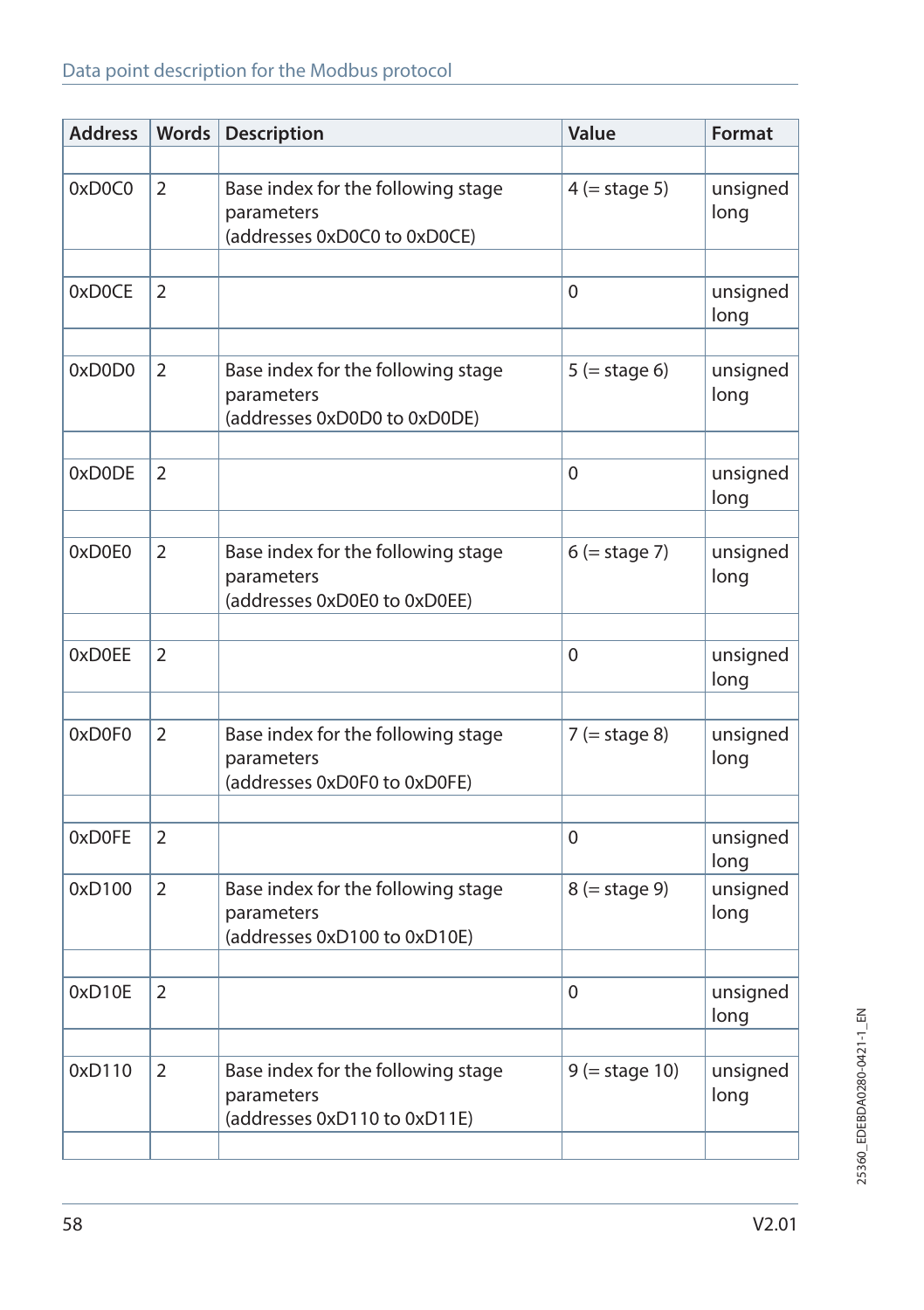| <b>Address</b> | Words          | <b>Description</b>                                                               | Value             | Format           |
|----------------|----------------|----------------------------------------------------------------------------------|-------------------|------------------|
| 0xD11E         | $\overline{2}$ |                                                                                  | 0                 | unsigned<br>long |
|                |                |                                                                                  |                   |                  |
| 0xD120         | 2              | Base index for the following stage<br>parameters<br>(addresses 0xD120 to 0xD12E) | $10 (= stage 11)$ | unsigned<br>long |
|                |                |                                                                                  |                   |                  |
| 0xD12E         | $\overline{2}$ |                                                                                  | $\Omega$          | unsigned<br>long |
|                |                |                                                                                  |                   |                  |
| 0xD130         | $\overline{2}$ | Base index for the following stage<br>parameters<br>(addresses 0xD130 to 0xD13E) | 11 (= stage 12)   | unsigned<br>long |
|                |                |                                                                                  |                   |                  |
| 0xD13E         | $\overline{2}$ |                                                                                  | $\Omega$          | unsigned<br>long |
|                |                |                                                                                  |                   |                  |

#### **Request: 01 04 D0 01 00 02 18 CB** in which

| 01                | Device address                                                                                                                                                                  |
|-------------------|---------------------------------------------------------------------------------------------------------------------------------------------------------------------------------|
| 04                | Command                                                                                                                                                                         |
| D <sub>0</sub> 01 | Read from register 0xD002 "Measuring voltage primary transformer"<br>(in accordance with the Modbus definition, the required address<br>must be set to -1 in the request telex) |
| 00 02             | Read 2 registers, i.e. read 1 data point                                                                                                                                        |
| 18 CB             | CRC code                                                                                                                                                                        |

#### **Response: 01 04 04 44 54 80 00 CF 64**  in which

| 01          | Device address                           |      |
|-------------|------------------------------------------|------|
| 04          | Command                                  |      |
| 04          | 4 data bytes                             |      |
| 44 54 80 00 | Primary transformer measuring<br>voltage | 850V |
| CF 64       | CRC code                                 |      |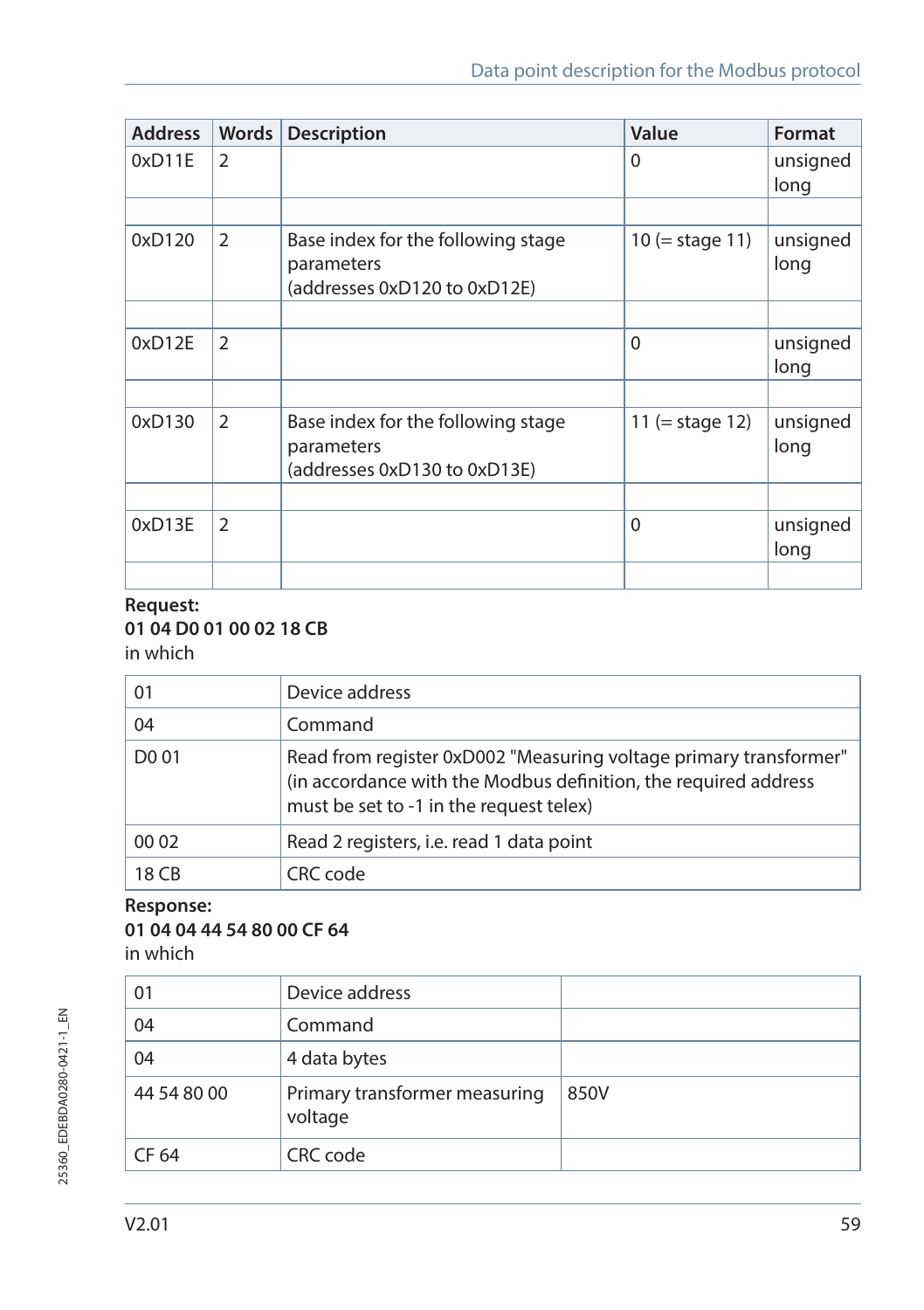# **14.5 Data points**

Data points can be read via the command 0x04 (read input registers) in accordance with table 1.

| <b>Address</b> | <b>Words</b>   | Description                                   | Unit          | Format   |
|----------------|----------------|-----------------------------------------------|---------------|----------|
| 0x0002         | 2              | Voltage                                       | $\vee$        | float    |
| 0x0004         | $\overline{2}$ | Current                                       | A             | float    |
| 0x0006         | 2              | Network frequency                             | Hz            | float    |
| 0x0008         | $\overline{2}$ | Current CosPhi                                |               | float    |
| 0x000a         | $\overline{2}$ | Active power                                  | W             | float    |
| 0x000c         | $\overline{2}$ | Fundamental reactive power                    | var           | float    |
| 0x000e         | $\overline{2}$ | No compensation power                         | var           | float    |
| 0x0010         | $\overline{2}$ | Apparent power                                | VA            | float    |
| 0x0012         | $\overline{2}$ | <b>THD</b>                                    | $\%$          | float    |
| 0x0014         | $\overline{2}$ | Temperature                                   | °C            | float    |
| 0x0016         | $\overline{2}$ | Overtemperature switch-off                    |               | float    |
| 0x0018         | $\overline{2}$ | Voltage 3rd harmonic                          | $\%$          | float    |
| 0x001a         | $\overline{2}$ | Voltage 5 <sup>th</sup> harmonic              | $\%$          | float    |
| 0x001c         | 2              | Voltage 7 <sup>rd</sup> harmonic              | $\frac{0}{0}$ | float    |
| 0x001e         | $\overline{2}$ | Voltage 9rd harmonic                          | $\%$          | float    |
| 0x0020         | $\overline{2}$ | Voltage 11 <sup>rd</sup> harmonic             | $\%$          | float    |
| 0x0022         | $\overline{2}$ | Voltage 13rd harmonic                         | $\%$          | float    |
| 0x0024         | $\overline{2}$ | Maximum missing compensation power            | var           | float    |
| 0x0026         | $\overline{2}$ | Relay states (12 bit: bit $0 =$ stage 1 - bit | bitwise       | unsigned |
|                |                | $11 = stage 12$ // bit $13 = error message$ ) |               | long     |
| 0x0028         | $\overline{2}$ | Messages (bit coded)                          |               | unsigned |
|                |                |                                               |               | long     |
| 0x002a         | $\overline{2}$ | Error messages (bit coded)                    |               | unsigned |
|                |                |                                               |               | long     |
|                |                |                                               |               |          |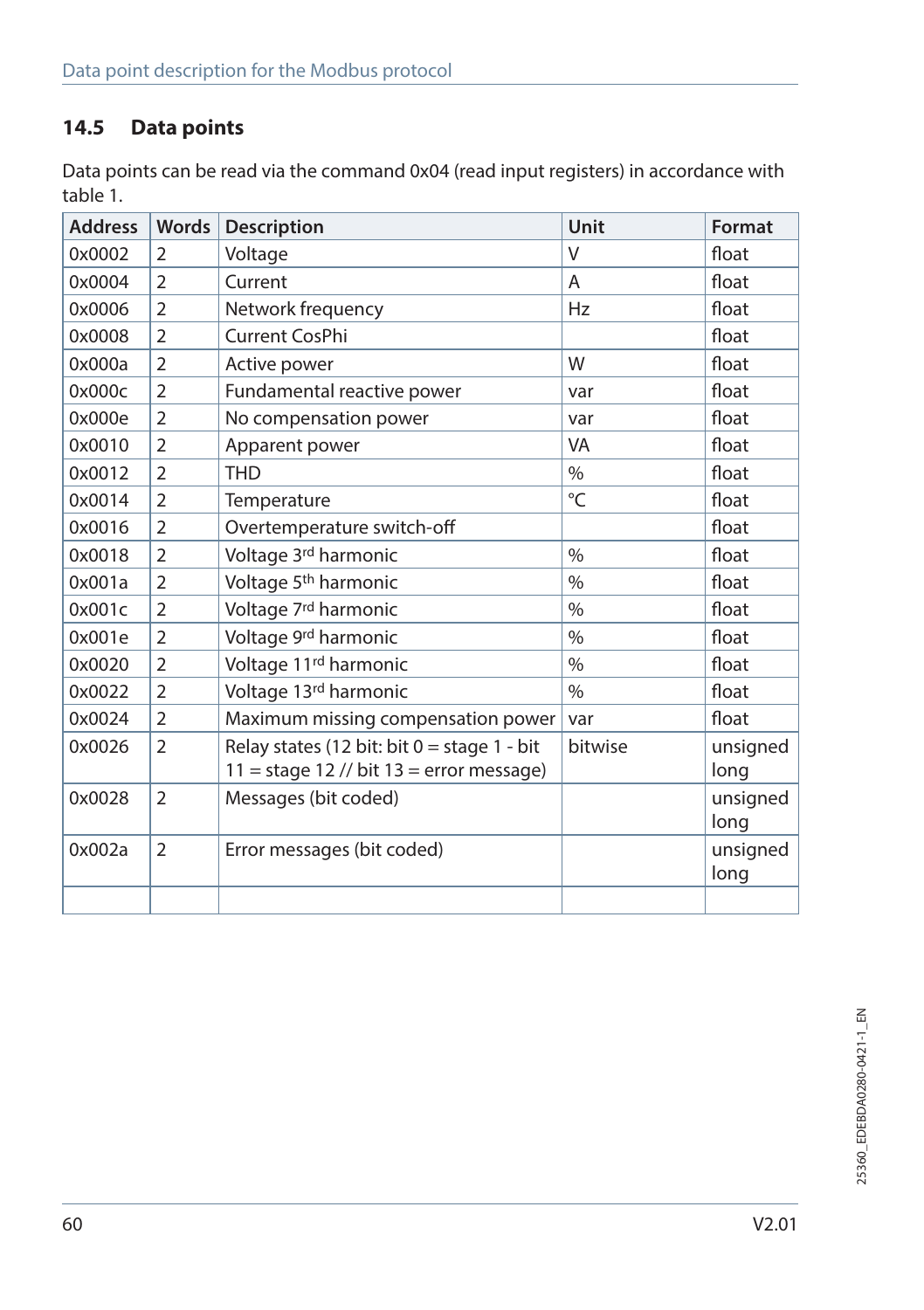| Messages:       | Bit 00 set: | No stage power                  |
|-----------------|-------------|---------------------------------|
| (display)       | Bit 01 set: | System temperature switch-off   |
|                 | Bit 02 set: | No measuring current            |
|                 | Bit 03 set: | No measuring voltage            |
|                 | Bit 04 set: | Light load operation            |
|                 | Bit 05 set: | Voltage harmonics limit reached |
|                 | Bit 06 set: | Operating cycle limit reached   |
|                 | Bit 07 set: | PFC too small                   |
|                 |             |                                 |
| Error messages: | Bit 00 set: | No stage power                  |
| (relay set)     | Bit 01 set: | System temperature switch-off   |
|                 | Bit 02 set: | No measuring current            |
|                 | Bit 03 set: | No measuring voltage            |
|                 | Bit 04 set: | Light load operation            |
|                 | Bit 05 set: | Voltage harmonics limit reached |
|                 | Bit 06 set: | Operating cycle limit reached   |
|                 | Bit 07 set: | PFC too small                   |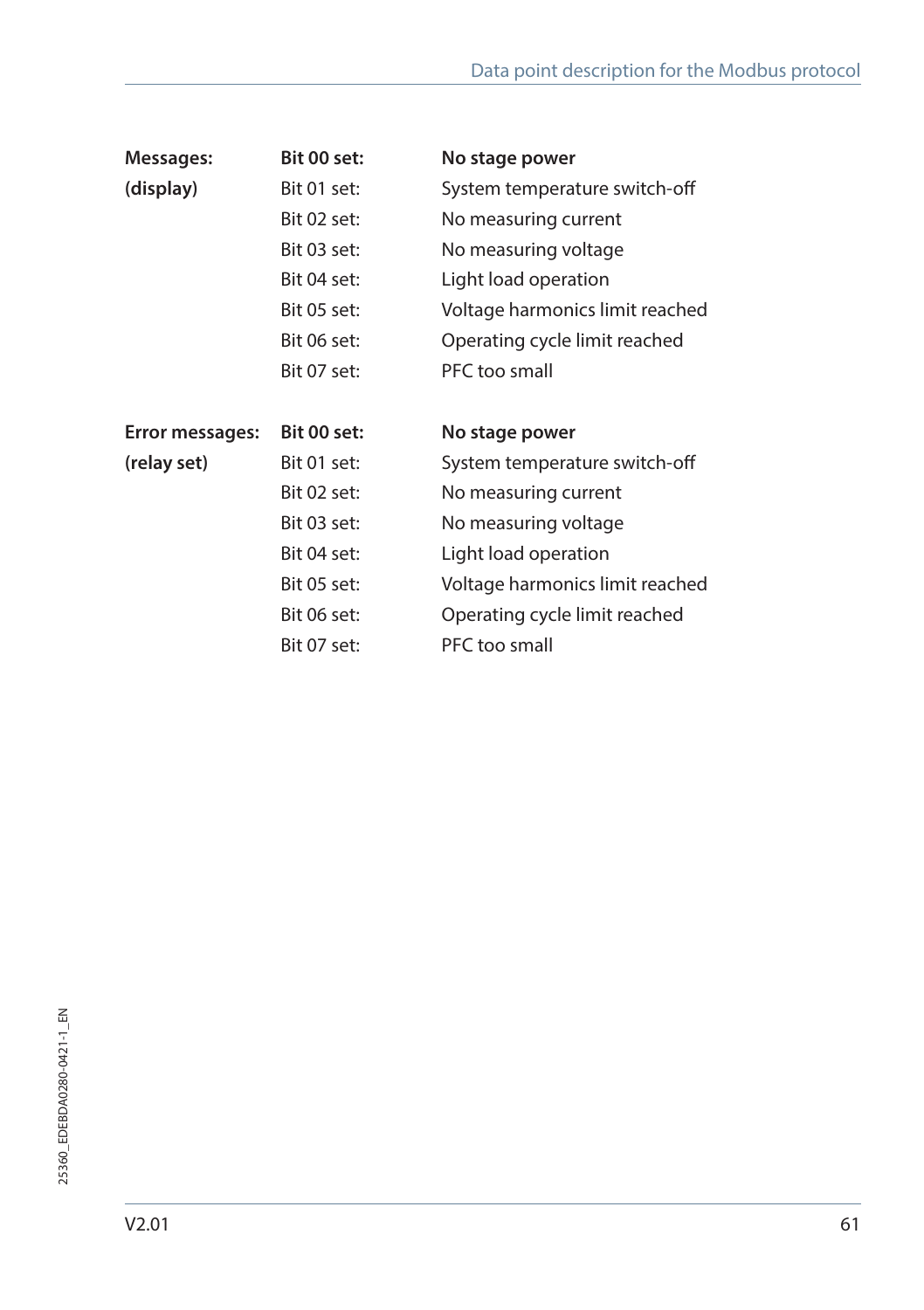## **Example Modbus RTU**

Request: 01 04 00 01 00 06 21 C8 in which

| 01                | Device address                                                                                                                           |
|-------------------|------------------------------------------------------------------------------------------------------------------------------------------|
| 04                | Command                                                                                                                                  |
| 00 01             | Read voltage from register 0x0002 (in accordance with Modbus definition,<br>the required address must be set to -1 in the request telex) |
| 00 06             | Read 6 registers, i.e. read 3 data points                                                                                                |
| 21 C <sub>8</sub> | CRC code                                                                                                                                 |

#### **Response:**

01 04 0C 43 6B 5A B4 42 DC 67 20 42 48 0C 63 AF 7C

in which

| 01               | Device address    |           |
|------------------|-------------------|-----------|
| 04               | Command           |           |
| 0C               | 12 data bytes     |           |
|                  |                   |           |
| 43 6B 5A B4      | Voltage           | 235.35 V  |
| 42 DC 67 20      | Current           | 110.20 A  |
| 42 48 0C 63      | Network frequency | 50.012 Hz |
| AF <sub>7C</sub> | CRC code          |           |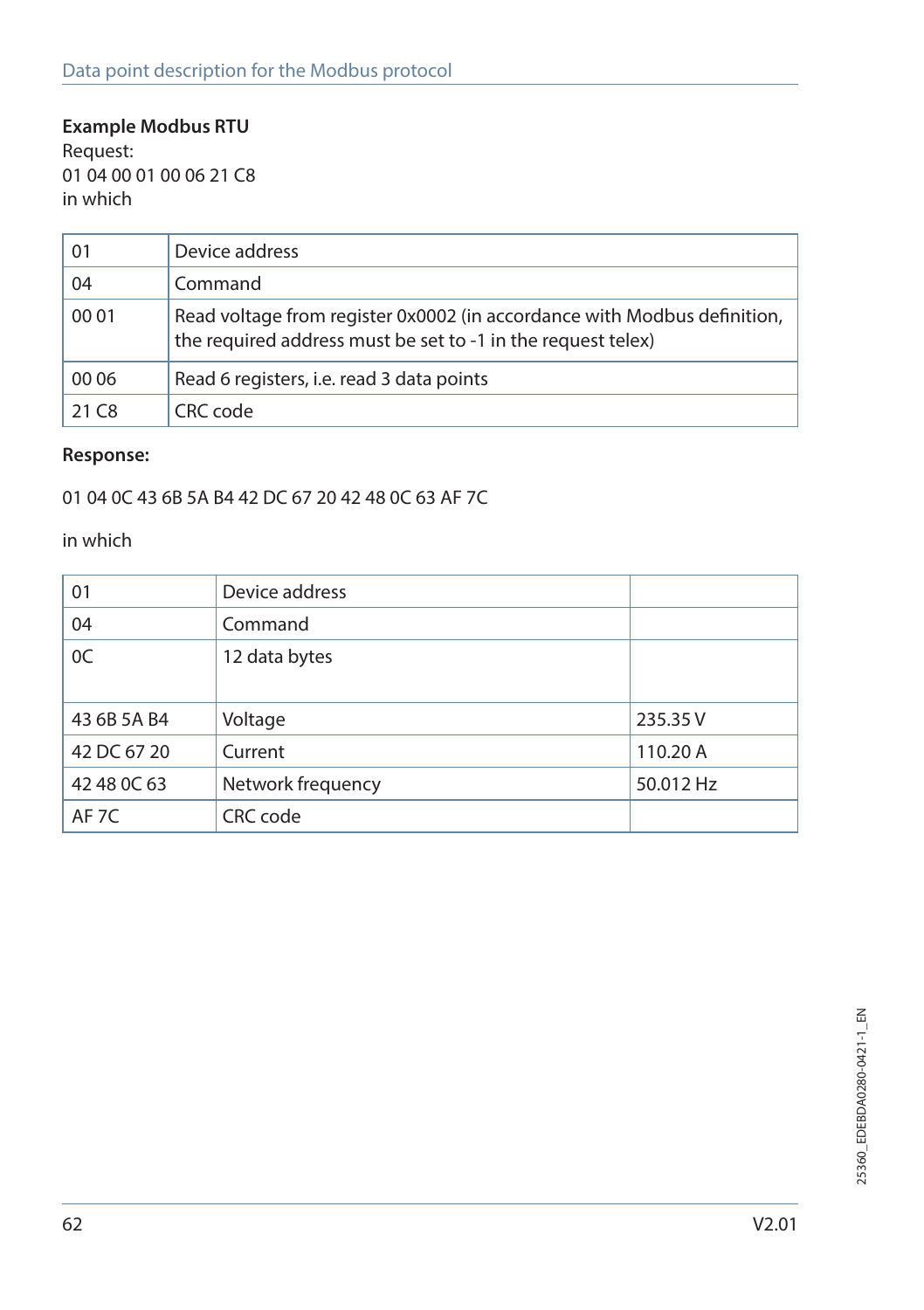# **15 Device information**

The device information is read via the command 0x2B (Read Device Identification)

Information about the manufacturer, device code and device version is read in the process. The device supplies the "Basic Device Identification". "Regular" and "Extended Device Identification" are optional according to the Modbus definition.

#### **Example Modbus RTU**

Request: 01 2B 0E 01 00 70 77 in which

| 01    | Device address                                                           |
|-------|--------------------------------------------------------------------------|
| 2B    | Command                                                                  |
| 0E    | MEI type according to the Modbus definition always 0x0E                  |
| 01    | Device ID code for "Basic Device Identification" (see Modbus definition) |
| 00    | Object ID -> in our example manufacturer name, product name and version  |
| 70.77 | CRC code                                                                 |

#### **Response:**

01 2B 0E 01 01 00 00 03 00 08 4B 42 52 20 47 6D 62 48 01 12 6D 75 6C 74 69 63 6F 6D 70 20 46 31 34 34

2D 33 20 20 02 09 20 32 2E 30 30 72 30 31 36 CD DB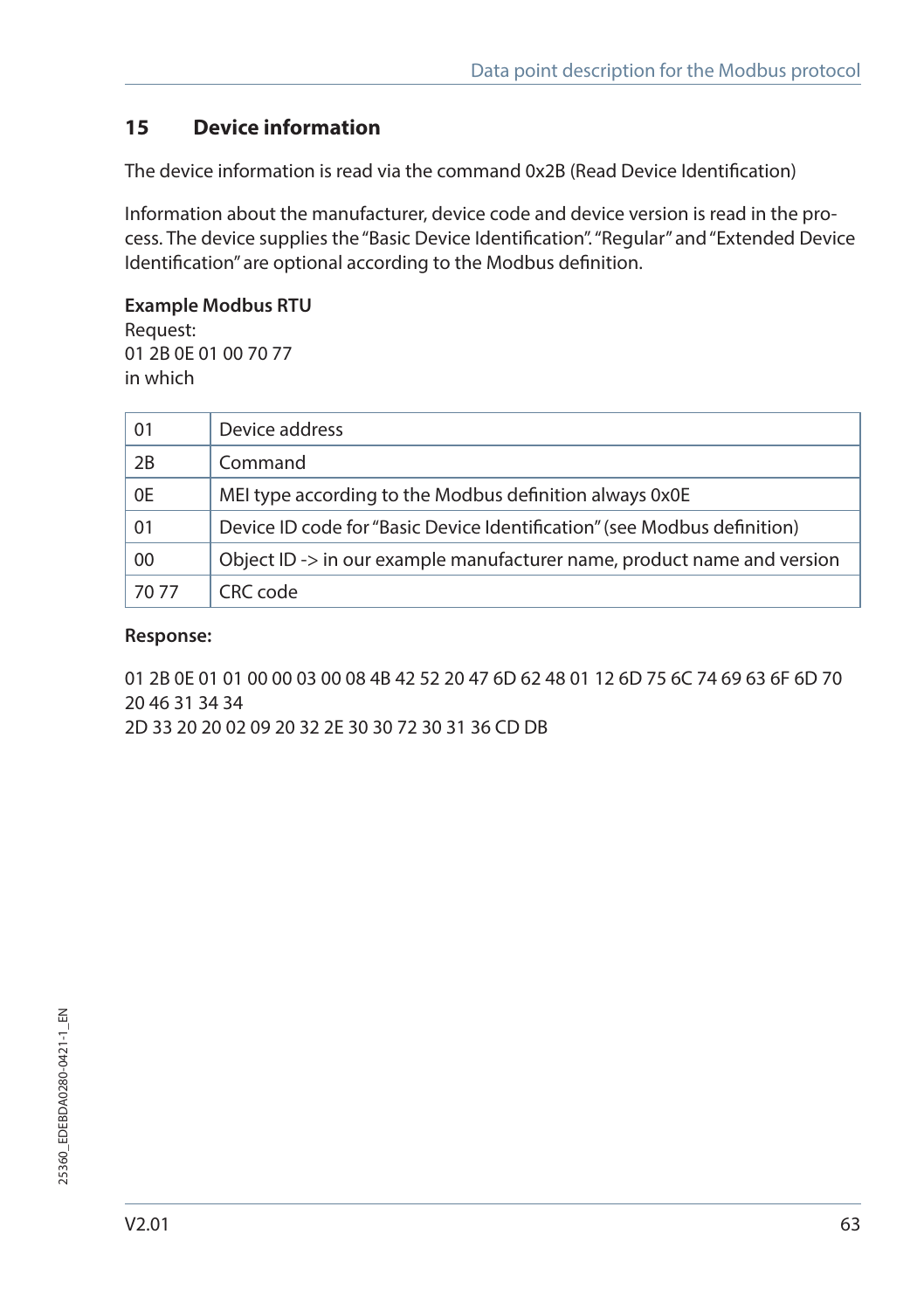| 01                                                          | Device address                                                |
|-------------------------------------------------------------|---------------------------------------------------------------|
| 2B                                                          | Command                                                       |
| 0E                                                          | MEI type (see Modbus definition)                              |
| 01                                                          | "Basic identification" (see Modbus definition)                |
| 01                                                          | "Conformity level" (see Modbus definition)                    |
| 00                                                          | No further information follows (no additional telex required) |
| 00                                                          | Next object ID                                                |
| 03                                                          | Number of objects                                             |
| $00\,$                                                      | Object ID 00                                                  |
| 08                                                          | Text length of ID 00                                          |
| 4B 42 52 20 47 6D 62<br>48                                  | "KBR GmbH"                                                    |
| 01                                                          | Object ID 01                                                  |
| 12                                                          | Text length of ID 01                                          |
| 6D 75 6C 74 69 63 6F<br>6D 70 20 46 31 34 34<br>1D 33 20 20 | "multicomp F144-3"                                            |
| 02                                                          | Object ID 02                                                  |
| 09                                                          | Text length of ID 02                                          |
| 20 32 2E 30 30 72 30<br>31 36                               | "2.00r016"                                                    |
| CD DB                                                       | CRC code                                                      |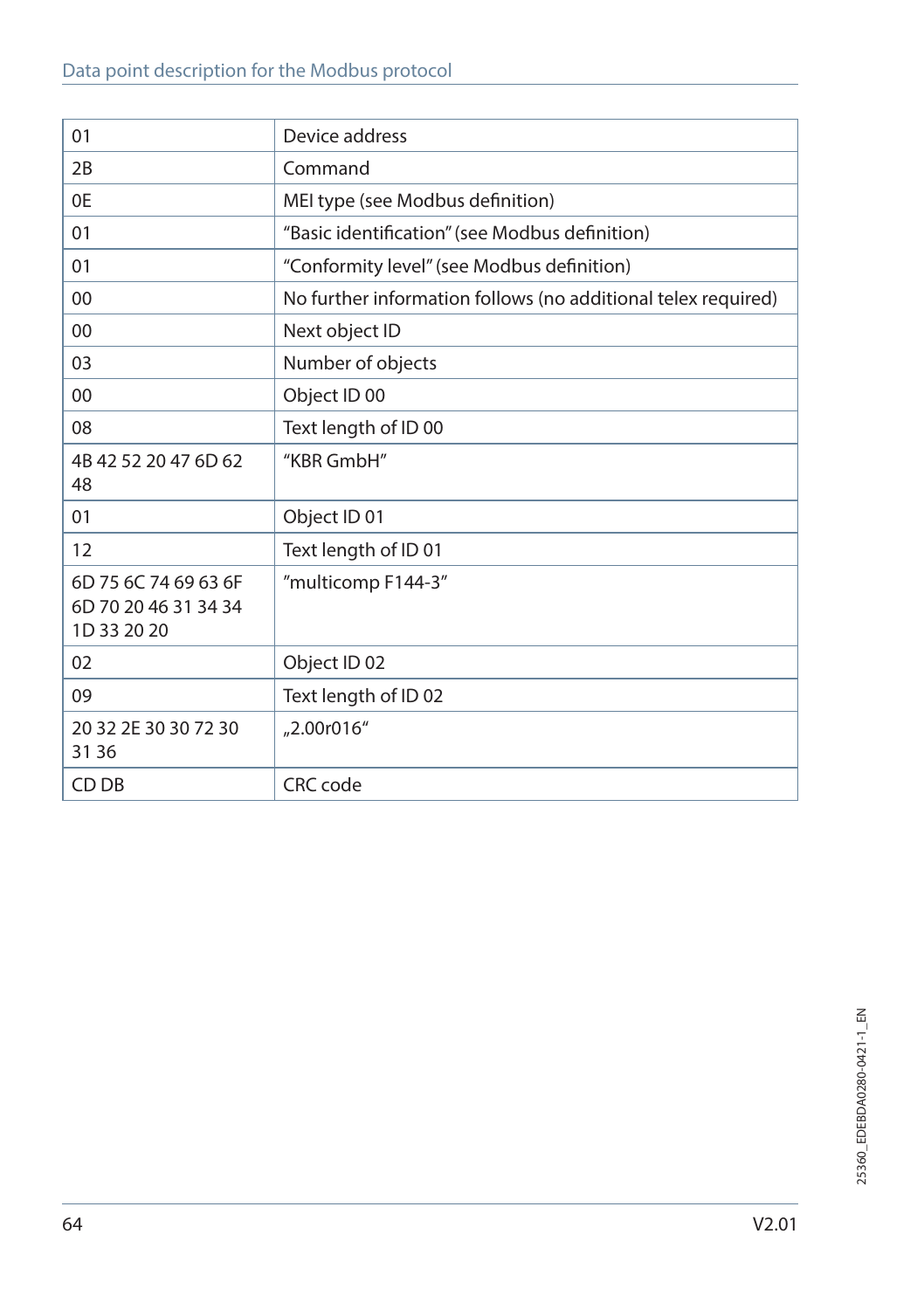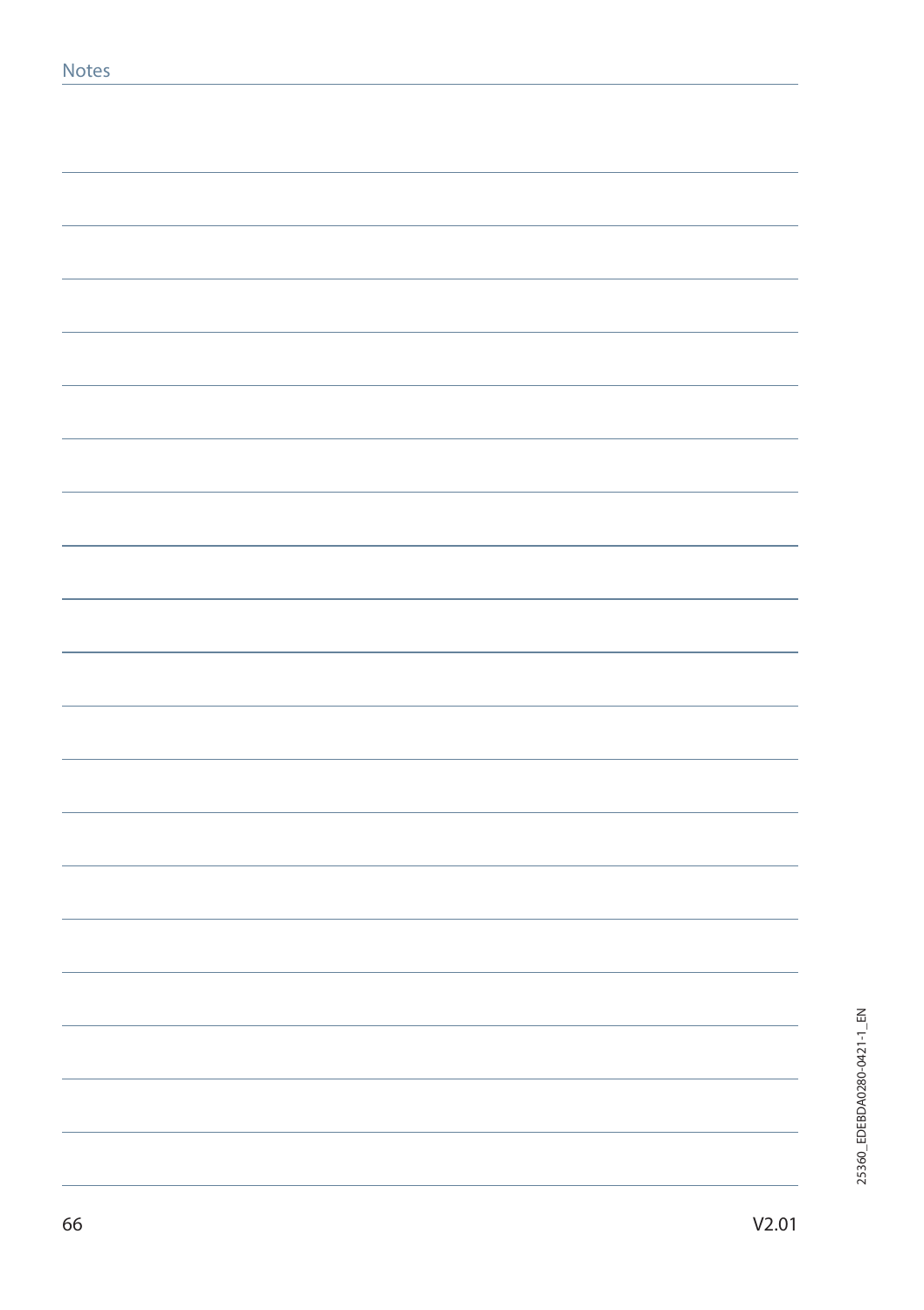